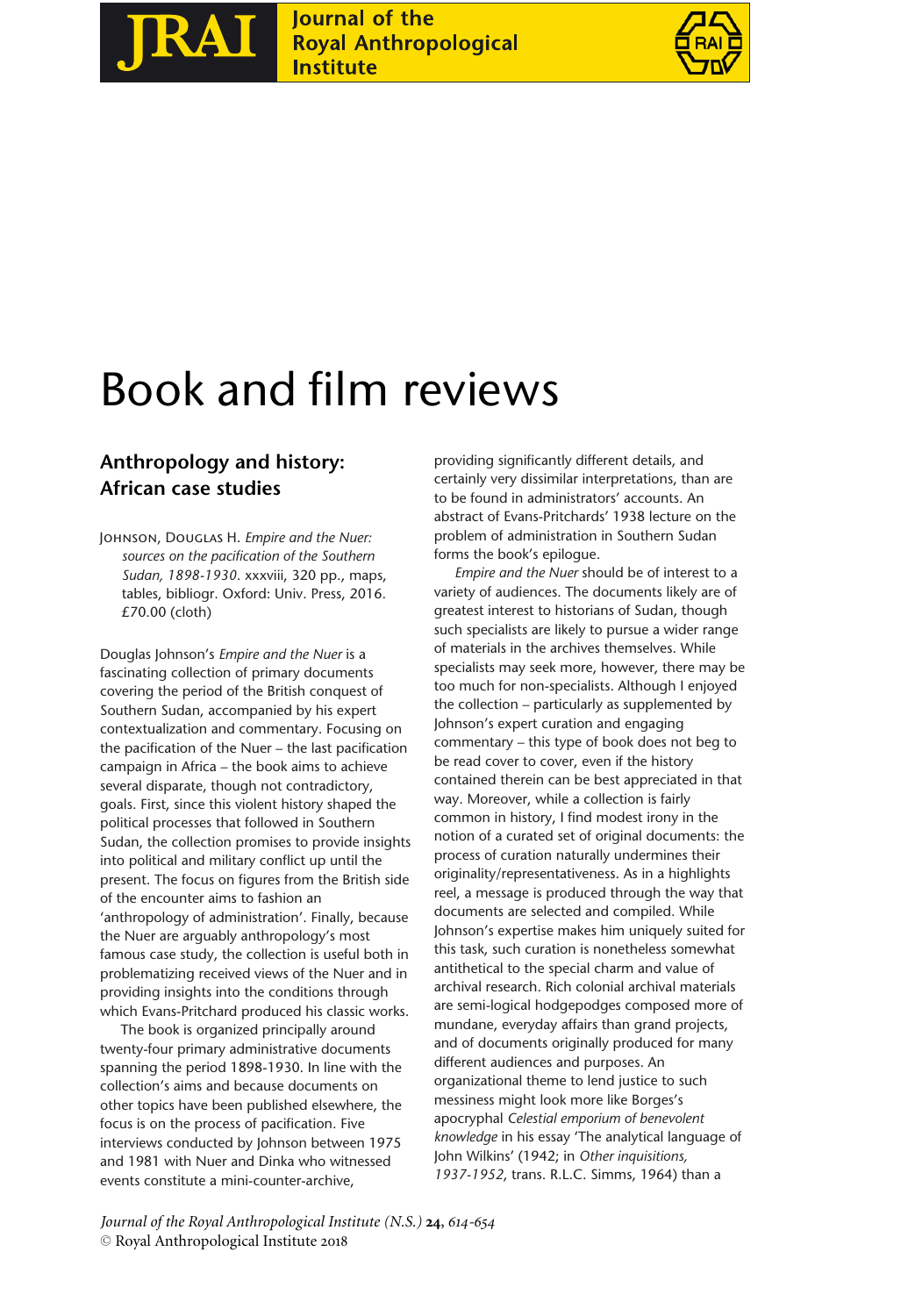master narrative of conquest, even if those two themes are inseparable.

The collection certainly has value for anthropology courses in particular, not least of all because the Nuer are so well known. The collection provides ample opportunity to engage with the context of Evans-Pritchard's work, while also considering how differently positioned authors' points of view (e.g. E.P. versus colonial administrators) varyingly inflected quite similar material. Johnson also suggests audiences beyond the academy for whom these documents might hold special interest. Many of the documents are currently hard to find and sought by interested citizens in Southern Sudan. Johnson also suggests, perhaps a bit too hopefully, that foreign NGOs and aid workers might benefit from seeing the similarities between their ongoing stereotyping and those of colonial administrators a hundred years previously. I agree that increasing access to a wide audience, including Southern Sudanese, is a worthy endeavour, though the ambiguities in the documents themselves seem more likely to lend themselves to possible crypto-religious justifications of someone's interests rather than inspiring honest debate and understanding.

One thing the documents do strikingly well is provide affirmation of how many images of the Nuer, which have formed commonplace understandings in anthropology and elsewhere, were either products of the colonial process or stereotypes that arose within it, such as their 'difficult nature' (summarized in Evans-Pritchard's *bon mot* 'Nuerosis'); or their characterization as 'the fighting Nuer'; and the emphasis on their endless hostility with the Dinka (while the documents paint a picture of more fluid ethnic relations). For this, as well as Johnson's cogent framing and commentary, this book fully warrants the attention of many: whether more selectively by students and scholars of anthropology, who will certainly be interested in the context this provides to perhaps our most seminal case study, or more comprehensively by specialists in the region.

Jon D. Holtzman *Western Michigan University*

#### KNÖRR, JACQUELINE & CHRISTOPH KOHL (eds). *The Upper Guinea coast in global perspective*. ix, 326 pp., maps, figs, illus., bibliogrs. London, New York: Berghahn Books, 2016. £78.00 (cloth)

*The Upper Guinea coast in global perspective* draws on insights from a number of disciplines, not only social anthropology, but also history, art history, and political science. Rather than focusing on the

analysis of particular nations that has characterized African studies in the postcolonial era, this collection uses a variety of approaches to study the linkages between various groups and social forces that move across international boundaries. Most chapters reflect concerns with Upper Guinea's independent nation-states, but some of the works trace transnational phenomena back to the era of the Atlantic slave trade.

Jacqueline Knörr and Christoph Kohl's introduction begins with a definition of the region – building on Rodney's *A history of the Upper Guinea Coast* (1970) – which stretches along the Atlantic coast from the Gambia to the Côte d'Ivoire/Liberian borderlands. They provide an overview of the region's history and an extensive bibliography, as well as summaries of the essays in the volume. A more theoretical discussion of the issues raised by 'global perspectives' and transnational analysis, as well as of the insights such approaches could provide, would have made useful additions.

The first of four sections focuses on 'Creole connections'. Mouser (chap. 1) interrogates the idea of transnationalism through a micro-study of two coastal Guinean families, founded by British slave traders who married into Guinean trading families, and analyses the ways in which strangers integrated themselves, developed Creole identities, and eventually forged quite fluid trans-Atlantic family ties and senses of place. Kohl's (chap. 2) comparative study of Luso-Creole communities in Guinea-Bissau and Sri Lanka is a challenging one to develop in the short confines of a single chapter. King (chap. 3) examines the Creole community of Freetown, Sierra Leone, and concentrates on a new, more open, secret society in the wake of rural Sierra Leonians migration to the cities, but oddly enough never mentions the important Sierra Leonian secret societies of Poro and Sande.

The second section, 'Diasporic entanglements', examines issues related to immigration and the relationship of migration to a sense of national identity. Schroven (chap. 4) analyses the changing roles of Guinean diasporas in national political life. Rudolf (chap. 5) provides an insightful analysis of the ways in which national identities remain fluid for Diola immigrants to the Gambia who maintain ties to their home communities in the Casamance. Marcelino (chap. 6) offers an interesting essay on West African immigrants to the Cape Verde Islands, long a source of immigrants for the northeastern United States and Portugal. Finally, Drotbohm (chap. 7) studies the ritual celebrations that link Cape Verdean diasporas with their home communities.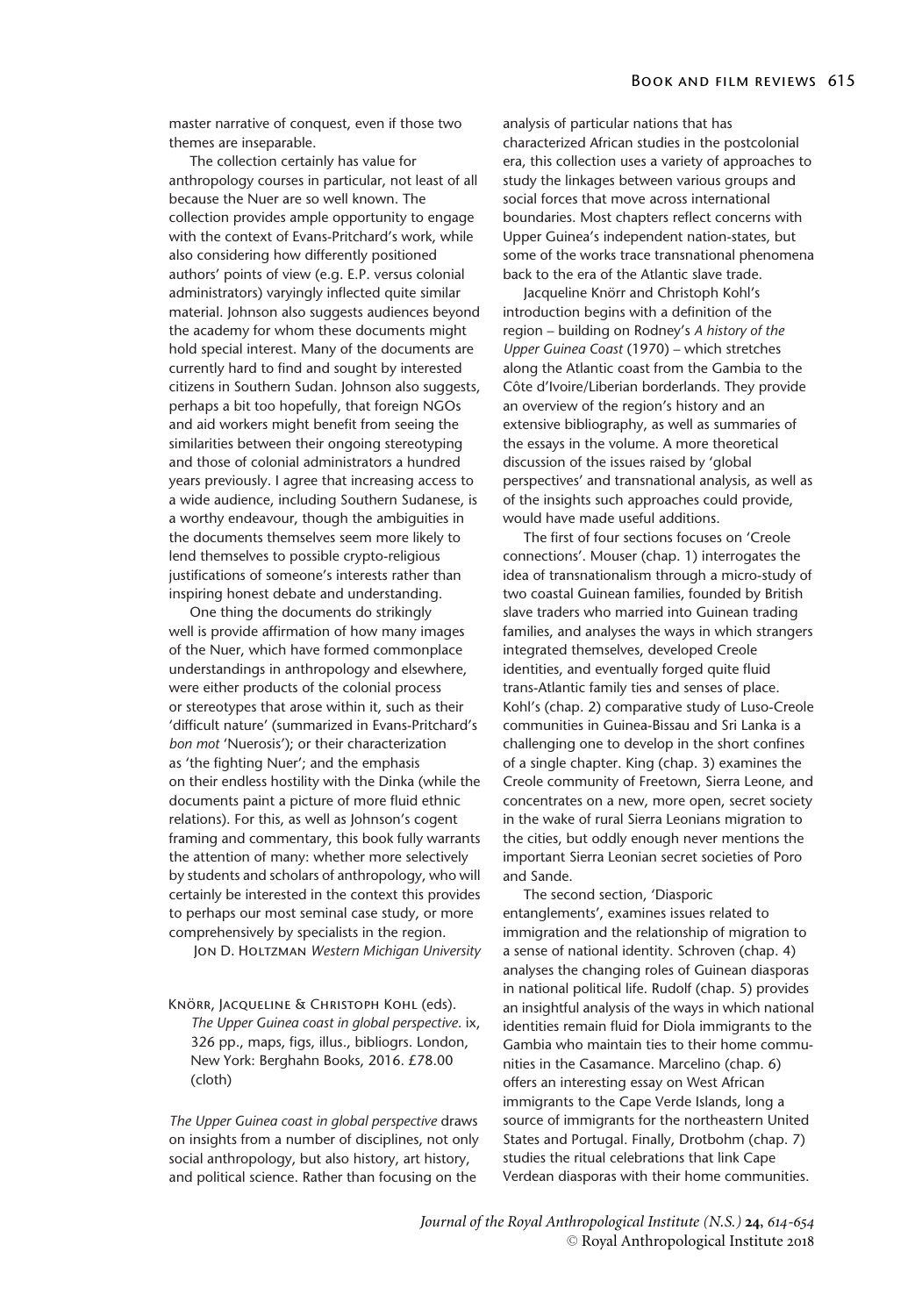The third section, 'Travelling models', offers transnational perspectives on a wide range of issues. Trajano Filho (chap. 8) analyses the origins and transformations of the word *tabanka*, as it moves from West Atlantic languages of Upper Guinea, into various Portuguese Crioulos spoken locally or in the Cape Verde Islands, and finally to Trinidadian English and other forms of Caribbean Creole, as a result of the Atlantic slave trade. In the process, its meaning changes from that of a mere household/settlement to a fortified community, to a form of mental illness. Davidson (chap. 9) presents a rich portrait of the role of 'sacred rice' in Senegal's and Guinea-Bissau's Diola communities, and how that affects their interaction with transnational rice development programmes. Murphy (chap. 10) discusses the problems of reintegration of women and children in post-conflict societies, focusing on Sierra Leone. Spencer (chap. 11) documents the efforts to protect freedom of expression in post-conflict Sierra Leone. Shepler (chap. 12) examines the problem of reintegrating child soldiers in Sierra Leone, focusing on questions of who has expertise and authority to guide such programmes.

The final section, 'Interregional integration', offers three case studies about transnational activities. The late Christian Højbjerg (chap. 13) offers readers a fascinating study comparing the ways that Mandingo minorities experience ethnic conflict in Guinean and Liberian border towns, tracing the importance of local histories in determining the nature of contemporary conflict. Bellagamba (chap. 14) describes a Gambian diamond dealer and his changing relationships with his home country and diamond-producing areas. Finally, Mark and da Silva Horta (chap. 15) offer an important comparative study of the impact of the seventeenth-century trade in blade weapons, especially in Guinea-Bissau and Senegal, and the nineteenth-century firearms trade.

Robert M. Baum *Dartmouth College*

#### Ralph, Michael. *Forensics of capital*. 189 pp., fig., bibliogr. Chicago: Univ. Press, 2015. £19.00 (paper)

In *Forensics of capital*, Michael Ralph develops a boldly original historical anthropology of liability, citizenship, and sovereignty in Senegal that begins with Afro-European contact in the fifteenth century (with earlier gestures to medieval Europe) and ends in the ethnographic present. He builds on William Pietz's idea of a 'forensics of capital' ('Material considerations', *Theory, Culture & Society* **19: 5-6**, 2002), referring to the juridical, normative, and epistemological protocols deployed in monetizing risk and debt (one of the 'metaphysical subtleties' of commodity fetishism that warrants deeper demystification). Ralph locates the evaluation of capital assets, human lives, and sovereign bodies within the developing infrastructure of modern capitalism, arguing that such an assemblage was crucial in linking Atlantic slavery to modern citizenship and sovereignty, and in establishing diplomatic standing between nation-states.

Ralph's book offers a highly ambitious rethinking of colonial African history and its postcolonial legacies, relating early Afro-European trade to the rise of military mercantilism on both sides of the 'partnership', one which he explores through 'fetish' contracts, interracial marriages, as well as developments in European banking and monetary theory. He further relates governmental techniques of assessing risk and security to colonial and postcolonial forms of citizenship and sovereignty. Just as the enhanced standing of Senegalese soldiers who fought for the French in the Second World War recovered earlier ritual economies of sacrifice and blood debt, so the Dakar headquarters of AFRICOM re-creates a typology of nations through prior frameworks of assessing freedom and security.

Ralph is clearly onto something important, and his insights will rattle, if not transform, conventional takes on the African postcolony. Each of his six substantive chapters provides a spatiotemporal permutation of the forensic paradigm developed in chapter 1, which is grounded in early modern 'fetish' rituals authorizing trade between Portuguese and Wolof merchants in the Senegal River valley and the central points of access that would become the coastal island enclaves of Gorée and St Louis. In a significant methodological reversal, Ralph accords these rituals *primary* status as the consecrating frameworks of Afro-European diplomacy and commerce. Rather than start with 'rational' profit-maximizing actors, he asks 'what if we begin our analysis of politics from the specific rituals that people use to authorize trade and to solidify binding diplomatic agreements?' (p. 14), arguing that such ad hoc ritual arrangements set the historical stage for the sovereign exchanges that followed over the next four centuries. In chapter 2, Ralph focuses on railways and telegraphs, showing how French considerations of risk on capital investments in the nineteenth century reshaped political relationships between Wolof kingdoms along the new communication routes and lines. Chapter 3 highlights the impact of Senegal's signature groundnut economy on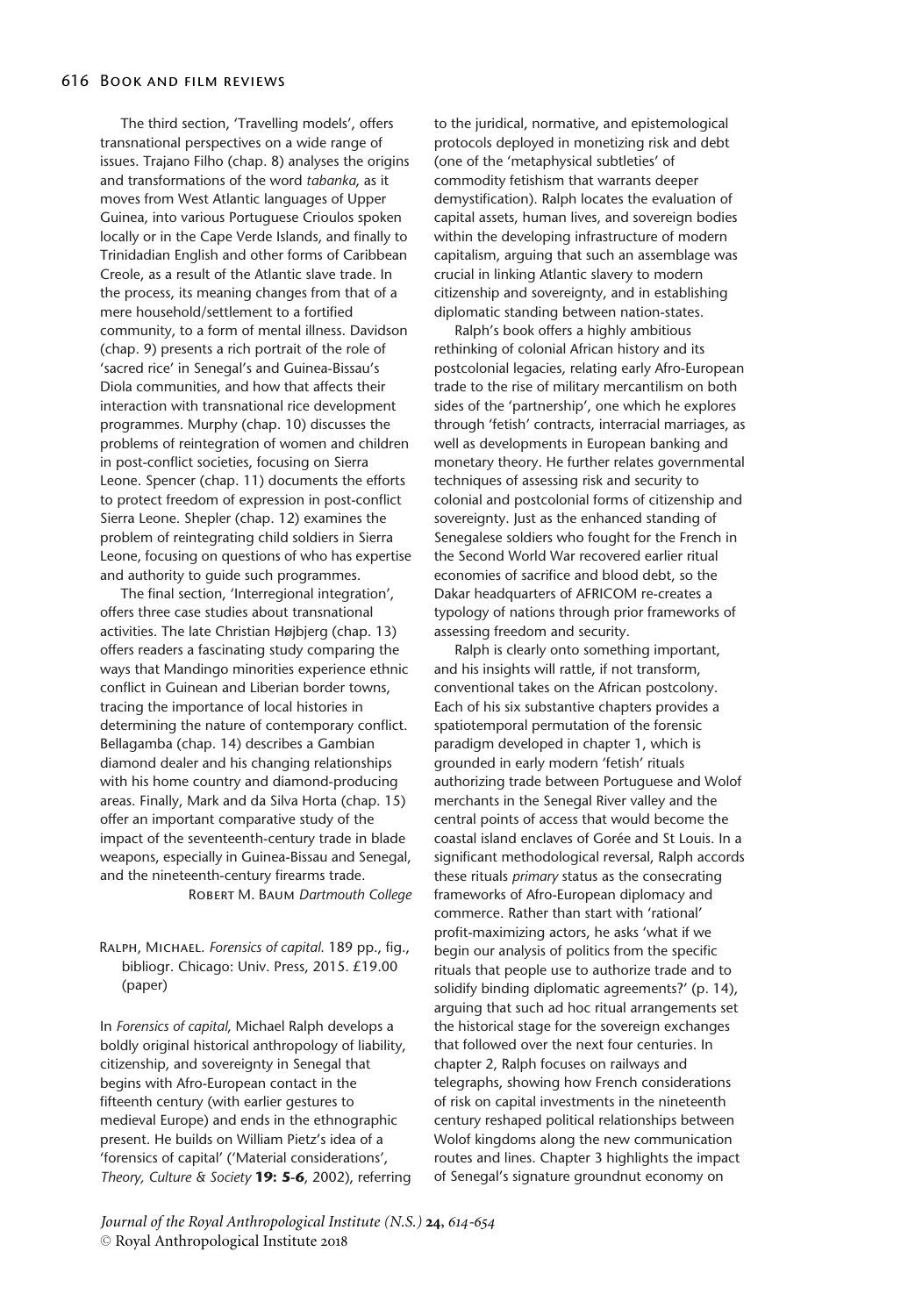local social hierarchies and religious sodalities in the twentieth century as peasant households surpassed elite plantations in agricultural productivity; and the Murid Sufi brotherhood came to embody a rational (and taxable) infrastructure for organizing production. The final three chapters jump to the twenty-first century, focusing on the negotiation of Senegal's diplomatic standing after 9/11 as a 'peaceful democracy' (chap. 5); George W. Bush's re-securitization of Gorée during his two-hour visit on 8 July 2003, when his Senegalese audience was virtually 're-enslaved' in the island's football (soccer) stadium (chap. 6); and the non-economic production of social capital as unemployed youth, pathologized by the nation, spend hours perfecting their tea-making skills in the refined *attaya* ceremonies of a social demographic whose 'work without labor' (p. 130) lacks commercial value.

What exactly do these forensic snapshots reveal, and how are the chapters historically linked? Ralph identifies implicit connections between historic protocols of establishing credit-worthiness and political standing that are sometimes difficult to grasp because they elude conventional narratives and causal pathways. However, as he clearly demonstrates, they remain important today, undermining democratic accountability within nations like Senegal, which remain subject to World Bank and IMF conditionalities, and the beneficence of donor agencies. In the book's final paragraph, Ralph concludes: 'If a single theoretical lesson can be distilled from *Forensics of capital*, it is that any meaningful method for establishing the profile of a nation is both incomplete and contingent' (p. 141). Perhaps, but in getting there Ralph also *rethinks* the Atlantic parameters of modern capitalism and political economy – in suggestive and at times astonishing ways. Andrew Apter *University of California, Los Angeles*

Werbner, Richard. *Divination's grasp: African encounters with the almost said*. xii, 340 pp., illus., bibliogr. Bloomington: Indiana Univ. Press, 2015. £29.99 (paper)

*Divination's grasp* was written over a long period, following repeated requests to Richard Werbner from Isaac Schapera (d. 2003). Here, finally, is the monograph on divination: the result of over forty years of deep and impassioned involvement in the lives and religions of people living around Moremi, Botswana. Werbner wants readers to appreciate the poetic and moral imagination

through which Tswapong diviners explain the lives of their clients. Moreover, he sees the diviners as conducting a poetic form of anthropological analysis.

As a fellow student of divination, I found much to appreciate, but was puzzled and frustrated by several passages which perhaps Tswana-speakers or experts in Southern Africa would understand. This obscurity restricts the book's usefulness. The opening chapters omit any explanation of the phrase 'praise poetry', an important omission when in later chapters verses are repeatedly referred to as 'praises'. The substantial discussion (pp. 59-60, 72ff.) could have been flagged earlier. Problems that could lead to conceptual confusion are present throughout: examples include 'a baboon mixture in fat' and 'a brand struck by lightning' (p. 148). The latter might mean 'a brand/torch made from a branch of a tree that has been struck by lightning'. Such a lack of clarity here and elsewhere impedes an assessment of the book's wider argument.

In the main, Werbner is critical about witchcraft analyses that see it as a response to, or commentary upon, modernity; rather, *Divination's grasp* makes an intriguing distinction between 'moral peril' and what he terms 'witchcraft-as-normal' (pp. 120-1). In this account of Tswapong divination, witchcraft is talked over or around during divinatory séances so that it becomes a muted – thus a less important – topic. This makes an ironic contrast with Evans-Pritchard's work on the Zande (which Werbner discusses in chap. 1), in which witchcraft is revealed through divination.

Nevertheless, Werbner is to be applauded for presenting detailed case studies of divination, which are certainly lacking in the wider literature. However, the cases described here occurred in the 1970s, and since Werbner has continued to work in Botswana it is surprising that he adds little about what happened to the surviving parties in the following years, or how hindsight may have changed their views of what the divination sessions revealed. This omission is highlighted by chapter 8's presentation of retrospective views of a séance. What is more, Werbner claims that he is concerned with the interpretative process (especially thinking about moral peril) and not with the politics of divination, power, and confrontation. However, the cases of disquiet and family dispute he describes as delved into by the diviner Moatlhodi are as micro-political as they are micro-poetical. That the diviner was not the mediator and the events were not framed as being about politics does not mean that something political was not taking place. To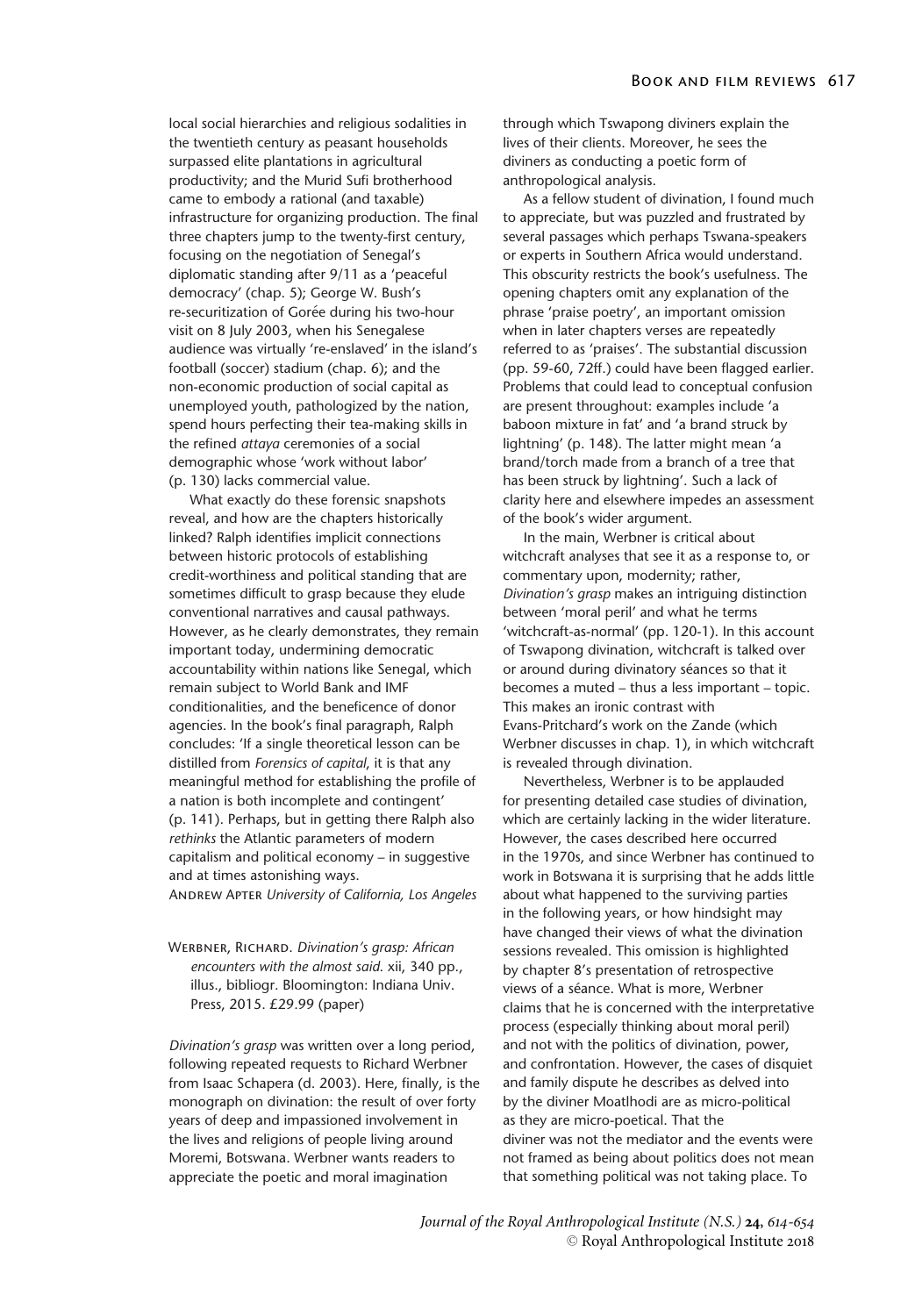paraphrase the old slogan: 'the interpretation is political'.

The author's research is complemented and enriched by extracts from an archive of Schapera's fieldnotes, which Werbner holds. Throughout the book, references to these appear simply as 'Schapera MSS'. The lack of notebook and page numbers will make it difficult to locate the material quoted. For example, one might wish to check the source of the following quotation (p. 98) from the Schapera notes, which ends bafflingly: 'Suppose two men sent by the chief to walk about go about like detectives in different parts and hear axes'. As elsewhere in the book, the writing is elliptical, thus it is unclear whether the ambiguity is Werbner's or that of Schapera's informant Natale. Perhaps it should read: 'Suppose two men are sent by the chief to walk about and go about like detectives in different parts and hear *cases'*?

The other archival source is a corpus of sixteen praise poems associated with four divination tablets (classed as senior or junior, and male or female) and the different permutations possible when they are thrown. The book records tablet-sex inconsistently sometimes as m/f, sometimes as m/w. Additional extracts are quoted throughout, sometimes with lines of Tswana, but with no indication of the originals' extent. An appendix containing the entire corpus (perhaps on-line) would have revealed how much else remains to be examined. Werbner calls for such an archive (p. 115) to parallel Bascom's publication of Ifa verses, but it does not yet exist, so although the stanzas may be complete, the poems may not be (we are not told). Chapter 7 provides a more methodical list of verses for a variant type: hooved divination. This underlines the absence of a systematic listing for the other main types of tablet divination.

A great scholar like Werbner knows his subject intimately and deserves a second edition of this book, one that gives him the opportunity to expand on and clear up some of its unintended vagueness, thus making it more approachable for non-specialist scholars.

**DAVID ZEITLYN University of Oxford** 

## **Biographical insights**

Elden, Stuart. *Foucault's last decade*. xiv, 247 pp., bibliogr. Cambridge: Polity, 2016. £16.99 (paper)

In his lecture of 31 January 1979 at the Collège de France, Michel Foucault warned his audience

that, once again, there would be a change to the planned lecture and added: 'As you know, I am like the crawfish and advance sideways' (*The birth of biopolitics: lectures at the College de France, ` 1978-79*, 2008: 78). This sentence dates from the period that Stuart Elden rigorously scrutinizes in his elegantly written book *Foucault's last decade*, and it also points to a general problem faced by every attempt at writing an intellectual biography of the French philosopher and historian: the connections between all of Foucault's major writings are not straightforward and simple; there are multiple changes of direction to consider.

This holds especially true for the period between August 1974, when Foucault completed work on *Discipline and punish*, and his early death on 25 June 1984. As Elden notes in chapter 3, in this decade, Foucault mainly worked on *The history of sexuality*, a multi-volume project with an ever-changing shape, and, in conjunction with it, he also tackled the problems of governmentality (chap. 4), truth-speaking (chaps 5 and 8), and the technologies of the self (chap. 6). Instead of writing the genealogy of the modern '*dispositif* of sexuality' in *The history of sexuality –* which was to begin, as outlined in the first volume of 1976, with the Christian notion of the 'flesh' (vol. II) and from there advance to problematizing the 'masturbating child' (vol. III), then the 'hysterical woman' (vol. IV), and the 'pervert' (vol. V), until finally reaching the complex of 'population and race' (vol. VI) – Foucault delivered, in 1984, two books on *The use of pleasure* (*L'usage des plaisirs*) and *The care of the self* (*Le souci de soi*).

More irritating than the historical shift was the new conceptual framing of these studies: it seemed that Foucault had become more interested in how the self relates to itself, including categories of reflection and techniques of self-conduct, than in the *dispositifs* of knowledge and power that he famously had analysed in *Discipline and punish*. Elden, who has now published a second book on the six years before *Discipline and punish* entitled *Foucault: the birth of power* (2017) (see also chaps 1 and 2), wants to show that this change of plan should not be strongly interpreted as a crisis and discontinuity in Foucault's thinking, but rather as the outcome of a thorough research process that moved forward through numerous readjustments and self-corrections.

In eight chapters that draw on a wide range of material, published and unpublished, Elden reconstructs the movements in Foucault's thinking and writing – movements that, in a certain sense, fill in the gaps between his major book publications from that time. The newly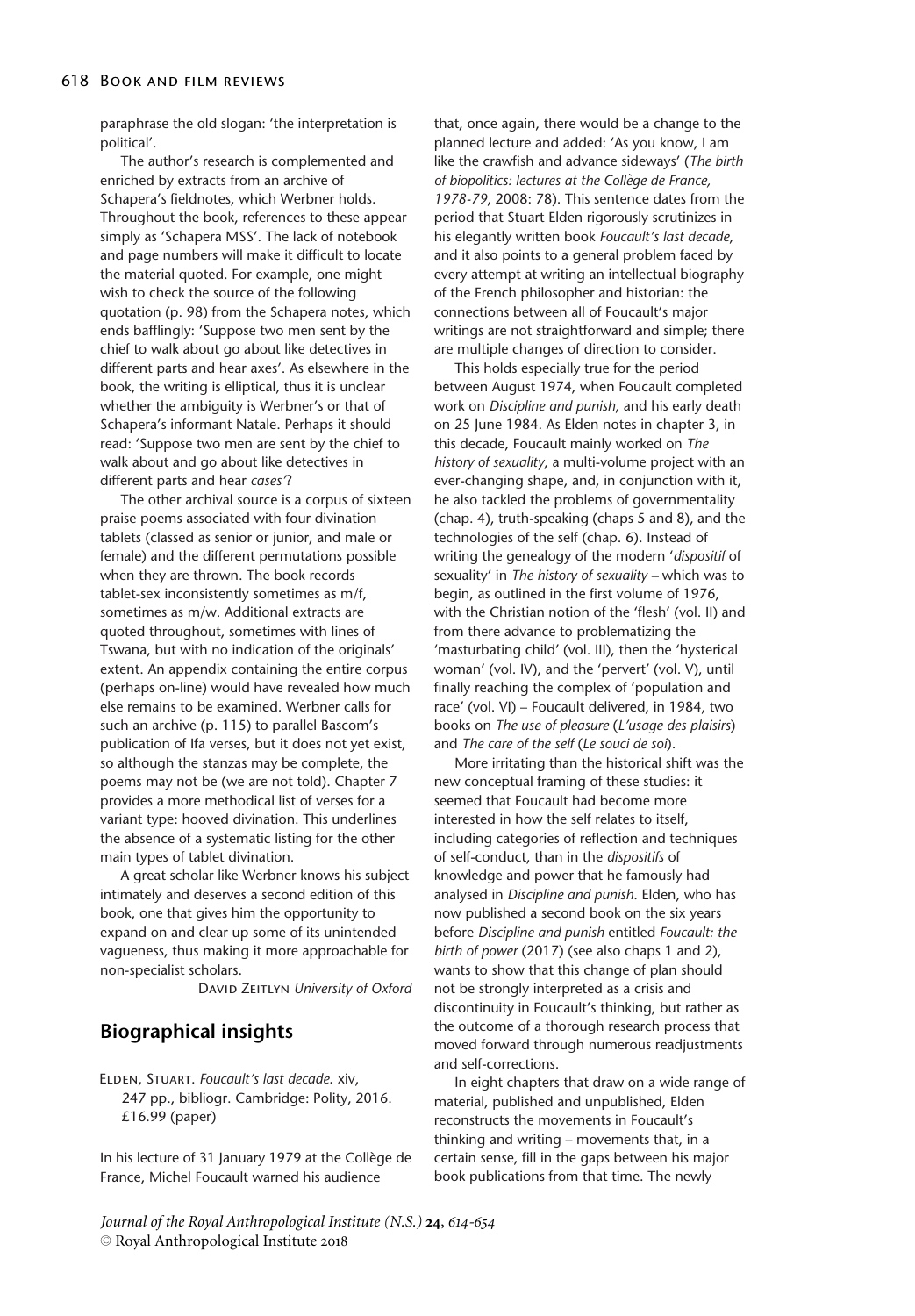available lecture courses that Foucault held between 1971 and 1984 at the Collège de France play a crucial role, but interviews, articles, and lectures at other universities also offer important insights and information. Such a thorough reconstruction of Foucault's later writings is highly illuminating and, to a certain extent, necessary to understand what is going on and what is at stake precisely because the original plan was not carried out (chap. 7). Thus, rather than writing a genealogy of the *dispositif* of sexuality, Foucault rethought the history of sexuality in terms of a transformation of self-relations, meaning not a simple replacement, but a complex reworking of the ways subjectivity is construed. Despite all the differences between Greek '*aphrodisia*' and Christian 'flesh', Foucault later realized that a 'transformation of principles makes much more sense than the idea of a substitution of codes' (p. 148).

Elden's study additionally demonstrates how genealogy as a method works. In writing a genealogy of the *dispositif* of sexuality, Foucault dealt with Christian pastoral care and the problem of confession. As he soon noticed, Christian pastoral care is not only an element in the history of sexuality; it can also be viewed as a chapter in the genealogy of state power (chap. 4). At the same time, the problem of confession is linked to the history of truth-telling, which Foucault eventually traced back to the ancient Greek practice of *parrhesia* (chap. 8). Every historical event, every social phenomenon, contains a variety of aspects from which divergent trajectories can depart. It is to Elden's credit that he meticulously demonstrates the ways in which the genealogist Foucault 'advanced sideways'. His book, therefore, is highly recommended for anyone interested in Foucault's last decade. Matthias Leanza *University of Basel*

Jensen, Joan M. & Michelle Wick Patterson (eds). *Travels with Frances Densmore: her life, work, and legacy in Native American studies*. xi, 448 pp., illus., bibliogrs. Lincoln: Univ. of Nebraska Press, 2015. £52.00 (cloth)

In this comprehensive book, historians Joan M. Jensen and Michelle Wick Patterson take a bold step in unpacking the enigmatic figure of Frances Densmore and her extensive collection documenting Native American life in the early to mid-twentieth century. Despite the many publications that have drawn on Densmore's collection, Jensen and Patterson are the first to compile a book focusing on Densmore the

ethnographer. The authors form a formidable duo for this undertaking; both have published significant works on women in early twentieth-century North America, including a 2010 book by Patterson on the ethnomusicologist Natalie Curtis Burlin (*Natalie Curtis Burlin: a life in Native and African American music*). Their expertise is evident throughout the book as they provide critical context for Densmore's many photographs, recordings, notes, and letters. The beautifully crafted narration of Densmore's life retains clarity while providing detailed analyses of the complexities of her persona and work. The book offers a seamless interplay between themes of institutional authority, gender, and the cultural encounters of institutions, researchers, and Indigenous peoples experiencing settler colonialism. Together, Jensen and Patterson paint a vivid snapshot of the short but significant moment of rapid change captured in Densmore's work.

The opening of the book begins with an excellent introduction that presents the various lenses through which Densmore can be analysed, including those of a new woman, ethnologist, and traveller. The six chapters that comprise the first part of the book create a narrative arc that spans Densmore's career and legacy. The first chapter explores her earliest years as a self-trained anthropologist, highlighting how she carved a space for herself in the male-dominated field of American anthropology. In chapter 2, Patterson masterfully provides insight into Densmore's fraught relationships with her Indigenous informants. The chapter underscores Indigenous agency within Densmore's work, while simultaneously calling attention to her exploitative field methods, such as making recordings without her interlocutors' permission. This chapter forms a valuable contribution to the analysis of American anthropology's history, as well as to ethics in audiovisual archives, and questions of ownership of intangible cultural heritage; it would make an excellent addition to syllabi in anthropology, ethnomusicology, and Indigenous studies.

The four chapters that follow provide critical insight into the roles of institutions, funding, and Densmore's eccentricities in shaping the collection and her legacy. In chapter 3, Jensen traces Densmore's travels between 1920 and 1940. The chapter raises thoughtful questions about her ethnographic methods and provides insight into rapid cultural changes, such as the expansion of tourism and exhibition singing. Chapter 4 offers an intriguing perspective on the impact of the Great Depression on Densmore's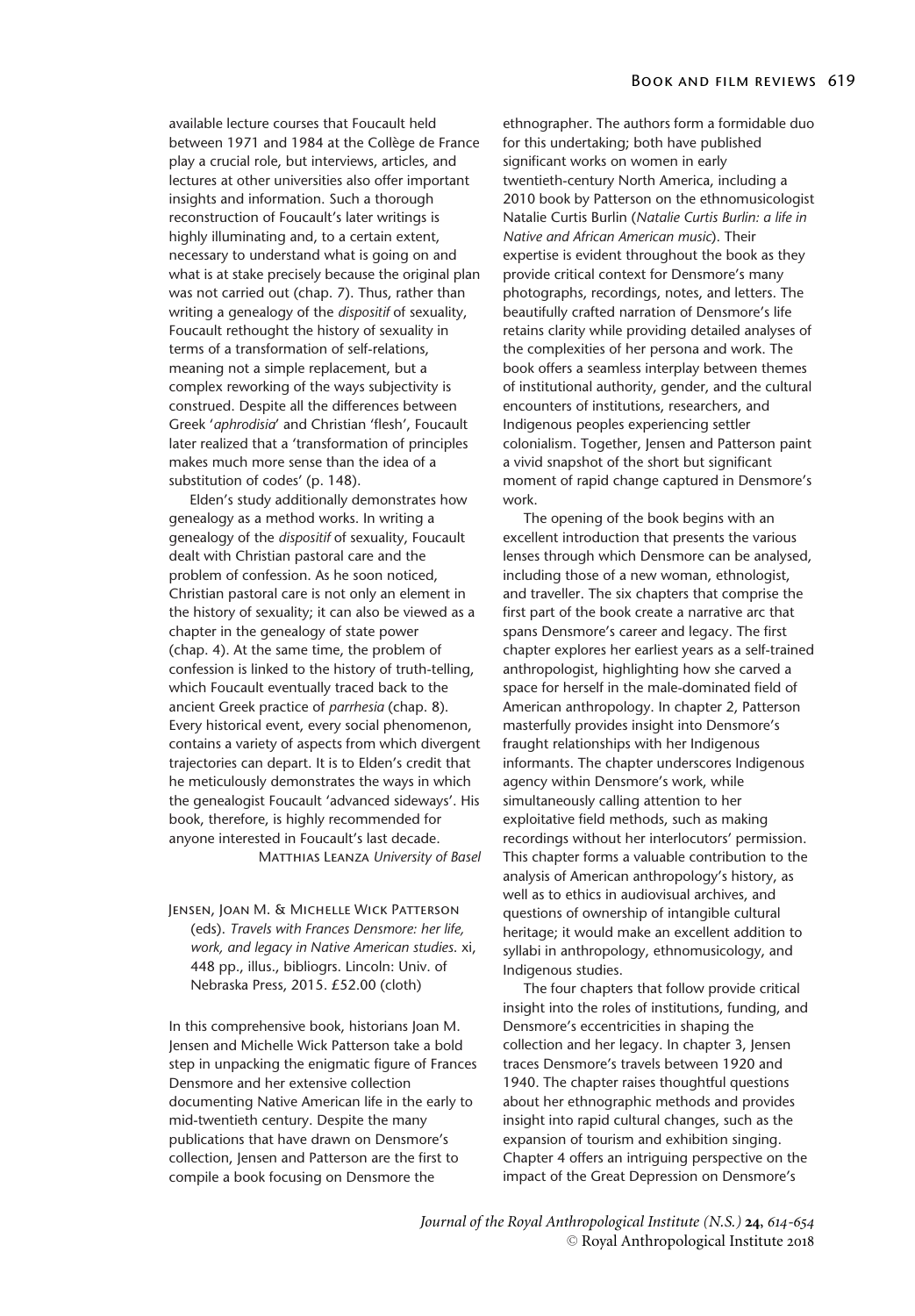work. Jensen's analysis of Densmore's correspondence with the Bureau of American Ethnology and her supporters reveals how the intertwined forces of gender and funding shaped her collection. In chapter 5, Patterson provides an overview of Densmore's attempts to secure her legacy and work in the archives, including her insistence in overseeing the duplication and preservation of her recordings. To close the first half of the book, chapter 6 addresses the afterlife of the collection, noting the evolution of criticisms over the fifty years since her passing.

The second part of the book provides a selection of reprinted shorter works on Densmore and her collection that are prefaced with introductions that position them as conversations with the first part of the volume. Among those that I found to more successfully achieve the goal of developing a conversation was a reprint of Judith Gray's article on Densmore's cylinder collection from the *Folklife Center News* (2001), which ties in nicely with Patterson's chapter examining Densmore's efforts to curate her archival legacy. Scholars working with Densmore's collection will find that these reprints serve as a practical resource; however, I found myself wishing that the authors had discovered ways to more deeply engage with the texts they were reprinting so as to further the stated conversational goal.

Overall, scholars in Indigenous studies, anthropology, and ethnomusicology will find this book a practical resource for locating and interpreting Densmore's collection. In particular, future researchers will find that the 'Notes on sources' epilogue serves as a useful starting-point for locating the physical materials that are distributed across the United States. The authors explicitly state in their introduction that they do not attempt to speak for Indigenous American communities in their work; instead, the book beckons counter-narratives, particularly from the perspective of Indigenous studies, and provides a basis for reconsidering Indigenous agency in the authoring of Densmore's collection. As underscored by Jensen and Patterson in their conclusion, Densmore's afterlife is still unfolding.

Kristina Nielsen *Southern Methodist University*

## **Citizens, sovereignty, and the state**

Albert, Victor. *The limits to citizen power: participatory democracy and the entanglements* *of the state*. x, 207 pp., tables, figs, illus., bibliogr. London: Pluto Press, 2016. £21.99 (paper)

*The limits to citizen power* looks at the unfulfilled promises of participatory democracy in Santo André, Brazil, within the context of three different policy-making municipal councils (Urban Development, Participatory Budgeting, and the Housing Council). This is an ethnographic account of the common problems in participation: the state-led management of meetings; political intimidation; bureaucratization; and technical language that minimizes the possibility of effective citizen participation. Victor Albert guides us through examples and literature, concluding that participation can be used to give legitimacy to decisions that are still 'regulated by the state and filled with civil society' (Nogueira, *As possibilidades da pol´ıtica*, 1998: 222, cited on p. 175), because, as he notes earlier: 'Participatory democracy [is] organized in spaces organized by the state' (p. 13).

The introduction and chapter 1 are particularly relevant to readers interested in Brazil's post-dictatorship politics. The author contextualizes participatory practices in Brazil and beyond and the role of international institutions, as well as domestic ones, such as new constitutions that support citizen participation. Albert also describes how the Workers' Party supports participatory practices. Santo André is the birthplace of Brazil's workers' movements, yet the public criticism of political and economic elites frequently has been muted since the surreptitious death of a former mayor, making this a great site for an ethnographic examination of grassroots meetings.

In chapter 2, the author describes 'rituals of participation', starting with the council members' induction ceremony and the voting processes. The analysis of participatory rituals extends throughout chapters 3 and 4. In chapter 3, Albert analyses the functioning of each different council; explains the processes of agenda-setting and decision-making; and gives space to key participants' narratives. The views discussed range from pragmatic opinions to a more frustrated perception that the state organizes meetings and participants are merely present (p. 83). The view that emerges, then, is that participation consists of a 'stage', or surface, where there are opportunities for the coexistence of diverse political views; and a 'backstage', where deep-seated inequalities taint the ability to create collaborative decisions. In chapter 4, however,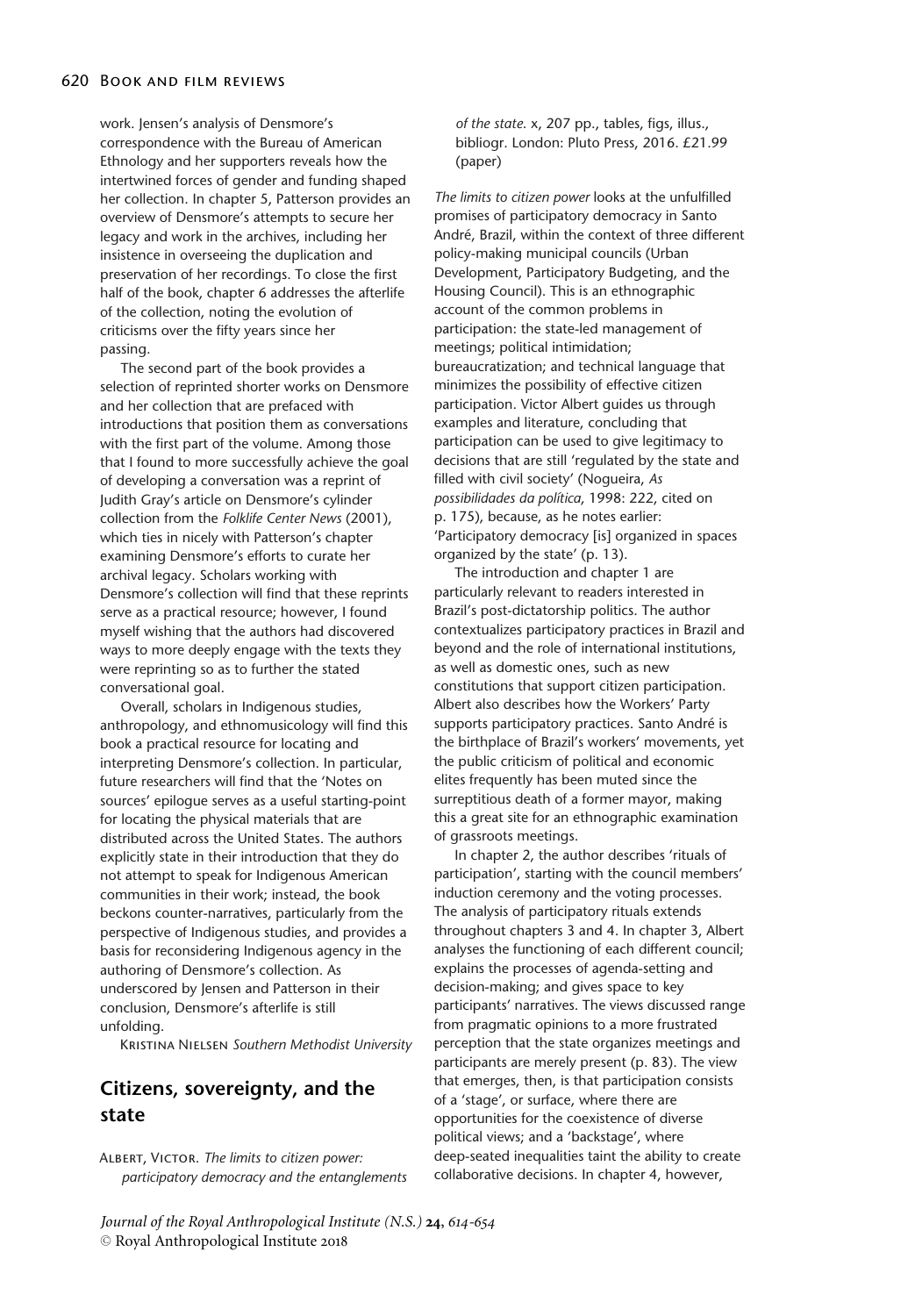the author discusses how rituals are spatially ordered and how this may create possibilities for more effective participation.

Albert carefully describes meeting rooms, discussing how a cinema-style room empowers those at the front, whereas in a round-table discussion citizens are ordered in a more democratic way. He also suggests that there are more factors that explain why some councils succeed or fail, such as the leaders' personalities and participants' socioeconomic background, all of which influence discussions and outcomes. Nevertheless, councils with different settings and leadership styles still faced a similar outcome: consensual decisions.

The concluding chapters are more orientated towards problem-solving. Discussing power imbalances and false hopes across chapters 5 and 6, the author studies participants found in the backstage in order to reveal episodes of intimidation and fear. Participatory institutions in Santo André, he states, are still 'intimately caught up with the local state administration' (p. 167). Albert suggests some methods, such as secret voting and recorded meetings, which could provide more security for council members. In conclusion, he approaches participation as a process, where partaking should not be taken as a synonym for horizontality (p. 169), as it needs a 'set of organizational and cultural materials that are not so indebted to the existing political order' (p. 187).

This is a valuable political ethnography of contemporary politics in Brazil. As an ethnographic approach to bureaucracy, it sheds new light on old practices and for that reason raises many questions – some of which remain unanswered. The effectiveness of the suggestions offered by Albert to improve participation (e.g. secret voting or video recording) is not supported by evidence. Secret ballots could weaken accountability and video recording might lead to further intimidation in such a small social network. The use of the terms 'stage' and 'backstage' in the context of participation may suggest two separate realms, but in reality in participatory meetings employment and personal relationships entwine. Finally, since councils are supposed to represent different city segments and therefore interests at a given time, it is important to examine these meetings while also discussing which urban interventions could allow for flexible and reversible compromises. That said, anthropologists, political scientists, sociologists, and urban scholars will find this book a good source for both practical examples and an interesting theoretical framework for their own

investigations into citizen participation in Brazil and beyond.

Andreza Aruska de Souza Santos *University of Oxford*

Bernstein, Anya. *Religious bodies politic: rituals of sovereignty in Buryat Buddhism*. xvii, 258 pp., maps, illus., bibliogr. Chicago: Univ. Press, 2013. £22.50 (paper)

Anya Bernstein makes a compelling contribution to the anthropology and history of Buddhism in Russia in general and Buryat Buddhism in particular. Following John Snelling's *Buddhism in Russia* (1993) and Alexandre Andreyev's *Soviet Russia and Tibet* (2003), *Religious bodies politic* is the third English-language book-length study of Buddhism in Russia. As an anthropological study of contemporary Buryat Buddhism, the book may be seen as unique.

Taking a trans-boundary, yet person-centred and personalized, perspective, the book explores how the revolutionary events in Eurasia – from the Russian Revolution to the Cold War to the dissolution of the Soviet Union – manifested themselves in the life stories of particular Buryat monks. Supporting the argument of Nikolay Tsyrempilov (*Buddizm i imperiia*, 2013) that the location of Buryat Buddhists between the Russian imperial formations (the Russian Empire, the Soviet Union, and the Russian Federation) and the world of Mongol-Tibetan Buddhism allowed them to remain autonomous within both, Bernstein analyses the nexus of heterogeneous Eurasian spaces and revolutionary events through highly mobile Buddhist bodies, both dead and alive, rather than the more conventional group or individual actors. The role of bodies in the performances of religio-political and cultural sovereignty forms the monograph's core.

The book argues that certain persons and their bodies, rather than groups as a whole, became the sites for negotiating Buryat Buddhists' relations with the Russian/Soviet state and the larger Eurasian world in the context of radical social transformations. This is mainly supported by Bernstein's participant observation fieldwork in Russia and India as well as secondary literature in Russian. Chapters 1 and 2 provide a brief, yet well-informed, account of the history of Buryat Buddhism, positioning it within the broader field of Russian and Eurasian studies, but also connecting it to imperial and Soviet history, as well as to contemporary practices, debates, and Buryat Buddhist attitudes towards Russia and the Mongol-Tibetan world. Chapter 3 focuses on the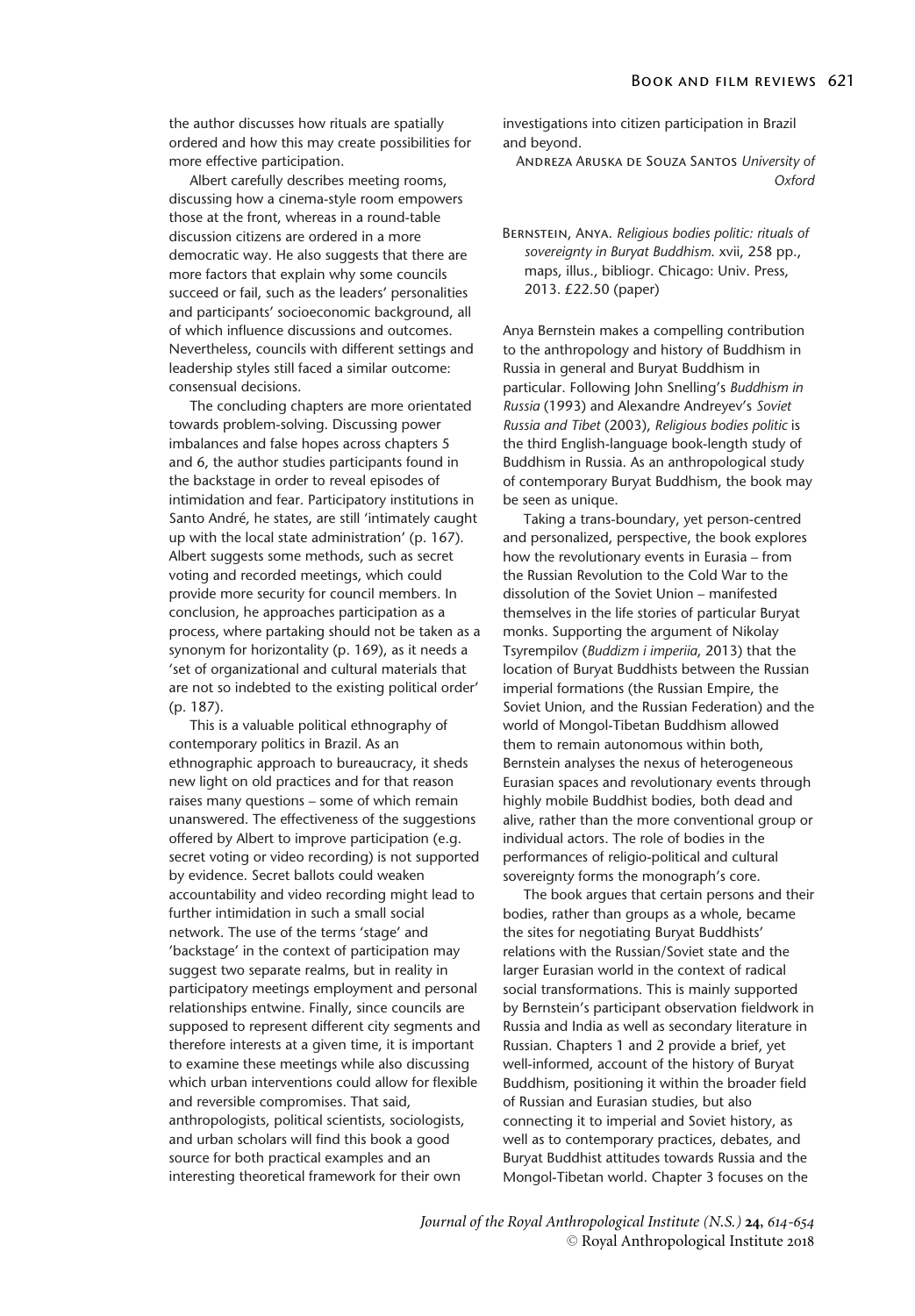religious revival in Buryatia after the collapse of the USSR and the role played by rediscovered dead bodies and devotional objects in constructing new sacred geographies. Chapter 4 takes a closer look at Buryat monks and pilgrims in India and their quest to redefine the revival in Buryatia. Together with chapter 4, chapter 5 explores bodies and gender, with special attention to the meditative practice of *chod*, during which practitioners offer their bodies as food to supernatural beings. Finally, chapter 6 unravels the discussions of money and morality at the crossroads of religion and economics in contemporary Buryatia.

Overall, Bernstein's argument is convincing, and the book indeed opens up new lifeworlds of Buryat Buddhism, while the anthropological methodology and the focus on bodies hold together the multi-threaded narrative. Acknowledging the book's anthropological focus, one might expect a slightly more nuanced analysis of composite spaces and practices of diversity management in the Russian Empire and the Soviet Union. A closer look at the discussions which were launched by Western scholars (D. Lieven, 'The Russian Empire and the Soviet Union as imperial polities', *Journal of Comparative History* **30: 4**, 1995; R.G. Suny, *The revenge of the past*, 1993) and developed during the 'imperial turn' in historiography on Russia could perhaps help position the case of Buryat Buddhists within a broader history of agents reproducing and navigating the heterogeneous imperial structures (see W. Sunderland, 'The USSR as a multinational state from the Revolution to the death of Stalin: Western scholarship since 1991', *Vestnik of Saint Petersburg University: History* **4**, 2016).

The use of Buryat and Buddhist as interchangeable terms throughout the book also may dilute the issue of Buryats' diversity. While the author acknowledges that many Buryats have little to no relationship with Buddhism, the latter is presented as a unifying factor for the whole ethno-national community, which is often not the case (D.D. Amogolonova, '*Buddizm v Buriatii*', *Strany i Narody Vostoka*, vol. XXXVI, 2015). Finally, the discussion of Buddhism during the Soviet and post-Soviet periods would have benefited from comparing the process of its bureaucratization to that of Orthodox Christianity, and, more broadly, from exploring how the functioning of official Buddhism as one of Russia's four institutionalized religions made its leaders similar to those of Islam, Christianity, and Judaism in their language, organizational ideas, and defensism (see A. Bennigsen, P.B. Henze, G.K. Tanham & S.E. Wimbush, *Soviet strategy and* *Islam*, 1989; P.W. Werth, *The Tsar's foreign faiths,* 2014).

Setting these issues aside, the book is a must for students and scholars of Buryatia and Buddhism in Russia. As a comprehensive anthropological study, it will also be of great interest to all those who are studying Russian and Eurasian diversity.

Ivan Sablin *University of Heidelberg*

HENIG, DAVID & NICOLETTE MAKOVICKY (eds). *Economies of favour after socialism*. xiii, 239 pp., figs, bibliogrs. Oxford: Univ. Press, 2016. £55.00 (cloth)

Since the fall of state socialism, postsocialist Eurasia has continued to be framed through variations of the 'shortage economy' paradigm. Within the contexts of abrupt chaos and uncertainty, ethnographers described people's strategies of 'survival' and 'coping' through 'informal' channels that mitigated the deficiencies of state and market mechanisms. Alena Ledeneva's notion of an 'economy of favours' (*Russia's economy of favours*, 1998) encompassed much of this debate, portraying *blat*, and similar forms of illicit exchange, as coated in registers of assistance, while in fact channelling individual interests – a Bourdieusian 'misrecognition' game (Ledeneva, this volume, p. 25). However, as David Henig and Nicolette Makovicky note in their introduction, such approaches neglect the ethical and expressive dimensions as well as the very gratuity that favours are meant to achieve. Thus *Economies of favour after socialism* responds to the 'ethical turn' by showing how, when doing favours, social actors are not just reacting in a calculated way to a context of scarcity: they are also trying to *do good*, as well as to 'do' politics and economy.

The collection overall offers a bold critique of the kind of economistic thinking that has plagued much of the literature on postsocialism (including 'anti-corruption' studies, the new policy vogue in the region). It is equally an attack on 'reciprocity' as another catch-all explanation. The main provocation is given through Humphrey's chapter 3, which follows Pitt-Rivers' work on grace, and treats doing a favour as an independent, *sui generis* mode of action in its own right. Here, favours are distinguished not by their morphology, but by a 'moral aesthetic': 'whether an act takes the form of barter, a gift, or even a commercial transaction', doing it as a favour 'adds a "gratuitous" extra to any practical function it may have, and turns the act into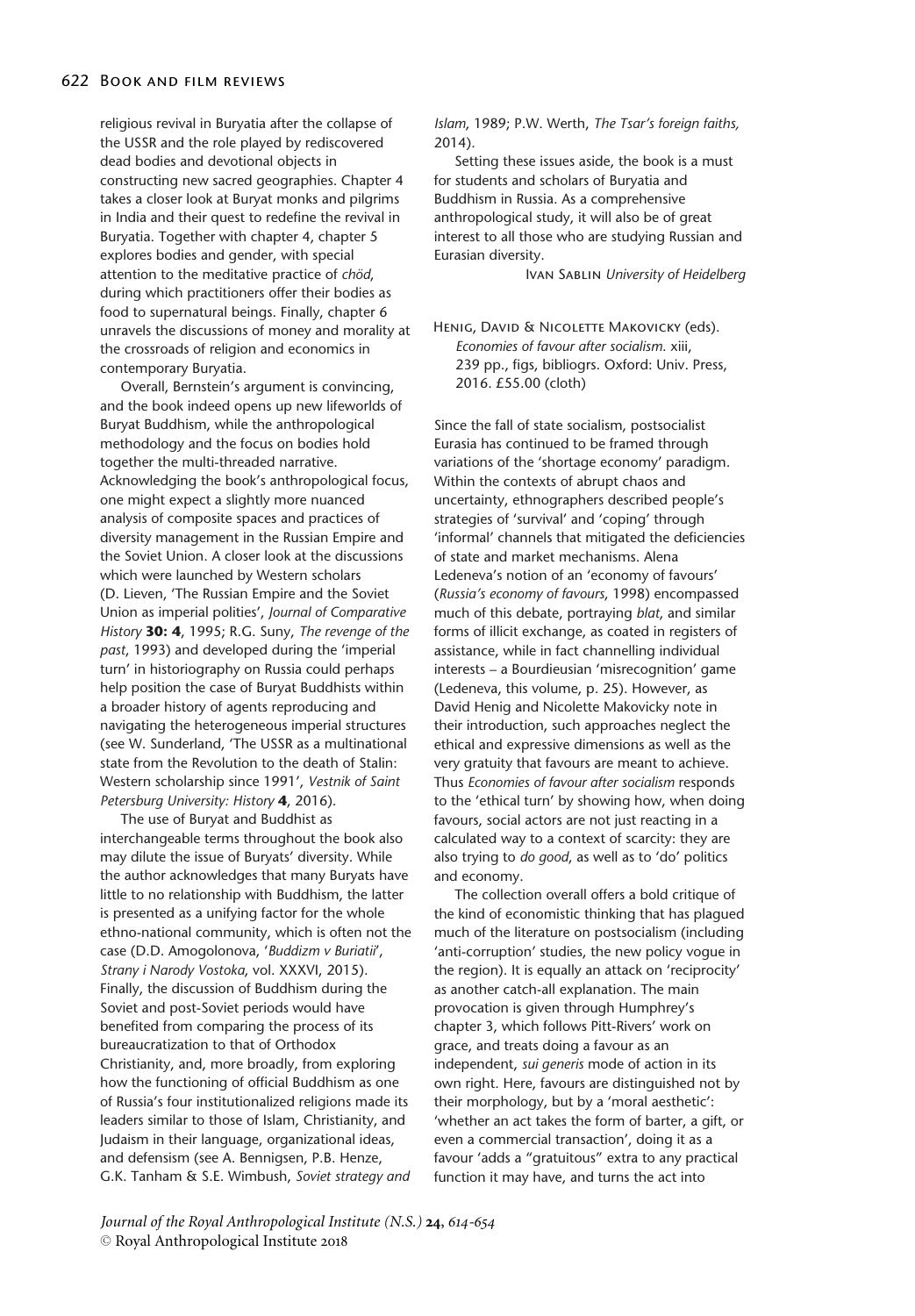something incalculable' (p. 51). This places favours as sitting ambiguously, yet productively, next to more established concepts. They are akin to, and sometimes take the shape of, gifts, but with no return expected, except the reciprocity of sentiment. They also are informed by kinship and other social obligations, but single out a *specific* person (a favour is given only to *some* kin, or *some* friends). They can occur within market exchange, but with 'the small inner thrill of having been favoured' (p. 69). The result is a distinct mode of action which has political and economic consequences, 'without being fully explicable in terms of transactional cost-benefit analysis' (Henig & Makovicky, p. 4).

Subsequent contributors to the volume show how Humphrey's strict delineation of favours is ethnographically less tenable. However, taken together, these chapters amount to a radically decentred portrayal of economic action, which regularly escapes the functionalism of exchange and other easy reifications. For if something connects such diverse phenomena as Polish *znajomosci ´* and Bosnian *ˇstele*, it is the sense that the control over their actions' meanings and outcomes is not entirely in actors' hands – even if they all have to take part in the complex semiotics and choreography of (socially permissible) favouritism. Favours play out across generations (Humphrey, chap. 3) and history (Kaneff, chap. 7); they connect one to the unaccountable bounty (Rakowski, chap. 8) and God the Almighty (Henig, chap. 9); they lubricate the connections between the household and the state, but not without lubricating social actors themselves (Hann, chap. 6). Sometimes, they take the burdensome form of 'anti-favour' (Swancutt, chap. 5). The idea of the gratuitous 'extra' means that not everything can be accounted for: either in its intention, its value, or its consequences.

Ultimately, the volume reaches its analytical peak in the chapters that describe what happens when this incalculable gratuitous action meets its limits under new pressures for marketization. Preceding forms of social grace become entwined with intense monetization, and the very ground for doing favours shifts. Such situations put particular strains on social actors, who have to 'cut the network' of obligations and decline help in order to sustain the *right* relations (Reeves, chap. 4). It creates new arenas with contested meanings and no set etiquette, both of which require constant fixing (Makovicky, chap. 10), but it does not collapse all social action onto a single plane. Rather, new registers emerge that are both less stable and more complex, in which the lines between the calculable and the incalculable,

obligation, price, and grace have to be carefully redrawn and re-navigated. It is within these interstices of gratuity and interest that favours appear both socially generative and theoretically exceptional. By re-examining classic economic anthropology debates through the lens of societies outside the canonical borders of comparison, this book does a favour to our understanding of conviviality more broadly – with an 'extra' layer of demands.

Ivan Rajkovic´ *Max Planck Institute for Social Anthropology*

Kallinen, Timo. *Divine rulers in a secular state*. 202 pp., figs, illus., bibliogr. Helsinki: Finnish Literature Society, 2016. €42.00 (paper)

The scope of this unassuming book is much broader than its title suggests. The topics covered, spanning southern Ghana and specifically the Asante region, have mostly been studied by others already, but by assembling them under the term 'secularization', Timo Kallinen gives us a new look at the confrontation occurring all over Africa between local life-ways and the 'modern'. Secularization here is really a particular case of 'purification', a concept introduced by Bruno Latour and elaborated by Webb Keane. Purification, attempting to separate things and activities that are felt to be intrinsically different, inevitably results in 'hybrids' requiring further purification.

Skilfully weaving extensive fieldwork together with archival research and current theories, Kallinen reviews the history of both the Golden Stool and the Asante Empire's formation, arguing that scholarly explanations of royal rituals as mere reinforcements of the political structure ignore the nineteenth-century Asante view that ritual preceded the political and brought it about. A chief's essential function was to make sacrifices to his ancestors, whose reincarnation he was, and punish offences against them that would bring retribution upon the community. Such reincarnation was effected by patrilateral cross-cousin marriage, a topic that the author rightly says has been misunderstood and neglected by anthropologists. Through this form of marriage, patrilineally inherited great names could be given to matrilineal descendants and thus kept in the matrilineage; and chiefs could engender grandsons who, by combining the virtues inherited via the male and female lines, were considered their reincarnations. The channels of political authority in this 'matrilineal' society were thus specifically patrilineal.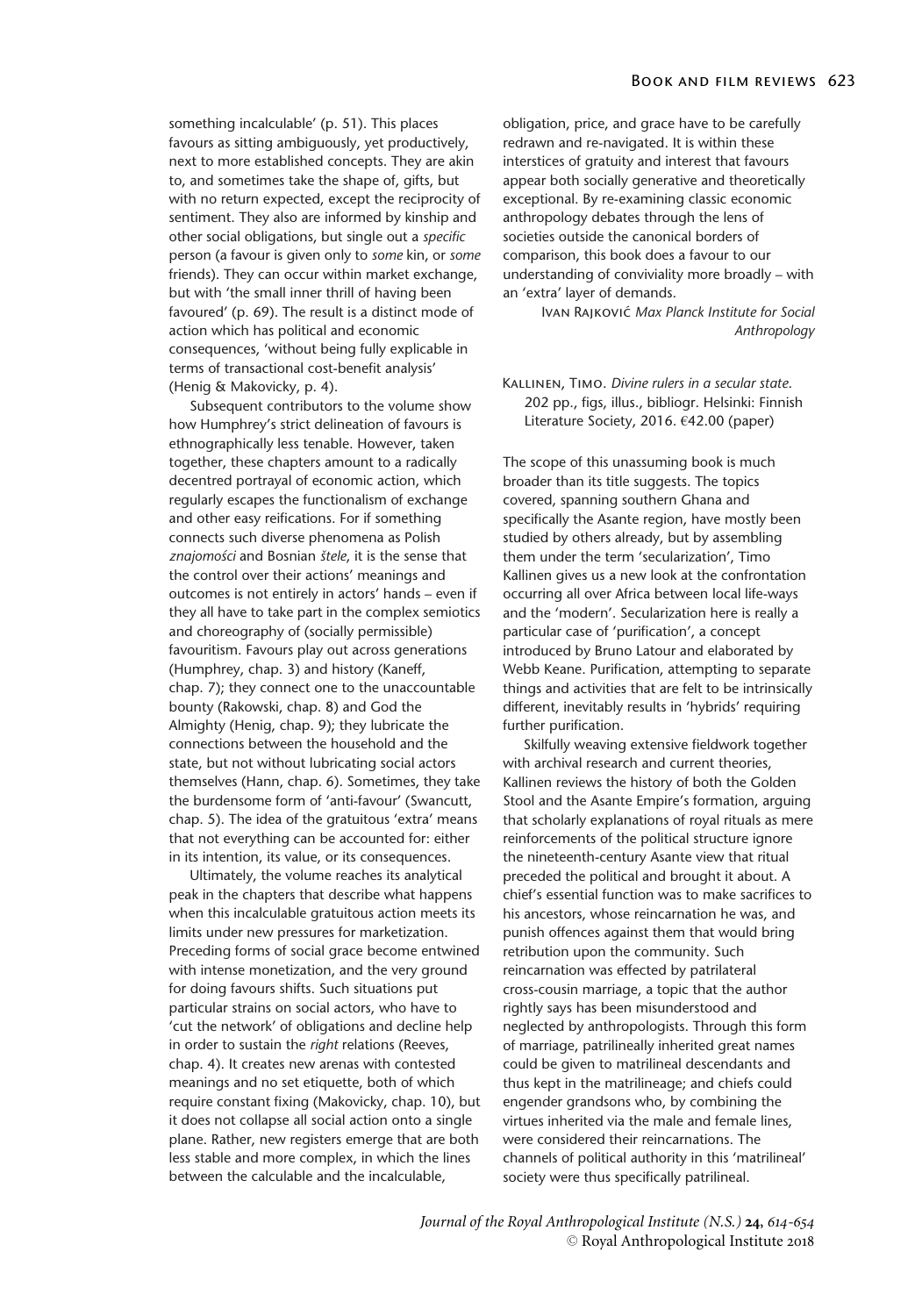Asante history in the twentieth century can be seen as a series of purifying recommendations intended to improve chieftaincy, including the office of Asantehene. Early missionaries thought that converts must dissociate themselves from fetishism, although 'fetishism' was simply the Asante way of life. Chiefs complained that their subjects no longer obeyed them. District commissioners worried that a collapse of traditional institutions would make indirect rule impossible. Administrators and missionaries together decreed the secularization of chieftaincy by imposing an arbitrary and unworkable distinction between 'good' and 'bad' customary obligations, thus making religion a matter of individual conscience rather than a function of citizenship.

In the 1930s it was deemed necessary to 'restore' the empire, now defined in secular terms. Administrators in the Gold Coast, as elsewhere in Africa, favoured a model of authoritarian rule by natural aristocracies, but other voices, including the anthropologist R.S. Rattray and such intellectuals as J.E. Casely-Hayford and J.M. Sarbah, advanced a Whiggish model of the traditional community as a natural democracy needing only to be improved for modern use. This liberal view sidestepped the question of sacrifice and the special relationship of the chief to his ancestors. In 1935 the administration forced into place a restoration marked as much by hypocrisy as by hybridity, in which the Golden Stool appeared as 'a national symbol sanctified by religious ideas rather than as source of divine power' for the Asantehene (p. 107). Chiefs were the spiritual heads of their people, but only for those who chose to practise 'the Ashanti religion' (p. 107).

Even secularized, chieftaincy presented a double problem for Nkrumah's Ghana, as both a violation of socialist egalitarianism and a source of political opposition. On the other hand, chieftaincy could splendidly represent national culture – 'culture' itself being a purification of what had been fetishism. Reduced to symbolic gestures, libations to the ancestors could make everybody feel good. Meanwhile, much of the population continues to believe in the agency of ritual: in fact some felt sure that the murder of three High Court judges in 1982 during the Rawlings regime was a sacrificial act. New, television-based Pentecostal/Charismatic churches confirm traditional beliefs by reviving the old missionary denunciation of chieftaincy and custom as demonic, but with a new twist, extending their condemnation to the modern political system, behind which they detect an evil empire (a deep state?).

The World Bank agrees, in a sense, with the Charismatics. Bypassing African governments as inefficient and oppressive leftovers from the colonial era, it outsources development projects directly to 'the people', amongst whom chieftaincy is supposedly a natural, organic growth: Rattray would be pleased. The Asantehene, now backed by the World Bank as well as his warrior ancestors and the Golden Stool, has become the go-to development chief for all of West Africa, while still performing traditional rituals and wielding arbitrary power at home (pp. 125-30). As foot soldiers of the World Bank, benevolent NGOs seek to purify ancestral culture of witchcraft beliefs, now seen as products of poverty and ignorance.

Wyatt MacGaffey *Haverford College*

Kastrinou, A. Maria A. *Power, sect and state in Syria: the politics of marriage and identity amongst the Druze*. xix, 268 pp., figs, illus., bibliogr. London, New York: I.B.Tauris, 2016. £85.00 (cloth)

Very little ethnographic research has been conducted in Syria, and this was so even before the beginning of the current war in 2011. In this respect, A. Maria A. Kastrinou's study, based on ethnographic fieldwork between 2008 and 2010, is of great significance, since she relates her main subject, the Druze (an Islamic religious minority in Syria), to the ways power and the state operate in the Syrian context.

Kastrinou's work belongs to a recent strand in the academic regional literature seeking to deconstruct the primordialist, achronic, and homogenized depictions of religious communities. Following Ussama Maqdisi's line of argument in his excellent study of Mount Lebanon in the mid-nineteenth century (*The culture of sectarianism,* 2000), the author views sectarianism as a *modern* story, produced by the interplay between indigenous and imperial histories, and deployed in local sociopolitical struggles. Sectarianism is thus deeply connected to both the modern state's creation and the formation of specific political subjectivities.

The book is an urban ethnographic study, organized along various axes and topics. It begins in the mainly Druze Damascene suburb of Jaramana. Following a close analysis of two families, as well as their houses' architecture, Kastrinou traces the socioeconomic transformations that Syria has undergone over the last decades, emphasizing the internal communal diversities. The Druzes of Jaramana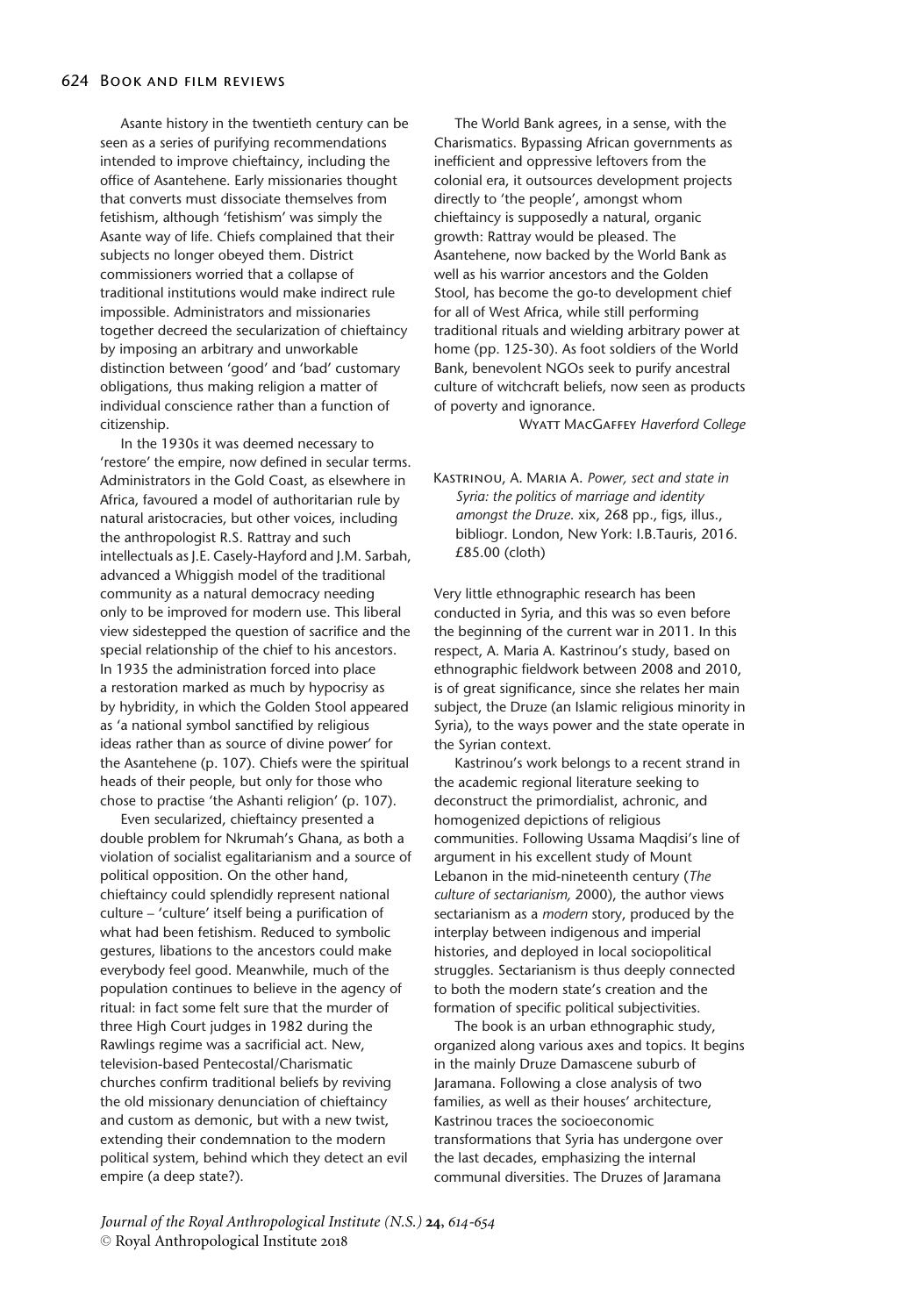were not homogeneous in their beliefs and practices, but rather strategically deployed their religious identities within the social fabric of their lives. In a similar way, the author examines the cosmological beliefs and rituals surrounding birth and death, showing that they are also embedded within the context of contemporary social practice, as well as being sites for struggle among the community members. There is a special emphasis upon corporeality, as it is crucial for Druze cosmology and ritual (the belief in reincarnation is one of the distinguishing features of the Druze), but also because *becoming* a Druze is ethnographically shown to be a process, and thus negotiated and contested through bodily practices.

As group endogamy is a strong norm for all Syrian religious minorities, the study unavoidably also focuses upon the beliefs and practices surrounding marriage and weddings. Using the case study of a secular, middle-class, intellectual family, and showing us the repercussions for a non-endogamous marriage, Kastrinou demonstrates how marriage serves to reify the Druze as a distinctive 'sect', and how endogamy becomes a boundary for group inclusion and exclusion (p. 127).

Marriage is also present in the book's second part, where Kastrinou deals more directly with the national context and the regime. Here we are offered a detailed analysis of two state-sponsored folklore festivals in which the motif of marriage is recurrently used. Interestingly, in such festivals, explicitly sectarian identities, including the Druze, were openly celebrated, in contrast to the normative statist discourse. Yet this was a strategic deployment by the state, attempting to naturalize and neutralize potentially threatening sectarian identifications. Through examining the cultural policies of the regime, Kastrinou argues that the state uses an alternative discourse to nationalism, such as the embodied discourse of marriage or 'unity in diversity', in order to legitimate itself to both international and local audiences. This is why Kastrinou argues that the Syrian state is better viewed as a *state-of-empire*, since it not only manages difference but also renders difference possible solely under its patronage (p. 152).

As well as examining power relations in sites such as households, life-cycle events, and state-sponsored cultural policies, the author presents various case studies of young people and their responses to the authority of parents, sectarian communities, and the state. Putting an emphasis on the possibility of resistance and agency, she demonstrates the multiple ways in which youths negotiate, but also reinforce, power

relations. Finally, Kastrinou focuses on a contemporary dance theatre group, providing a political reading of its performance, which centred upon the nuptial ritual. As this group receives European funding, she explores the relations between Syrian artists, intellectuals, and globalized market forces, and considers the promotion of specific issues, such as 'gender', in the artistic agenda.

Apart from the rich ethnographic material and the insightful interpretative analysis of notions and ritual practices, Kastrinou's study is characterized by theoretical virtues, since she challenges the conventional notions surrounding both 'sectarianism' and a series of issues such as 'civil society' and the 'state'. While some of her interpretations, such as the one concerning the stance of Syrians vis-à-vis the regime (pp. 139, 231) are open to debate, hers is a socially grounded analysis that places sectarian identities within the framework of political economy and lived social relations. *Power, sect and state in Syria* is a valuable contribution to the anthropological literature of the region.

Panagiotis Geros *Panteion University of Social and Political Science*

## **Ecospheres**

Campbell, Jeremy M. *Conjuring property: speculation and environmental futures in the Brazilian Amazon*. xx, 231 pp., maps, illus., bibliogr. Seattle: Univ. of Washington Press. 2015. £19.50 (paper)

Property is a long-standing anthropological subject, one that is also often invoked in other disciplines and outside of the academy. Yet what property actually is – how it is created, by whom, why, and to what social and political effect – is rarely engaged with in the depth and sensitivity displayed in this ethnography of property-making in the Brazilian Amazon. In this volume, Jeremy M. Campbell reveals the complexity of property's social meaning, its multiple uses, and its effects in daily life.

Property is not simply a formal distribution of land by the state, Campbell argues. Neither is it absent in an area that might be dismissively characterized as a 'frontier'. Rather, property is struggled over, mobilized, and, as Campbell says, 'conjured' by Amazonian land claimants, who, like so many others around the world, lack formal legal titles. Property is a tool of capital and powerful groups, like Brazilian *grandes* (large landholders) in Castelo de Sonhos, the area of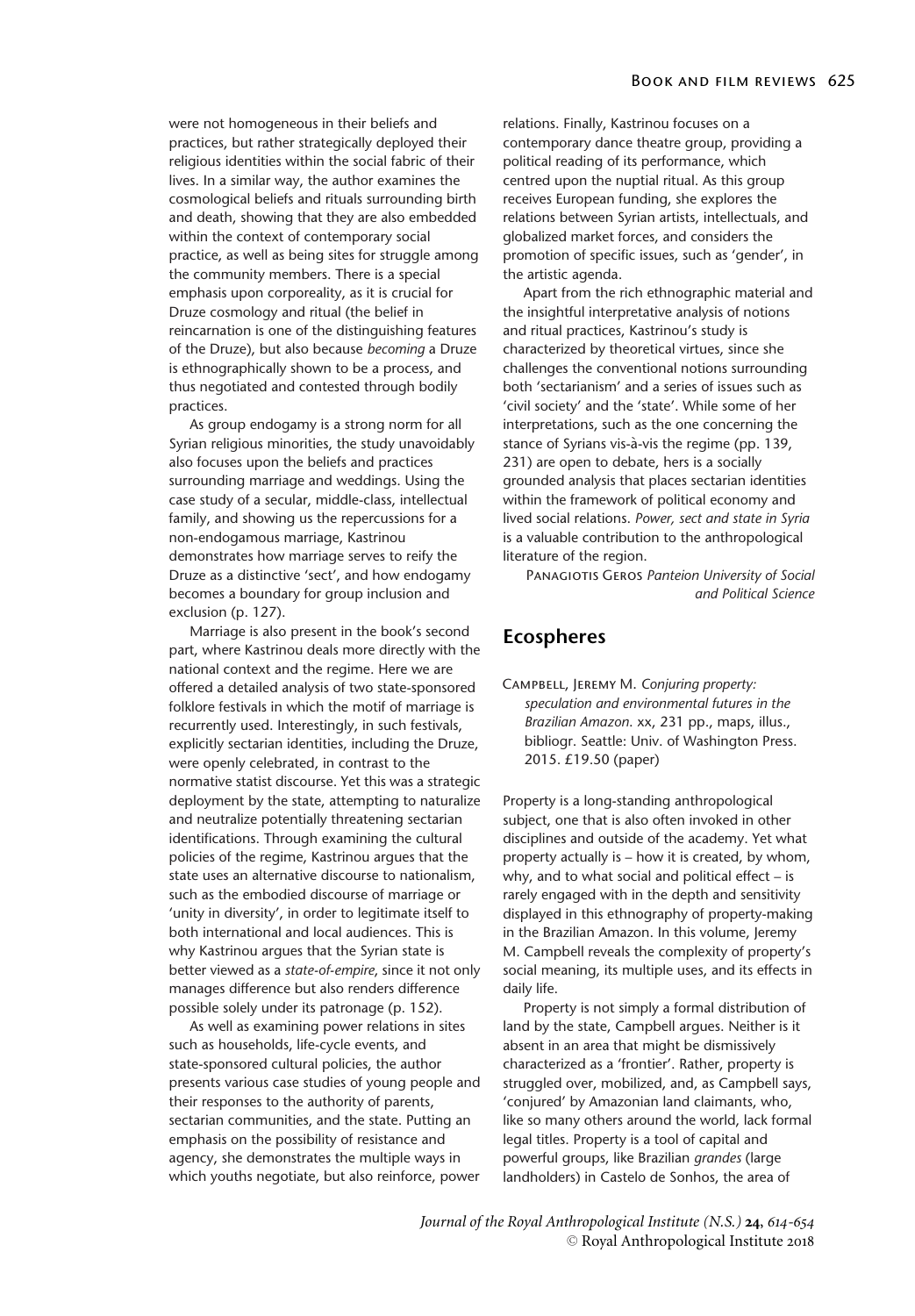western Pará where Campbell studied. However, it is also used by *os pequenos* (smallholders) there, who undertake their own property-conjuring practices that draw on, and are often roped into, those of the *grandes.* Relations around property and its 'conjuring' can generate both tension and unlikely alignments of interests in the complex rural society that Campbell illuminates.

Property is often understood as a way to claim resources, a precondition for both productive and sustainable land use. Yet it has other uses and meanings that are not focused on land use. In particular, Campbell shows how landholders use property in what he calls a '"proleptic" mode' (p. 129). They try to draw a largely absent state into the area by adhering to the different, and sometimes conflicting, logics of the various governmental schemes at work in the region: from the military dictatorship's deforestation-reliant colonization schemes, to new regimes of environmental governance. These constitute a 'development archive' (p. 31), as Campbell demonstrates, from which landholders draw to assert multiple land claims. The practices used to make these claims span, and interweave, the licit and illicit. Legitimate papers are mixed with those that are forged and made to look old (time spent in a drawer in close proximity to crickets can do the trick). Landholders hire crews to cut trails marking purported boundaries and destroying those of competing claimants. Smallholders are coerced into acting as legal front men for large-scale landholders, enabling the latter to control larger areas of land than is legally allowed. Assertions of productive land use are deployed alongside those of environmental protection.

The use of a range of tactics and logics is strategic: residents do not know which type of claim or evidence, if any, will be anointed with state recognition. In the face of this uncertainty, they undertake many of them. In the process, rather than simplifying relationships with land – as it does in some accounts – property acts to create 'a murky and vernacular thicket' (p. 55), which also reveals the incoherence of both the concept of property and the states that expound it.

This use of property also points to a theoretical contribution to the understanding of property and its meaning in Campbell's work. Property is often considered geographically, as a tool that works to claim resources and order physical space. In contrast, Campbell emphasizes its temporal dimension. In their work to create property, Castelo de Sonhos's residents also generate the particular sense of time that property entails. They create histories of land

occupation and use, invoking envisioned futures: a time when the government will recognize and enforce their claims. A moral vision lies within property's temporality, with property acting as 'a premier marker of Western modernity' (p. 11) itself. Through property, the past of land uncertainty and the absence of the state is meant to be transformed into a future of progress and ordered governance. That residents can never seem to escape that disordered past marks them as less than modern, left behind by Brazil's economic development, and even as seen to be living 'before history' (p. 97).

'Conjuring' is, in this sense, an apt term to use. The word points to both the precarity and agency that Campbell reveals in this thoroughly readable and illuminating account of the social life of a fundamental anthropological concept. He shows property's centrality and indeterminacy in daily life as residents seek to forge governed futures in the Brazilian Amazon. The account will be of particular interest to scholars of Amazonia, land and property, and development, as well as those working in applied settings in these fields. Maron Greenleaf *Dartmouth College*

#### Domenig, Aya. *The day the sun fell*. DVD/PAL, 78 minutes, colour. London: RAI, 2015. £50.00 (+VAT)

This politely provocative documentary juxtaposes two analogous periods of risk and uncertainty in Japan: the 1945 atomic bombing of Hiroshima by the United States and the 2011 triple-meltdowns of the Fukushima Daiichi nuclear power station. Some Japanese, like the author Haruki Murakami, have characterized the latter as Japan's nuclear attack on itself ('Speaking as an unrealistic dreamer', *The Asia-Pacific Journal* **9: 29: 7**, 2011). Film-maker Aya Domenig bridges the sixty-six-year crater between these two tragic events through a biography of her late grandfather, a Hiroshima-based doctor who happened to be outside the city on a house call during the bombing. The documentary suggests that the Fukushima Daiichi crisis broke out while Domenig was recording her grandmother's recollections of the 1945 events, thereby facilitating the filmic treatment of the two narratives.

Domenig tells the story of Hiroshima through period film clips of her father treating *hibakusha* (atomic bombing victims), through his old photographs and the reminiscences of her grandmother, as well as other archival footage. Additionally, the documentary highlights some of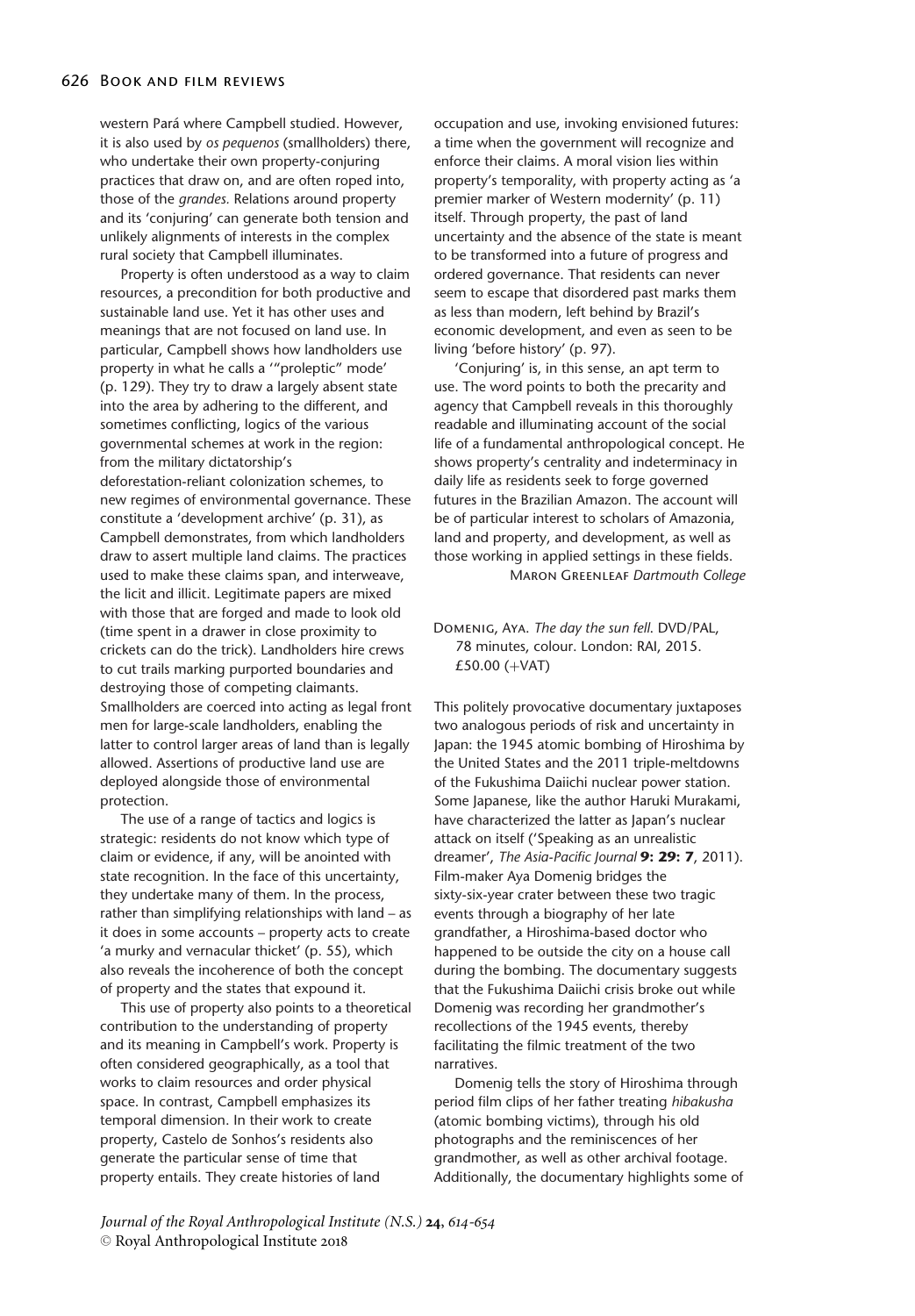the surviving Hiroshima nurses and local activists (in particular another doctor), who give a sense of what it was like for an entire region to grapple with the effects of radiation sickness – which at the time was an alien phenomenon to nearly everyone in Japan and medical professionals, not to mention the world at large. The most difficult-to-view scenes of the film include those that depict the grim carnage of atomic war: the keloid scars of radiation burns on women's faces and backs; traumatized children with missing patches of hair and other wounds; and dying men all but immobile on hospital beds, virtually unable to breathe. These scenes are narrated through the recollections of doctors, nurses, and others as they tried to make sense of this mysterious illness that killed not only those exposed to the blinding flash of the initial detonation and its shockwave, but also people who had arrived in the city days later and had not been apparently exposed to the violent effects of this new weapon. Poignantly, interviewees recount how locals in the wider region ascribed the terrifying, malignant blight to Hiroshima itself – from whence radiation emanated – and eventually victims there became ostracized widely in Japanese society, as if they were somehow to blame for having been exposed to radiation.

This historical material is juxtaposed with footage of informants describing the aftermath of the Fukushima Daiichi disaster as analogous to their experiences after the detonation of 'Little Boy' in 1945. Domenig also documents a demonstration in Yoyogi, Tokyo, against nuclear power and government policy, said to have been Japan's largest anti-nuclear protest. She includes the odd clip of Fukushima Daiichi and tsunami news coverage, but depictions of the power plant's meltdowns and the contemporary fallout come off as relatively thin here. Instead, the film focuses on interviewees' discussions of Fukushima, including several public lectures where activists like the Hiroshima doctor discuss the experience of radiation after August 1945 and how this is reflected and refracted in post-tsunami Japan.

Asked what Japan will be like in five years' time, one activist interviewee responds: 'Everyone will be a *hibakusha* . . . And actually that's a good thing. It's good provided that we question ourselves, and don't tell any lies. We have to show the world what it means to live as *hibakusha*'. This worthy sentiment captures what is successful about this documentary. While some extended scenes and overly long edits of the film-maker's grandmother, for example, sometimes feel excessively sentimental – perhaps bordering on self-indulgent – the documentary

manages to compare the fallout from these two disasters in productive ways. Some of the most memorable quotations from the film, in addition to its evocative title – *The day the sun fell –* come towards the end. A former wartime nurse states: '[Nuclear proponents] guard plutonium as if it were their most precious treasure. They can't let go of it'. Then Domenig closes the film with a final word from the doctor who has witnessed human-scale nuclear devastation across the entire sweep of post-war Japanese history, from the close of the Second World War to the present day: 'For the sake of our descendants, we must put out the fire we lit while we are still alive'.

The documentary includes graphic scenes of war wounded, but would be appropriate for senior schoolchildren, undergraduates, and others interested in debates over nuclear weapons and nuclear power, in transwar Japanese oral history, and in Japanese culture generally.

Peter Wynn Kirby *University of Oxford*

Kirksey, Eben. *Emergent ecologies*. 304 pp., illus., bibliogr. Durham, N.C.: Duke Univ. Press, 2015. £19.99 (paper)

Throughout the past decade, Eben Kirksey has cultivated an approach to anthropology and the environmental humanities – multispecies ethnography – through publications and hosting gatherings of anthropologists, artists, and scientists called multispecies salons. *Emergent ecologies* successfully crystallizes that project in monograph form. Kirksey was trained in the University of California Santa Cruz's History of Consciousness and Anthropology programmes, and this book, with its ensemble cast of ants, frogs, fungi, macaques, and cattle (to name a few actors), is unmistakably Santa Cruzian in its more-than-human ethos. Kirksey also follows the people who adopt, breed, care for, feed, kill, love, sell, study, or otherwise relate with these beings. In fact, he does some of these things himself.

The book is set in forests, labs, galleries, and fields in Panama, New York, Maine, Florida, and Costa Rica, and is concerned with theorybuilding, methodological experimentation, and reimagining environmental ethics. Kirksey draws inspiration from Haraway, Stengers, and Tsing as he 'pokes and pushes' (p. 18) the ideas of prominent (white, male, and European) philosophers like Deleuze and Derrida. The philosopher Peter Sloterdijk is a recurring foil and the originator of one of the book's key concepts. For Sloterdijk, 'ontological amphibian' flags human exceptionalism; his idea is that we choose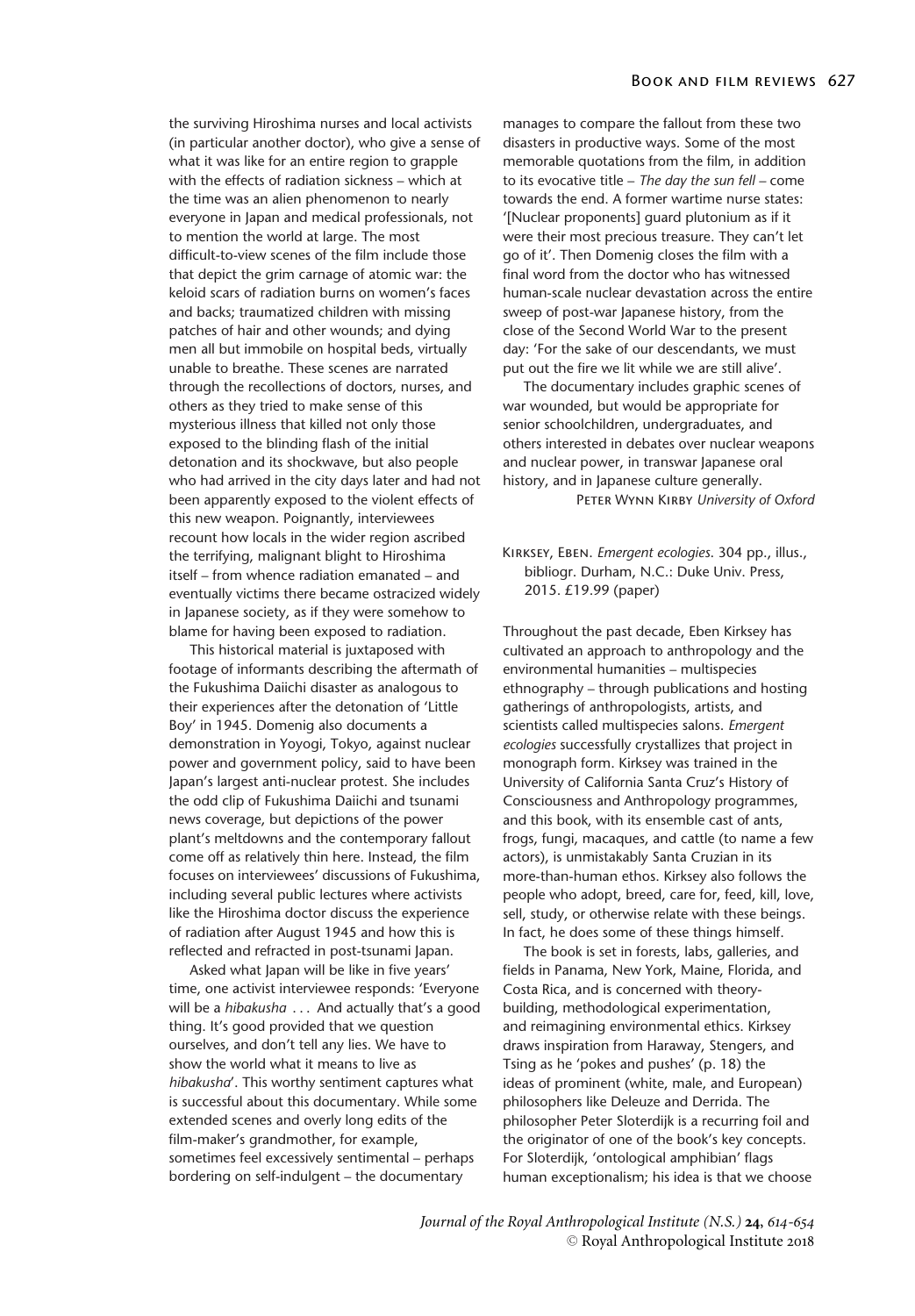among modes of existence, but other animals are trapped in ontological cages. Kirksey uses multispecies ethnography to appropriate and repurpose the term by focusing on nonhuman beings that flourish by 'switching from one element to another . . . invading and occupying emergent worlds' (p. 37). He shows how Ectatomma ants, chytrid fungi, African clawed frogs, rhesus macaques, and fringe-toed foam frogs thrive along the seams and in the gaps of worlds built and abandoned by people, while endangered species like the Panamanian gold frog are confined to sterilized environments.

Kirksey urges us to reject apocalyptic thinking and to cultivate hope and convivial communities instead. He also calls us to live responsibly and, sometimes, more intimately with other species (or 'critters'), a position which can sometimes lead to uneasy conclusions. For example, he meditates on whether or not it would be better for endangered frogs in 'cash-strapped zoos and conservation organizations' to live with 'multispecies families' (p. 154), who would care for them in (and, perhaps, sell them from) private homes. Kirksey wants us to look beyond charismatic species and consider unloved others – to recognize that taking a stand for one species might mean killing another. He asks: what do we love? Why? How should we love? (pp. 218-19). His advice: don't be clingy! 'Caretakers', he notes earlier, 'must learn species-species norms of tact, politeness, and what Matei Candea calls interpatience . . . animals like frogs demand a certain distance' (p. 153).

Two decades ago, George Marcus suggested that multi-sited ethnographies might construct their objects by following people, things, metaphors, stories, or conflicts. In this book, the ethnographic objects – emergent ecologies – are constructed by following the author as he chases promising leads and takes detours. An interest in an ant species thriving in the hybrid landscapes of postcolonial Panama leads to the country's endangered frogs, which brings us to a lab in Maine where scientists study the fungi killing those frogs. We learn that another frog species used in labs (*Xenopus laevis*) is suspected of carrying chytrids, so we are off to New York and then Florida, which has permissive laws for keeping and breeding animals. The chapters are essays that combine interviews, participant observation, archival work, and cultural analysis, serving as 'thick descriptions of ecosystem parts, which also serve as partial sketches of shifting and ephemeral wholes' (p. 217). Kirksey's travels link the parts. Unexpected and provocative are the various experiments, collaborations, and exhibitions he orchestrates along the way. He

observes Ectatomma ants in a colony he has modified, creates a golden frog utopia in a repurposed refrigerator, gives door-to-door frog pregnancy tests (to humans), and adopts a frog named Steve.

*Emergent ecologies* is innovative, thoroughly researched, and well written – a labour of love. It is best at its most specific, when Kirksey's infectious curiosity and freewheeling fieldwork reveal surprising connections across biological theory, political economy, and cultural history. Conversely, the philosophical bent of the theory-building sections can overburden the text and lead to conceptual pile-ups. In chapter 2 alone, the reader must navigate the terms 'ontological amphibian', 'cosmopolitical assembly', 'interessement', 'trophallaxis', and 'entangled empathy'. That said, the book really grew on me and I was hooked by the final chapters.

A final thought: *Emergent ecologies* is a book by a cosmopolitan American scholar researched, written, and published during the years of the Obama presidency. It is, fittingly, about cosmopolitan life, hybridity, and hope. I wonder what new ecologies and forms of multispecies ethnography will emerge in response to our current era of nationalism, purification, and nostalgia.

Ashley Carse *Vanderbilt University*

Little, Peter C. *Toxic town: IBM, pollution, and industrial risks*. xxii, 242 pp., map, illus., bibliogr. New York: Univ. Press, 2014. £20.99 (paper)

Peter Little's timely ethnography explores the 'lived experiences and discourses' of the residents of Endicott, New York, IBM's 'contaminated birthplace'. He opens with a critique of IBM's promise to build a 'smarter planet' by infusing intelligent technologies into 'everything in our socio-natural world' (p. xiv). Little highlights the fundamental contradictions and ironies inherent in the company's pledge. How can we trust IBM to build a smarter planet when places like Endicott have been permanently altered by the company's toxic industrial legacy? Little's work has a profoundly Cassandra-like quality. He warns us that the toxic contaminants associated with high-tech production have poorly understood effects. Mitigation efforts may or may not offer satisfying or smart 'solutions' to the socio-natural problems associated with 'industrial pollution, deindustrialization, and other rampant neoliberal consequences of an economy based on the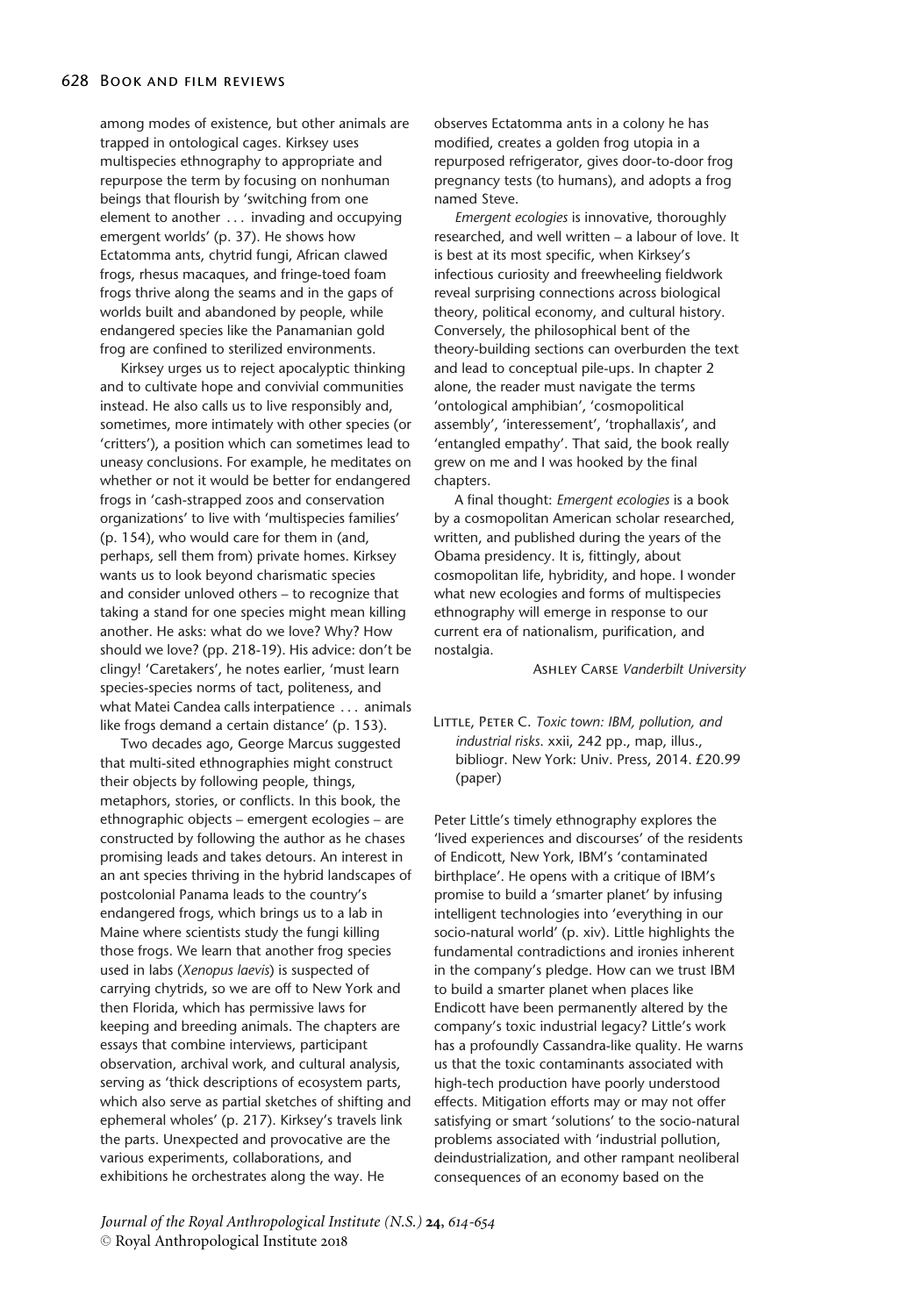ceaseless concentration of finance capital and the protection of shareholder interests' (p. 5).

Little investigates the ways that Endicott residents, many of whom were once loyal IBM employees, understand and experience the enduring 'problem' of high-tech contamination. His research takes place before and after IBM has worked with authorities to 'mitigate' the effects of the 300-acre toxic plume underneath the town. The plume contains trichloroethylene (TCE), a carcinogen used in industrial cleaning solvents in IBM's manufacturing facility. Residents are potentially exposed to TCE through the mechanism of 'vapor intrusion'.

Introducing the concept of a 'mitigation landscape' to describe places like Endicott, Little defines it as 'where citizens, knowledges, and technologies interact' and 'where risk decisions and management have not only taken place, but have materialized' (p. 21). Drawing on insights from science and technology studies (STS), he argues that the actors interacting in this mitigation landscape offer different 'explanatory models' of the risks posed by vapour intrusion, the goals of mitigation, and what it means to take 'responsibility' for generating toxic pollution. Endicott residents explain that nothing can ameliorate the stigma and permanent uncertainty associated with toxic exposure.

Little also pays serious ethnographic attention to 'what prompted residents to take action and what politics and values did or didn't inform citizen action' (p. 4). He traces the history of grassroots activism in Endicott and investigates the 'micropolitical ecology of environmental justice' at work in the community. When the National Environmental Justice for All tour visited Endicott in 2004, many of the white middle-class residents Little interviewed felt uncomfortable or ambivalent about framing their struggle as an 'environmental justice' issue. Some felt this would undermine their attempts to depoliticize contamination discourses in Endicott. Others feared that this would deepen the stigma attached to the community. Little also introduces the concept of 'conflicted environmental justice' to describe 'the micro-level ruptures that emerge with, and even in response to, the expansion of solidarity movements like the environmental justice movement' (p. 153). This concept may be useful for researchers working in contaminated communities that demonstrate a similar ambivalence to environmental justice narratives.

This last point speaks to one of the greatest strengths of Little's narrative, but also to one of the challenges of engaged ethnographic research. He does a wonderful job of allowing his local

interlocutors to speak in the text. His goal is to 'make the voice of Endicott's mitigated residents more audible and meaningful' (p. 105), and he absolutely succeeds in doing this. Little expertly weaves together ethnographic anecdotes, concepts from critical social theory, insights into his own perspectives, and lengthy quotes from his interviews. However, in a few places, he stops short of applying to Endicott's residents the critical lens which he unflinchingly applies to institutions like IBM. When they engage in discursive practices that draw on racist constructs, he shows that these dynamics are at work by choosing quotes that clearly illustrate these undercurrents, but he does not fully unpack and adequately theorize the role that racism seems to play in their conflicted engagements with environmental justice discourse(s).

Little's innovative approach and his engaging narrative style make *Toxic town* a powerful contribution to contemporary ethnography. His work contributes to a well-established body of research on the toxic legacies of industrial development and offers new and compelling theoretical concepts. His concepts of a mitigation landscape and conflicted environmental justice will prove useful for scholars conducting research in similar settings. Readers will come away with a deep respect for Endicott's residents, and a useful sense of moral outrage that will lead them to question whether corporations like IBM can lead us to a more intelligent future.

Megan A. Styles *University of Illinois Springfield*

McElwee, Pamela D. *Forests are gold: trees, people, and environmental rule in Vietnam*. xxvi, 283 pp., maps, tables, illus., bibliogr. Seattle: Univ. of Washington Press, 2016. £19.50 (paper)

This is a sophisticated, empirically rich, and beautifully written study of forest governance in Vietnam, which makes a significant contribution to the political ecology literature on forests. Its central argument is that forest governance in Vietnam has never been about conservation per se, but rather has always been more concerned with economic and social transformation, with people rather than trees: a process Pamela D. McElwee terms 'environmental rule'. This is traced meticulously in five chronologically organized chapters, each focusing on a different reincarnation of environmental rule.

Under French colonialism, forest policy focused primarily on timber extraction in 'reserved forests', resulting in widespread forest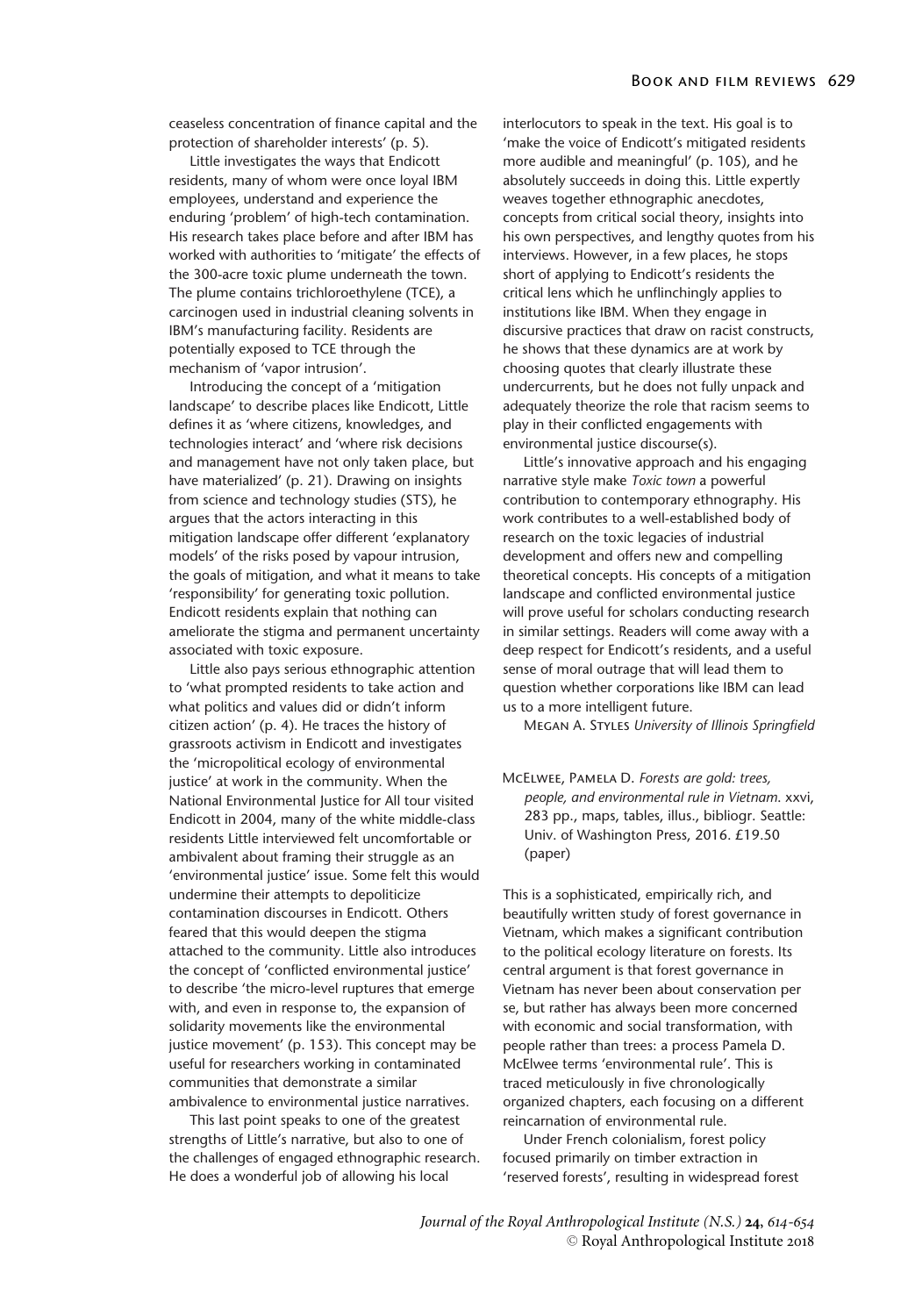degradation in the lowlands, whilst simultaneously successfully laying the blame for deforestation on ethnic minorities' swidden agriculture in the uplands. This stigmatization, as McElwee explores, has had a damaging legacy for upland minorities. Under socialist rule in the 1960s and 1970s, forests were managed in so-called 'State Forest Enterprises' (SFEs), areas of forests under management plans. Here, McElwee provides fascinating insights into how SFEs employed tens of thousands of lowlanders (never local ethnic minorities), who were neither particularly knowledgeable about forests nor well trained. Management plans themselves were not based on much ecological science either – rather, the real purpose of SFEs was to provide jobs and foster republican subjectivities amongst their workers, as well as ongoing timber extraction. In the 1980s and 1990s, the age of the global discovery of 'deforestation' as well as market reform and trade liberalization, attention began to focus on illegal loggers as the agents of deforestation – individual culprits resisted by individual heroes: forest rangers. No one questioned the efficacy of overall forest management structures and practices. In the late 1990s, with donor support, the Vietnamese government embarked on a large-scale afforestation programme. Whilst this is frequently hailed as successful forest 'recovery', monocultures of exotic eucalyptus and acacia trees do not equate to biodiversity conservation; in fact, the destruction of old rainforests continued unabated during this time. Moreover, tree planting was instrumental in widespread land grab and privatization, both of which completely transformed rural land rights as well as landscapes. Finally, McElwee discusses the emergence of market solutions since the 2000s, namely Payments for Environmental Services (PES) and the UN's REDD+ programmes, under which – yet again – environmental policies were subversively used for economic gain.

These changing eras of forest management are, with some variation, recognizable throughout the tropics, and it is very useful to have such a lucid historical account in one place. However, what makes this study particularly valuable is McElwee's consistent focus on the centrality of forest classification to forest governance. Under every regime, classification schemes not only revealed the underlying motivations of environmental rule, but also constituted powerful instruments in its implementation. In the colonial period, forests were classed as 'rich' or 'poor' – that is, according to economic categories; during the 1980s, 'bare hills' were identified as needing

afforestation, denying their existing important social and ecological role; and under PES and REDD+, rubber and oil palm plantations were classified as forests(!), directly supporting corporate capital. McElwee thus makes an important contribution to understanding not just *how* states see, but also in whose interests.

In a sophisticated analysis of how categories shape perceptions, McElwee also discusses how contingent measurements of forest-cover change are classifications, making 'actual' rates of deforestation inherently unknowable, and asks, in the last chapter, 'what is a tree?' Yet this analysis sits at odds with a somewhat limited understanding of 'proper' forest management, which informs her concept of environmental rule. Environmental rule normally includes everything other than biodiversity conservation: watershed policies that are really about resettling ethnic minorities, as well as afforestation programmes focused on wood production and revenue creation. Yet there is a difference between using purportedly environmental policies for social control, and policies that have, after all, been central to forestry for far longer than biodiversity conservation. It would have been useful to discuss these different facets of environmental rule more explicitly, and to acknowledge that biodiversity conservation is just as much informed by human preferences as other management priorities. Some discussion of the longer-term social ecology of Vietnamese forests also would have been welcome, given how prominently official condemnation of swidden agriculture features here. Nevertheless, this is an important book: 'environmental rule' may well join James Fairhead and Melissa Leach's 'misreading' (*Misreading the African landscape*, 1996), K. Sivaramakrishnan's 'modern forests' (*Modern forests*, 1999), and Arun Agrawal's 'environmentality' (*Environmentality*, 2005) as a key concept in forest political ecology. Pauline von Hellermann *Goldsmiths, University of London*

Weiss, Brad. *Real pigs: shifting values in the field of local pork*. xvii, 288 pp., maps, illus., bibliogr. Durham, N.C.: Duke Univ. Press, 2016. £20.99 (paper)

Brad Weiss admirably describes, discusses, and analyses virtually all aspects of field-pastured 'heirloom' breed pigs from the Piedmont region of North Carolina. *Real pigs* is a product of years of intense participation observation fieldwork by Weiss, carried out while working on local field-raised pig farms, in butchers' shops, farmers'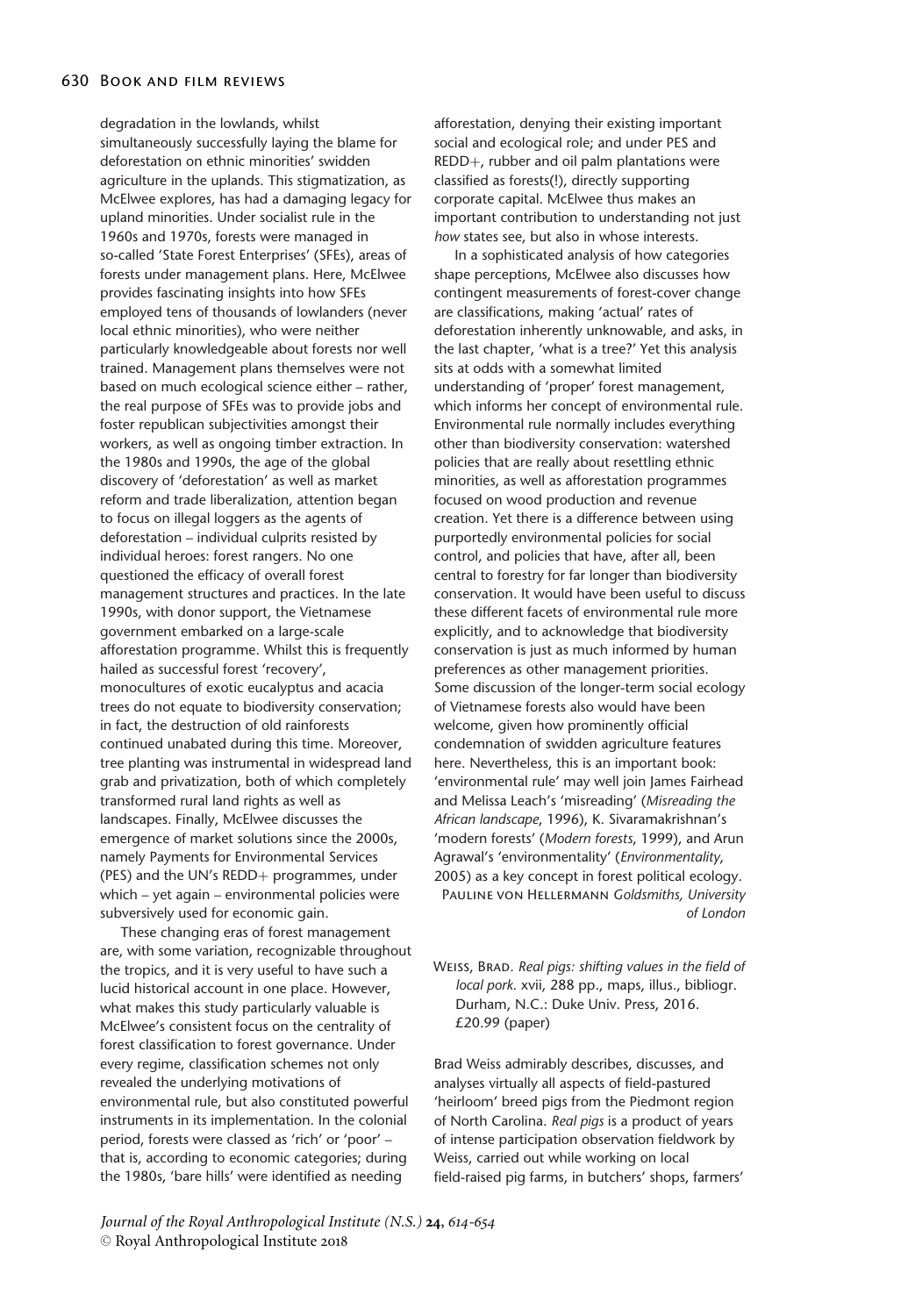markets, restaurant kitchens, and classrooms. It portrays the economic, political, practical, and ethical realities of producing quality 'authentic' heritage pork for a limited market otherwise dominated by huge industrial hog operations. Weiss's study focuses on local farmers, chefs, and consumers, including the folks at Cane Creek Farm, and over a dozen farms across the Piedmont, as well as the Carrboro Farmers' Market and the Lantern restaurant.

Weiss's research attempts to answer questions such as why pigs and pork have become important to proponents of the local food and Slow Food movements; and how pigs in the Piedmont area became imbued with notions of authenticity. Central to his ethnography are the first-generation farmers who raise the Ossabaw Island Hog for a pastured-pork niche local market. This hog is probably descended from the Spanish hogs famous for their *Jamon Ib ´ erico de Bellota ´* , which in all likelihood were deposited on Ossabaw Island off the coast of the state of Georgia in the mid-sixteenth century, 'well before the notion of distinct, recognizable livestock breeds was developed in Europe' (p. 113).

Although academic language predominates in Weiss's well-written theoretical phenomenological analysis sections, his clear, rich, ethnographic descriptions and quotations from actual people holding genuine values about real pigs more than make up for his use of sometimes esoteric jargon. To non-academic audiences the captivating profiles of his informants will likely be the book's highlight. Those with an interest in history will find his first-rate chapters 'Pigs on the ground' (chap. 1) and 'Heritage, hybrids, breeds, and brands' (chap. 3) both informative and enjoyable. Throughout the work his focus on social justice concerns for the pigs and their breeders are spot on.

Perhaps the most telling comment about the reality of 'real pigs' deals with the farmers themselves:

Of the dozen farmers who sell pastured pork at farmers' markets in the region, only one – an African American . . . – grew up raising hogs. Another hog farmer raises pigs on land ... that was used to raise tobacco almost exclusively until the 1990s . . . The rest of the ['real'] hog farmers are first-generation farmers, almost all of whom moved to North Carolina from points north (p. 138).

In other words, niche-market pasture-raised real pig farmers are predominantly white first-generation farmers who moved into the

area – a phenomenon noted elsewhere by other authors. Although Weiss sympathetically, yet objectively, discusses class and race issues surrounding pork production in North Carolina, he also notes that when it comes to real pigs, the African American farmers who raise pigs almost always either do so strictly for their own families' subsistence or, more commonly, do so only on a part-time basis (p. 14).

Chapter 2 takes up the question of terroir – the interconnections of taste and local place – while chapter 4 examines butchery, including the problems of legally disassembling a hog carcass for sale to the public. Chapter 5 discusses the quality of taste and, in particular, 'the *flavor* of pork fat as a way of exploring the important sensuous experiences of eating' (original emphasis), a discussion that adds ethnographic porcine richness to Michael Moss's penetrating analysis of the subject in *Salt, sugar, fat* (2013). Weiss's final ethnographic chapter 6 discusses key issues related to his prominent concepts of 'authenticity' and 'connection' in the world of pasture-raised pigs. He concludes by demonstrating how these concepts, as he had noted in his introduction, 'are woven through a much wider array of concerns in this [local] porcine network and beyond' (p. 11).

Brad Weiss does well what he intended to do: discuss the importance of real pigs to actual people. *Real pigs* is strongly recommended for readers who want to know about emerging specialized field-pastured hogs, and the cultural values associated with their localized breeding, raising, butchering, selling, and consuming. Readers interested in a more comprehensive picture of hog farming in America should, in addition, read *Hog ties* by Richard Horwitz (2002). Albeit written at a different time, Horwitz's book offers an interesting, important comparison and contrast to Weiss's. Readers with real porcine interests should in addition balance their readings with *Lesser beasts* by Mark Essig (2015), and *In meat we trust*, by Maureen Ogle (2013), the latter an attempt to straightforwardly put contemporary hog production into context by comparing it with the cattle and broiler (chicken) industries. In short, in tandem with the other works mentioned, Weiss's *Real pigs* provides a real picture of the real swine industry today. Timothy G. Roufs *University of Minnesota Duluth*

## **Engaged anthropologies**

lewallen, ann-elise. *The fabric of Indigeneity: Ainu identity, gender, and settler colonialism in*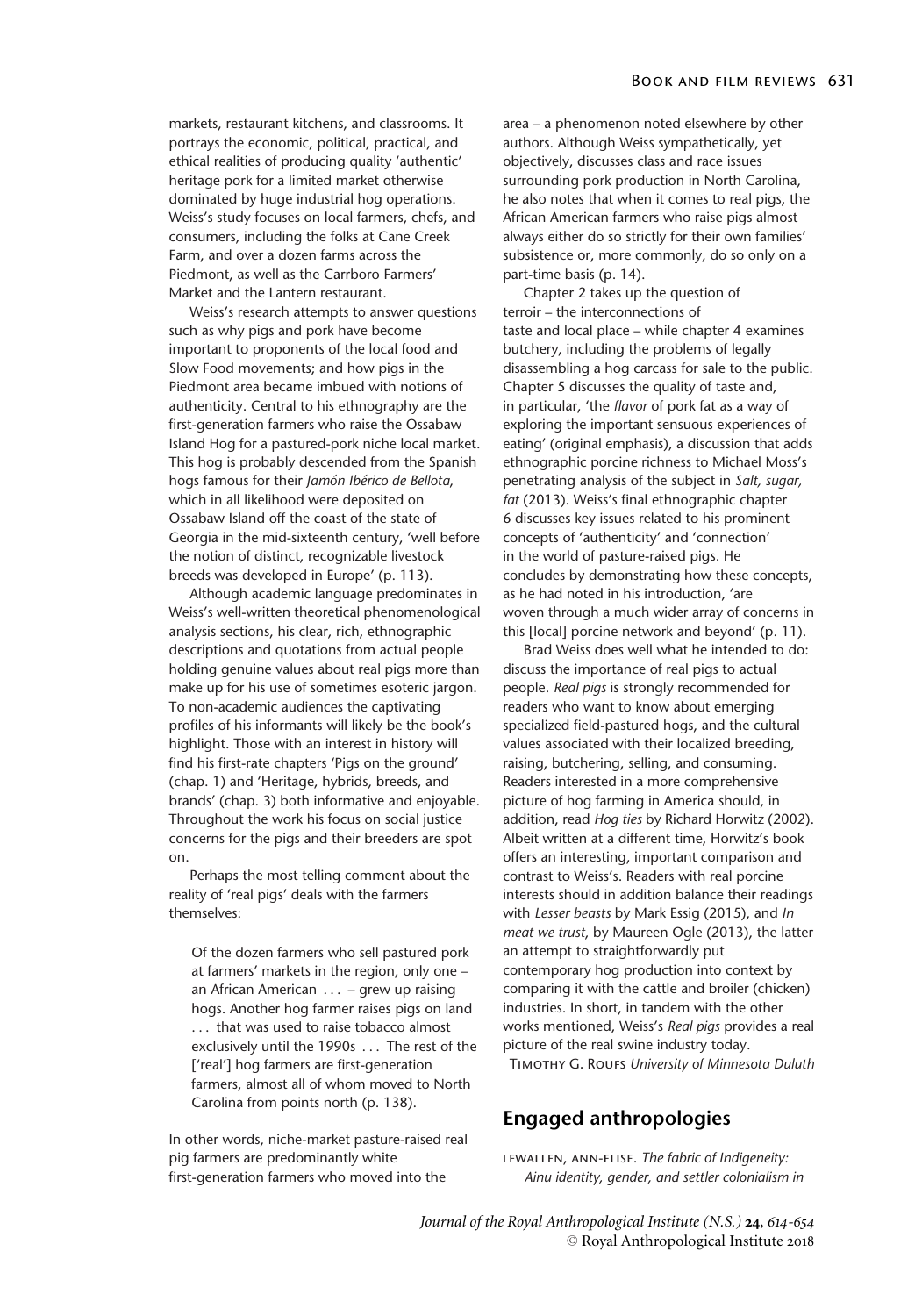*Japan*. xvii, 289 pp., plates, bibliogr. Santa Fe, N.M.: SAR Press, 2016. £45.95 (paper)

As a scholar who has been working with the Ainu people for approximately fifteen years, one question to which I have sought an answer for some time has been the ongoing dearth of more stringent demands for Indigenous rights from amongst the Ainu community. Some might venture that this is because the Ainu, who possess no legally defined territory per se, are an Asian people, and that, in comparison with other, Western settler colonial countries, as well as in terms of their relations with the surrounding majority *Wajin* Japanese, they exist in a less clear-cut, less polarized, bifocal social environment. This ambitious book, published by an Indigenous studies press, illustrates the historically repressive legal and social situation of the Ainu, while simultaneously providing an explanation for the Ainu movement's reticence, and offers a fascinatingly developed account of Ainu women's resistance to the Japanese colonial project.

As ann-elise lewallen emphasizes, passing as *Wajin* Japanese, for a variety of reasons, including perceived discrimination and other types of negative ascription (p. 3), is the preferred contemporary alternative for 90 per cent of those of Ainu descent. While lewallen's work remains silent as to the political ambitions of the remaining 10 per cent, she alternatively weaves a thoroughly convincing tale as to Ainu clothworkers' motivations, and to the benefits generated by the activities of these women as cultural bearers and artists in 'culturalizing' the political (p. 9).

The book's central claim is that Ainu women's maintenance of traditional values throughout colonial history, especially their upkeep of sacred relations with Ainu *kamuy* (spirits or deities) via the process of clothwork, enables a continuing and significant form of empowerment for the Ainu people. In inscribing genealogies onto cloth and injecting *ramat* (spirit) into these items, Ainu women are thereby inculcating Ainu values into their somatic memories, as well as achieving a reappropriation of state-regulated culture.

Indeed, the garments thus crafted by Ainu clothworkers for their loved ones in many cases end up serving as the regalia for Ainu delegates participating in international Indigenous political gatherings such as those occurring at the United Nations. Ainu women are thus ultimately serving to culturalize the political. In this way, and in using the traditional as a base from which to explore newer, more contemporary forms of

expression, they are contesting state definitions of what counts as culture, and fulfilling their role as 'Indigenous moderns'. However, with recent increases in recalcitrant hate speech, this non-verbal discourse is one which recent Japanese politicians and the 'Net Far Right' would seek to deny. Ultimately, lewallen concludes that policy support for Ainu agency – including cultural praxis – remains an unresolved and pressing issue. With legislation to define Ainu Indigenous policy slated for implementation in the next two years, this message is one which takes on critical urgency.

Importantly, in chapter 3, lewallen details how, against a background of the state management of Ainu identity through blood-based discourses, Ainu kinship-making, which traditionally had been looser and more inclusive, has come to be threatened, even amongst the Ainu themselves, by biological perceptions of identity. In light of the imminent codification of Ainu legal rights, lewallen follows admonitions by Indigenous scholars Kim Tall Bear and Kehaulani Kauanui in cautioning against the ¯ drawbacks of blood identification (see p. 116).

Scholars of Indigenous studies may find similar important parallels between lewallen's book and recent critical publications by Indigenous feminist scholars (e.g. A. Smith, *Conquest: sexual violence and American Indian genocide*, 2015), as well as with work on the systemic suppression carried out against Ainu women described in her short history in chapter 4 (see especially P. Wolfe, 'Settler colonialism and the elimination of the native', *Journal of Genocide Research* **8: 4**, 2006). Readers interested in the materiality of culture may find lewallen's account of Ainu choices towards repatriation of their heritage items housed in museums thought-provoking; her description of how Ainu have differed from Indigenous peoples of the Pacific Northwest by not seeking repatriation provides a compelling alternative account of Indigenous patrimony.

While those seeking a detailed anthropological or ethnological account of the Ainu may be disappointed with the lack of an overall picture of current Ainu demographics, or the relative absence in lewallen's manuscript of other forms of ethnographic description, these can be found instead in other works by her listed in the bibliography. Through this ground-breaking book, lewallen has proffered a timely and richly crafted contribution to the important debate on gender and Indigeneity, one which should provoke lively discussion amongst those researching Indigenous peoples.

Jeffry Joseph Gayman *Hokkaido University*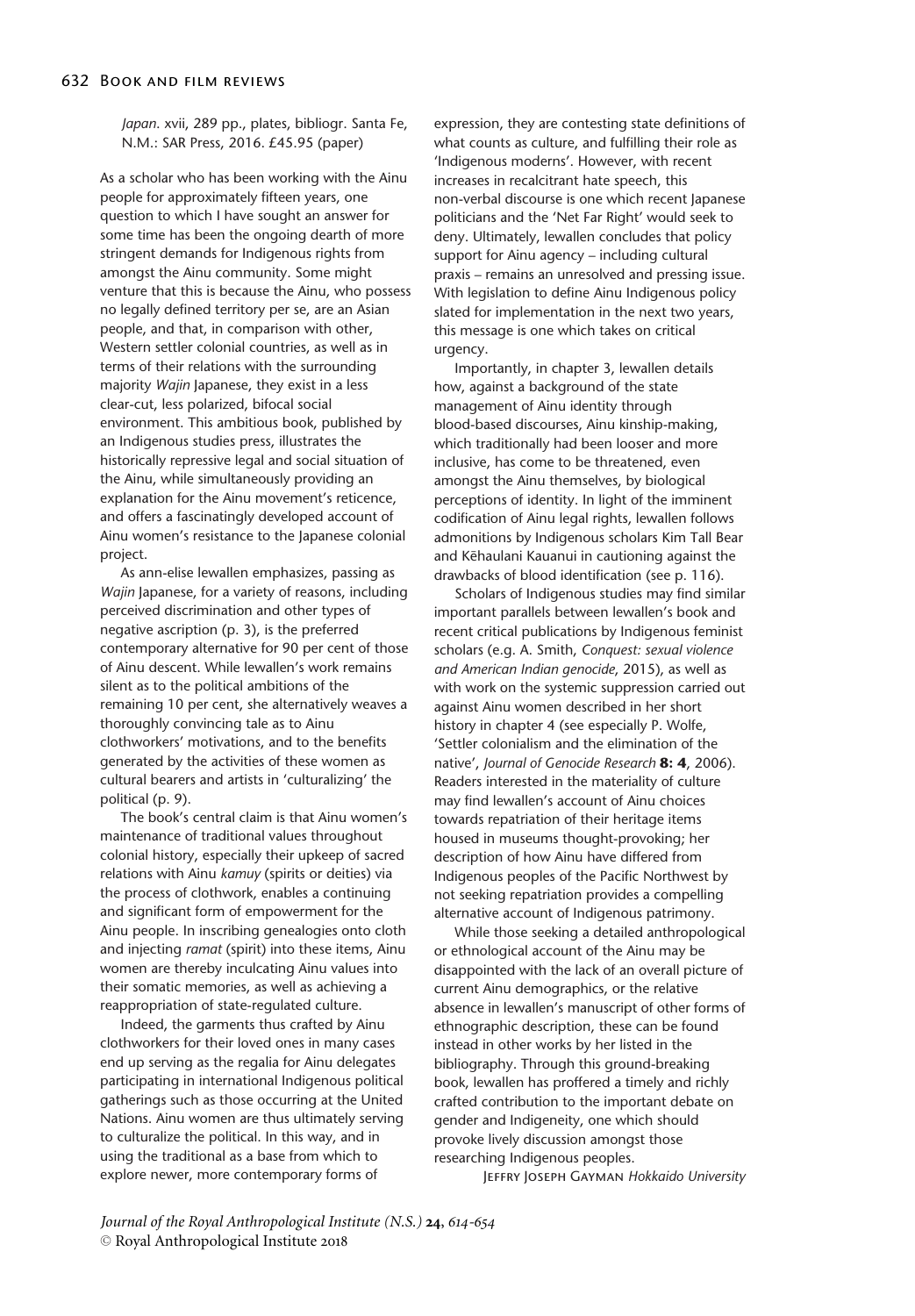Shneiderman, Sara. *Rituals of ethnicity: Thangmi identities between Nepal and India*. xvii, 305 pp., illus., bibliogr. Philadelphia: Univ. of Pennsylvania Press, 2015. £57.00 (cloth)

In *Rituals of ethnicity*, Sara Shneiderman explores the Thangmi people's culture and society through an ingenious pincer movement. In an account spread across ethnographic sites in Dolakha district (Nepal) and Darjeeling (India), with a few way-points in-between, Shneiderman reveals the diverse dynamics in the Thangmis' own curiosity as to who they are, and what matters to them. This stems from the differently situated political economic niches they occupy in Nepal – as marginal cultivators and performers of symbolically 'tribal' roles within regional rituals of an archaic ethnic and caste hierarchy – as compared to India, where generations of migrants (many as tea plantation workers) have formed associations that have pursued recognition in the eyes of the Indian state as a Scheduled Tribe, authenticated by culturally distinct customary practices, thereby entitling them to benefits.

This two-sited ethnography explores how mutual interests and tensions coalesce around the social production of culture. It explores alternative politics of difference concerning inequality and status symbolism under two different state logics of recognition and socioeconomic mobility. It is also intriguing that Shneiderman conducted fieldwork, with her companion ethnographer Mark Turin, during the Maoist insurgency (1996-2006). Consequently, included amongst the participants in the exchanges and debates among the Thangmi that they witnessed were local and national actors who were explicitly critiquing the terms of oppression that their people had endured since their first mention centuries ago in the Dolakha palace archives.

So what distinguishes the Thangmi? Shneiderman answers this question with scholarly sensitivity. In general, Himalayan ethnic and linguistic groups need to be understood as variations on a number of themes, which any particular group will recombine from the transformational whole (as per Lévi-Strauss on Amerindian mythology). A key element of the Thangmis' identity is their oral tradition. Unlike the neighbouring Tamang, for whom the tension between Buddhist textuality and shamanic orality is the central conundrum of collective multiplicity, the Thangmi had no literate authority. This makes it all the more intriguing that the Darjeeling-based seekers of cultural authentication are constantly in the business of textualizing and 'videoalizing' ritual practices and origin myths. The Thangmi

gurus' version of their cosmic origin is similar to that of neighbouring shamanic traditions. In this originary account, humans are created not from solid materials such as metals, but from ashes and chicken droppings. (This section would have benefited from discussing Gregory Mascarinec's *Rulings of the night*, 1995, which sources shamanic cosmology to the *Kami* blacksmiths.)

Thangmi origins stories also share a mothering cow with their neighbours' myths of ethnogenesis. The various categories of Nepalese ethnic society formed around her distributed corpse, and the charter for the Thangmis' orality is that they consumed the sacred texts that emanated from the cow's entrails. Shneiderman observes that the gurus were unable to tell these tales without falling into a trance. It is this irresistible power of oral culture that then infuriates the Darjeeling cultural codifiers, who want a stabilized cultural output (rather than spontaneously improvised myth) when attempting to register as legitimately different, and thus validate their claims to exceptional forms of citizenship in India.

The book provides some genuinely provocative insights, yet certain questions arise over Thangmi sociality in Nepal. The idea that they have 'parallel descent' and that people are not too sure about their clan affiliation until they are forced to determine this before marrying needs much better explanation. The everyday flow of terms of address, of conveying respect or engaging in joking relations, of identifying coparceners of land and property, or of routine co-operation, are not explored or discussed in relation to the extensive literature on gender politics and affinal hierarchies among neighbouring ethnic groups. This may be connected to Thangmis' sense of being exploited by higher castes. We are told that the Thangmi had *kipat* (communal land rights), but this is not explored in any depth or discussed in relation to Lionel Caplan's important theorization of eastern Nepal's *kipat* as territories of political autonomy, rather than necessarily clan entitlement ('From tribe to peasant?', *Journal of Peasant Studies* **18: 2**, 1991).

By the book's end, we arrive at the cessation of Nepal's People's War and subsequent attempts to find multicultural forms of recognizing difference in Nepal's new republican guise, for which international donors promoting peace funded ethnic associational activities. Within this framework, we learn of the many levels at which culture draws people's attention, and, even if sometimes Shneiderman suggests that there is something abstractly called 'Thangminess', we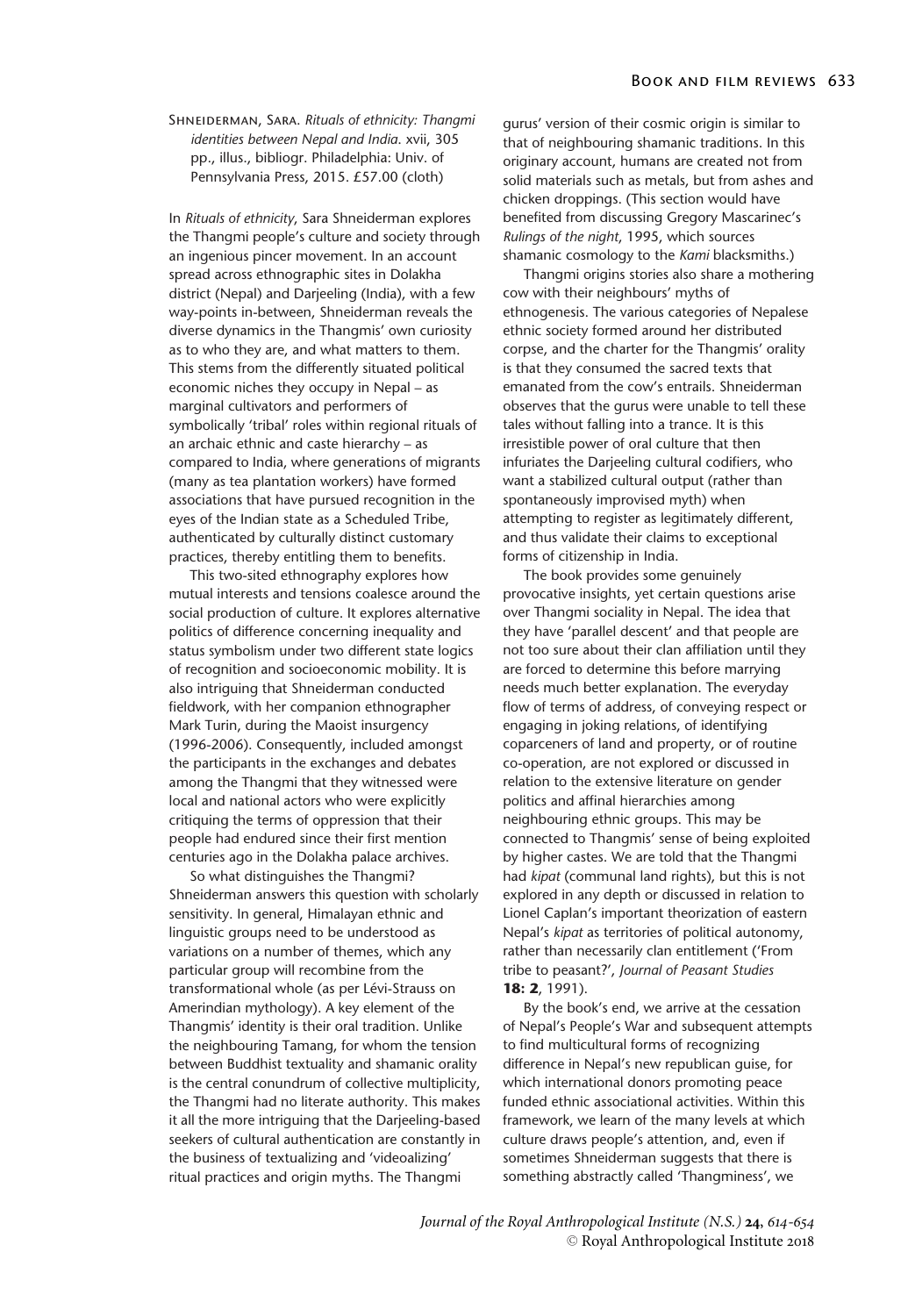are confronted with competing ideologies of what people want this to be through rich and ethnographically convincing arguments. Ben Campbell *University of Durham*

Sillitoe, Paul (ed.). *Indigenous studies and engaged anthropology: the collaborative moment*. 266 pp., illus., bibliogrs. Farnham, Surrey: Ashgate, 2015. £65.00 (cloth)

Long ago I learned not to introduce myself to Canadian Indigenous peoples as an anthropologist: the word was invariably met by genuine hostility. In response to the repudiation of anthropology by many Indigenous communities and the rise of Indigenous studies in opposition to such Western disciplines, some scholars have endeavoured to maintain the utility and validity of engaged (sometimes called public, or applied) anthropology as a set of methodologies and perspectives that might support Indigenous communities, while being in dialogue with Indigenous studies scholars.

This wide-ranging collection by a diverse group of authors aims to explore recent intersections of engaged anthropology and Indigenous studies. The essays range geographically across South America, the Pacific, and parts of Africa, and include Indigenous, as well as non-Indigenous, scholars who have worked with and for Indigenous communities. Amongst others they include Theodossopoulos's account of becoming an engaged anthropologist among the Emberà (chap. 2); Calabrò's story of being an Italian anthropologist in a Maori setting (chap. 3); Sandri's discussion of situatedness amidst very complex identity politics (chap. 4); Cervone's considerations of what 'decolonized collaboration' might mean (chap. 5); Linstroth's reflection on doing urban anthropology with Amerindians in Manaus (chap. 6); and a Ghanian scholar-chief, George Dei, on African proverbs and their use in educational contexts (chap. 9). Collectively, the essays give a solid history of engaged anthropology with its methodologies and tensions, as well as discussing the concept of, and discourses on, Indigeneity, although, oddly the case studies omit developments in North America, particularly Canada, where the discourse of Indigeneity and the practice of engaged anthropology both have an especially strong presence. Nevertheless, the volume's essays are valuable in understanding the range of contexts, perspectives, and issues involved in this very politicized branch of the discipline and its Indigenous counter-currents.

Sillitoe's otherwise useful overview of issues in this complex set of intersecting fields is stilted when examining the definition of the term 'Indigenous', which is explored with more nuance in several of the essays. The introduction omits mention of the UN Working Group on Indigenous Peoples' definition of the term, while at the same time bringing the concept of English indigeneity into play (p. 8), but also fails to explain why that right-wing English claim doesn't work with the UN definition, or why such groups might wish to claim Indigeneity. Equally, Theodossopoulos's discussion of Indigenous education rather awkwardly suggests that we 'imagine seminars where it is necessary to undergo aspects of Aranda initiation to understand human-environment relations the Desert Aborigine way' (p. 20), seemingly unaware that there have been numerous university-accredited courses in Canada since the early 1980s which are taught by Indigenous peoples about Indigenous culture with a distinctly culture-based mode of teaching, often taking students onto the land, involving them in ceremonies, subsistence activities, and doing PAR (Progressive Aboriginal Relations) for Indigenous communities. The volume also lacks a strong overview of what a critical Indigenous studies perspective on engaged anthropology might look like from a faculty member in such a department, although there are strong glimpses of this in several contributions, and it is especially considered in Settee's chapter 10.

Related to such issues is the bigger question of whether, as Cervone asks, it is actually possible 'to produce an alternative anthropological knowledge that is not linked to the theoretical debates and purposes that historically have oriented this discipline' (p. 103). How do these different discourses connect? Indeed, do they? In some ways, this is a book about engaged anthropology as it exists in relation to Indigenous communities, rather than a dialogue between Indigenous studies and engaged anthropology as parallel academic disciplines. Important here is Calabrò's comment that 'when Māori and I talked about anthropology, we would often talk past each other, our perceptions of anthropology being related to distinct pasts and distinct presents' (p. 62).

Read this volume for its excellent coverage of a complex and intriguing set of conversations, methodologies, processes, and political contexts relating to a certain kind of anthropology, its engagements with Indigenous communities, and modes of inquiry. Read it for the passion with which its authors recall their fieldwork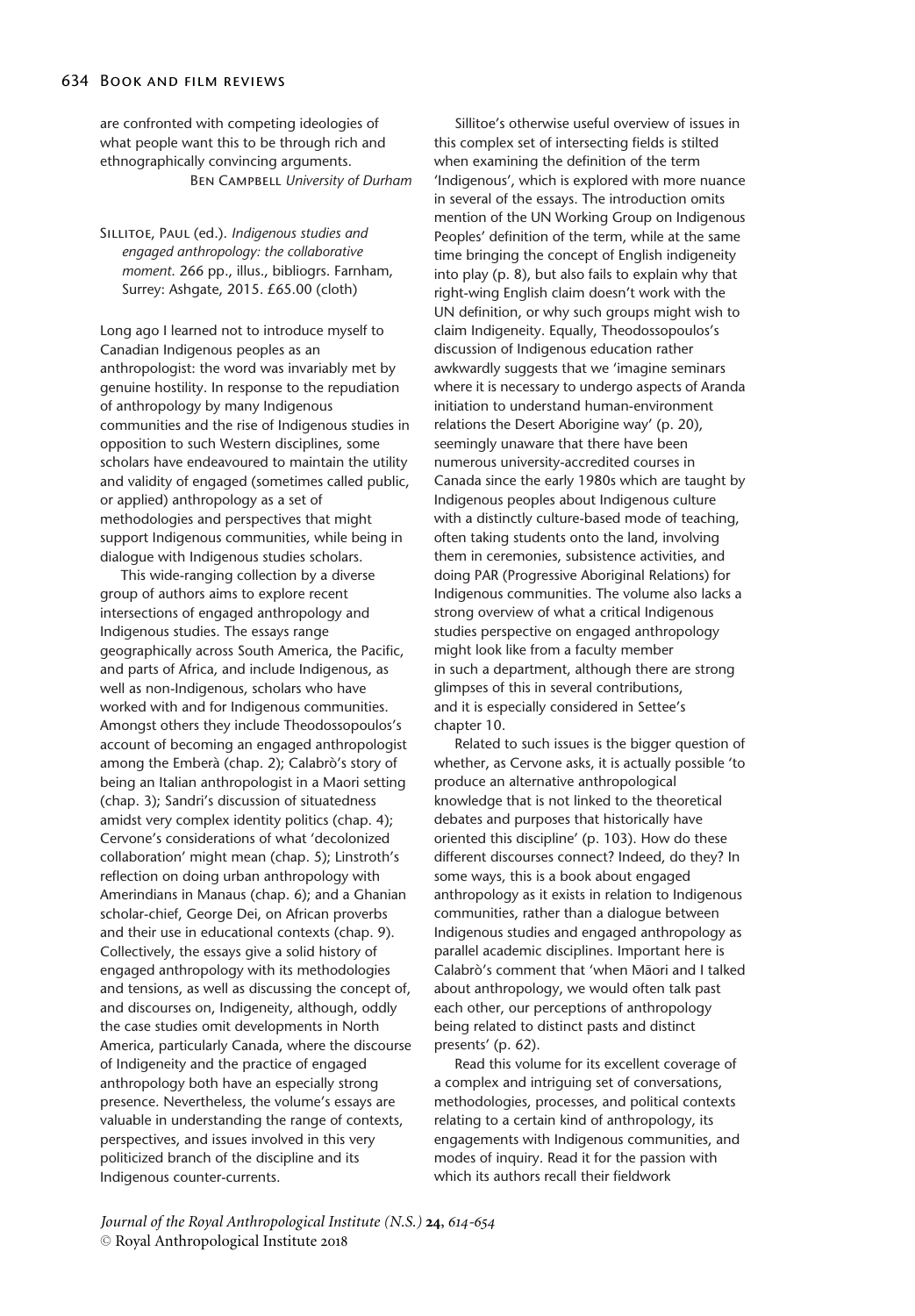experiences, but read it also with an ethnographic eye and watch people talking past each other. Laura Peers *University of Oxford*

## **Eventful selves**

Littlewood, Roland & Rebecca Lynch (eds). *Cosmos, gods and madmen: frameworks in the anthropologies of medicine*. vi, 214 pp., bibliogrs. Oxford, New York: Berghahn Books, 2016. £67.00 (cloth)

This volume's essays engage with the intersection of the cosmological and the medical. Religious communities are shown offering a number of responses to illness and suffering: providing a complicated community of support as in Lange's examination of the Christian communities that assist people who have received care from travelling evangelical surgery ships in Benin (chap. 5); promising access to healing resources and rituals as do some new healing communities in the United States that can re-create the very problems associated with addiction that they were meant to solve (E. Reynolds, chap. 6); or by providing spiritual solace and, of course, the promise of a miracle, as in R. Reynolds' consideration of the relationship that must be cultivated between Catholic believers and Panama's Black Christ (chap. 2). However, what are we to do with the relationship between the cosmological and suffering when, as a result of globalization, the number of both spiritual and healing frames begins to spread beyond the local context, becoming detached from expectations of 'the normal' and offering an ever-expanding palette of choices and alternatives? This is the question being addressed by the authors of this interesting edited volume.

The theme of disordered, overflowing religious and medical landscapes is prevalent throughout the collection. Orr's chapter 7 examines how the increasing presence of Protestant churches in post-conflict Peru signalled a special challenge to mental health care in that 'the evangelical offer of healing entered a field already saturated with [Catholic] religious frameworks for action in the face of illness' (p. 140). Read's analysis in chapter 3 of attempts to seek care for mental illness in Ghana also sees a context where 'in a pluralistic healing landscape . . . there is always the possibility of finding someone who possesses a greater power' (p. 59) to help the sufferer.

If the essays in this volume scrutinize examples of fields saturated with healing options, they are also fields saturated with disparate cosmological

frameworks. Littlewood and Lynch, in the volume's introduction, see the study of cosmologies as capable of incorporating both the divine and the secular. Cosmologies 'are not fixed and unchanging notions but often made up of patchy concepts, polytheistic fragments, sometimes contradictory, not always acted upon and not always clearly defined with the culture itself' (p. 2). This encourages engaging with political economic meanings and material realities that often entwine in spiritual engagements with suffering and healing. This point is critical for understanding Armstrong's chapter 4 on 'Sakawa' – gangs of youths in Ghana who are rumoured to participate in illicit witchcraft and sacrifice in order to gain the power to manipulate Internet users into falling for on-line scams. She explores cosmologies that reveal how both literal bodies (the increasingly corrupted bodies of the Sakawa youth) and the Ghanaian state's metaphorical body become intertwined in this millenarian moment. Similarly, the concept of cosmology is essential to Littlewood's chapter 9, which examines how political, economic, and spiritual beliefs in Haiti combine to transform certain people with unrecognized mental illness into zombies. Thus 'cosmology' serves to capture the pluralistic nature of the ethnographic case studies: the global and the local, the new and the old, the emergent and the traditional.

Additionally, the volume's chapters reveal unresolved tensions in anthropology's search for functional interconnections between the cosmological/spiritual and illness/healing. For some, like Lynch (chap. 8), the cosmological becomes an ever-expanding, nearly all-inclusive change in the z*eitgeist* that includes everything from the emergence of a Western, Cartesian notion of the self in the sixteenth century to (mis)perceptions of risk, leading to the increasing medicalization of anxiety in contemporary society. Dein's chapter 10 advocates for an interpretation of schizophrenia from the standpoint of evolutionary psychology in order to argue that religious and cosmological thought is evolutionarily tied to the condition. Napier's contribution argues that the focus on certain kinds of cosmological perspectives – especially those that are broadly seeking to capture both the local tradition and the influence of the global – has the potential to reject animistic thinking and uniquely different forms of personhood (chap. 1). Indeed, it might be argued that Napier is writing in opposition to the theme of overflowing cosmologies and forms of suffering/healing, providing a cautionary narrative about the possibilities of being blinded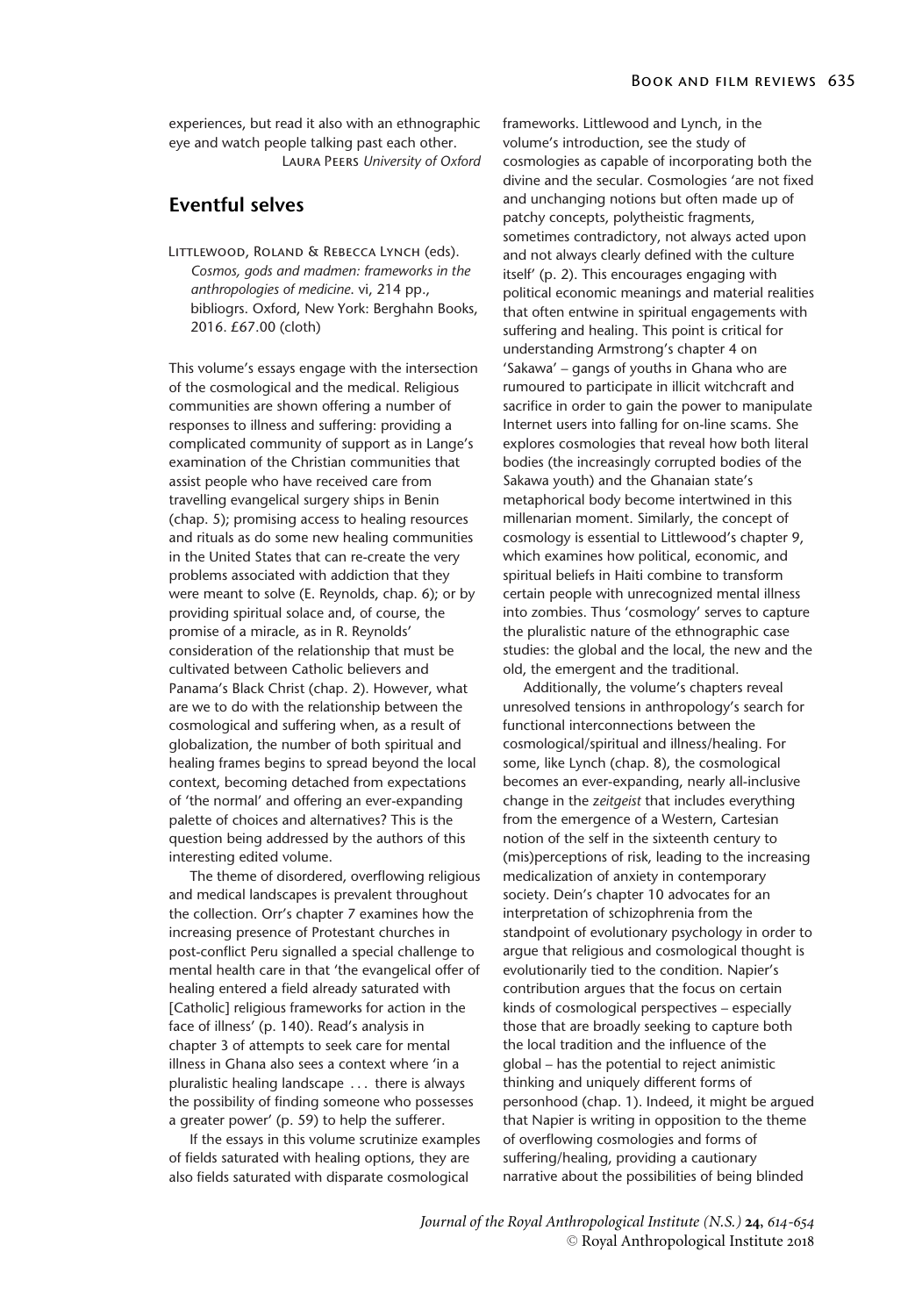by the grand narratives that seek the shared commonalities across time and space.

One word of caution: despite the word 'madmen' in the title, only a few of the essays contribute much to transcultural psychiatry, psychiatric anthropology, or clinical ethnography. Indeed, even the contributions aimed at advancing the anthropology of medicine are, at best, uneven. However, if you are interested in a balanced examination of religious/spiritual/ cosmological and medical/suffering/ illness themes, then this volume will provide a useful springboard into novel ways of approaching their intersection.

Jack R. Friedman *University of Oklahoma*

Schechter, Kate. *Illusions of a future: psychoanalysis and the biopolitics of desire*. viii, 277 pp., bibliogr. Durham, N.C.: Duke Univ. Press, 2014. £14.99 (paper)

*Illusions of a future* is an ethnography of psychoanalysis as a domain of theoretical, institutional, and clinical practice in Chicago from the early twentieth century to the present. In a keenly observed and elegantly written account, Schechter traces the history of this psychoanalytic training milieu through the emergence of key figures; the influence they exerted through psychoanalytic training on subsequent generations of practitioners; and the progressive institutionalization of the discipline against the backdrop of momentous shifts in the political economy of health care provision in the United States.

A key paradox structures Schechter's analysis: how to make sense of the existence of psychoanalysts without patients? In other words, how can the robust sense of professional identity held by Chicago psychoanalysts be reconciled with their experience of a structural dearth of patients and sense of deep crisis in their field? Schechter brilliantly contextualizes the intertwined discourses of scarcity and crisis, carefully accounting for their production, whilst also tracing how they function epistemologically to craft and orientate the workings of this psychoanalytic epistemic community.

In contrast to France, Argentina, and elsewhere, in the United States, psychoanalysis expanded as part of, and not independently from, medicine. In the second half of the twentieth century, Schechter shows how psychoanalysis was progressively folded into the health insurance industry and government-funded schemes such as Medicaid

and Medicare. The resulting expansion of the sector, however, exacerbated some contradictions tied to the standards of training set by US psychoanalysts' professional organization, the American Psychoanalytic Association. The increasing reliance on insurance and government funding elicited new demands for accountability and auditing. More fundamentally, it engendered a reframing of the 'standards' of psychoanalytic training. Debates over the appropriate frequency of sessions generated schisms between those intent on protecting Freud's legacy and the tradition of sessions four to five times a week, and those conceding to less intensive arrangements. The debate over session frequency connects to a central dispute between those defining psychoanalytic theory and practice in terms of the analysis of transference, and thus defending the analyst's detachment; and a new constituency of practitioners in psychotherapy – a more applied field, less stringently committed to Freudian precepts and grounded in an understanding of the analyst/patient relation as one based on empathy, dialogue, and mutuality. Schechter subtly points to the gendered politics inherent in this boundary work and the progressive 'de-medicalization and feminization' of the profession brought on by new training routes open to those not medically qualified and drawn from other professions, notably social work (p. 25).

Schechter carefully charts the schisms in the history of Chicago psychoanalysis, whilst also considering the theoretical implications of ensuing bifurcations and impasses. In the light of Derrida's understanding of psychoanalysis not as unified domain, but rather as a set of 'resistances' – including the resistances to analysis – outlined in his *Resistances of psychoanalysis* (1998), Schechter shows how failure is constitutive of, and not external to, the field itself. Further, the author skilfully connects the tensions between visions of a pure intensive psychoanalysis of transference and a relational empathetic psychotherapy to a context in which practitioners, regardless of theoretical leanings and genealogies of training, engage in ever more precarious and marketized forms of affective labour. The ethnographer shows how individual practitioners are caught between the desire for autonomy and the pragmatics of flexibility, as they increasingly struggle with, and adapt to, neoliberal rationales where risk has to be reframed as an opportunity (p. 178); crisis turns into cruel optimism (see also L. Berlant, *Cruel optimism*, 2011); and the demands of auditing regimes into illusions of a future.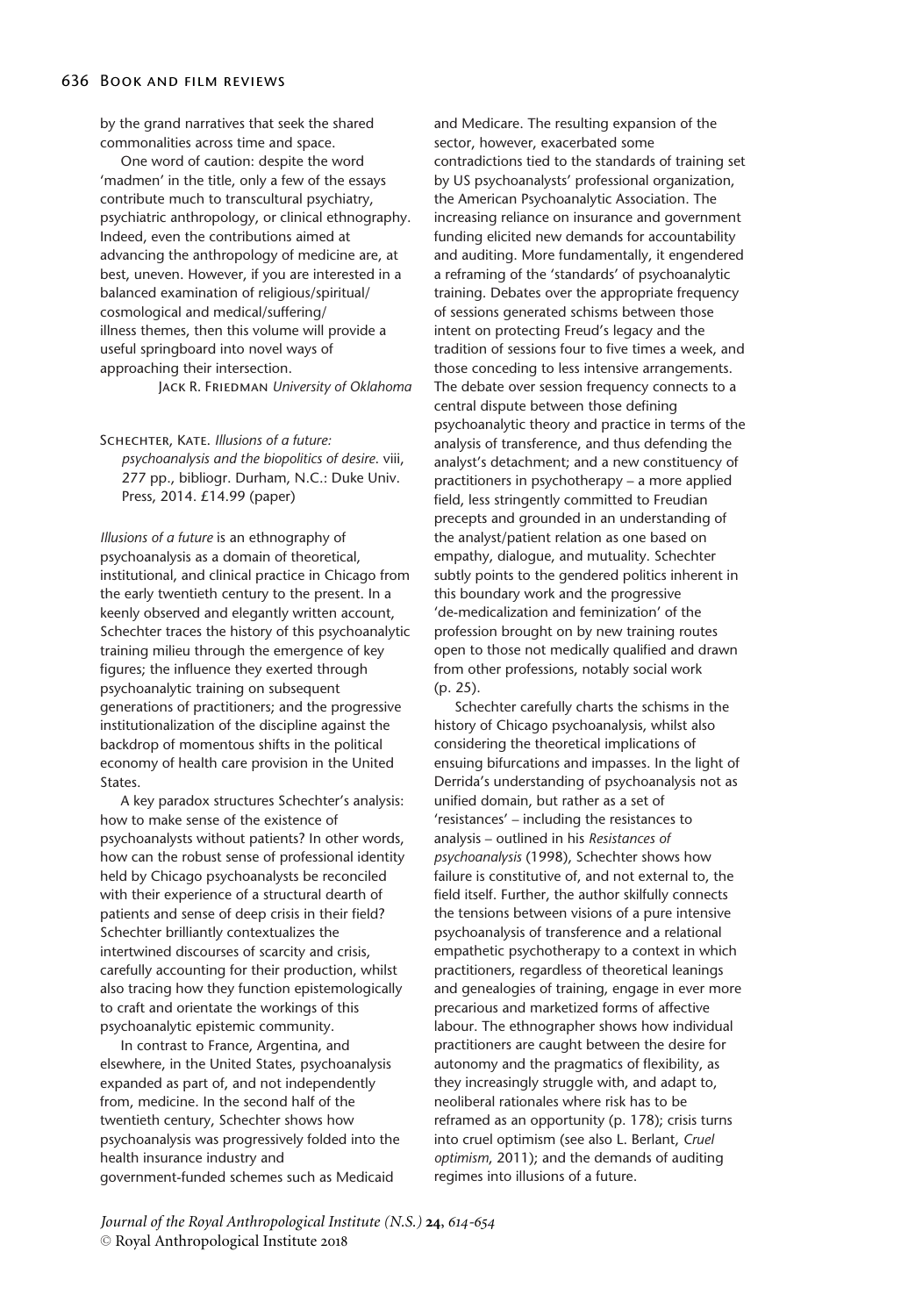*Illusions of a future* is a sophisticated and nuanced ethnography of the Chicago psychoanalytic milieu that charts its complex and fraught history, one which gave rise to neoliberal psychoanalysis. The book is an important addition to the anthropology of audit cultures and epistemic communities. It will be read alongside other anthropological analyses of the histories of psychiatry and psychoanalysis (e.g. D. Fassin & R. Rechtman, *The empire of trauma*, 2009; T.M. Luhrmann, *Of two minds*, 2001). Deflecting Foucault's somewhat monolithic rendition of psychoanalysis and following instead Derrida's emphasis on the resistances constitutive of the field, the book places psychoanalysis firmly within biopolitics. Beyond anthropology, this intervention will be of interest to a broad interdisciplinary constituency and open up new avenues for analysis and critiques of contemporary life.

Silvia Posocco *Birkbeck, University of London*

Schillmeier, Michael. *Eventful bodies: the cosmopolitics of illness*. 187 pp., bibliogr. Farnham, Surrey: Ashgate, 2014. £60.00 (cloth)

What would it mean to understand illness not as an unfortunate physiological catastrophe, but instead as a powerful political event that destabilizes and rearranges social relations? This is the question behind Michael Schillmeier's *Eventful bodies*, a sensitively rendered account of 'forgetting', 'stroked', and 'infectious' bodies in Western/European contexts and the relationships they dis-order. In this book, illness is defined as 'cosmopolitical' because 'the "cosmos" of social realities before and after such bodily events differs significantly' (p. 1). This eventfulness is special because ill bodies 'unbutton social normalcy' (p. 1), in the process making visible the simultaneously institutional and affective devices upon which social orderings depend. Relying largely on secondary material analysed qualitatively and separated into three parts, the book urges a new approach to thinking about what it means to care for non-normative bodies and minds.

Part 1, 'Forgetting bodies', focuses on how dementia illuminates the troublesome 'disregard of non-knowledge' (p. 38) implicit in Western/European cultural models. Bodies with dementia subvert the Kantian legacy of equating morality with rational thought. Dementia is a cosmopolitical event and people with dementia are cosmopolitical agents because they

emphasize that it is not reason and logical order which necessitate the capacity to remember, but the affective care work of being with others within networks that builds social worlds.

Part 2, 'Stroked bodies', continues in this vein with Schillmeier's exploration of how the body after a stroke exposes the limits of standardized packages of care. One stroked body might need something very different than another – their care requires modification and attention, highlighting how our embodied selves are 'on-going collective achievements of humans and things that need caring relations in order to feel at home' (p. 123), not cookie-cutter approaches.

'Infectious bodies', part 3, urges the reader to consider SARS (Severe Acute Respiratory Syndrome) as a social process, rather than a disembodied idea of an exterior infectious agent attacking the social. SARS subverts our expectations of order as being something we can regulate. The nonhuman infectious agent travels through human networks and reminds us that 'we neither live in a human controlled cosmos, nor does the cosmos of life resemble the morality of nature as harmonious' (p. 133).

Taken together, these different 'bodies' show us that a person with an illness or infectious agent cannot integrate within the social order because he or she undoes social ordering itself. In my reading, I was excited by the potential of Schillmeier's methodology to join actor-network approaches with political-economic analyses. His use of cosmopolitics to refute the symbolic biopolitics of illness as a 'crisis' could help to upset the orderings of value present in life sciences capitalisms. For example, the assumption that illness must be eradicated and we must trust current economic arrangements to 'save lives' through 'innovation' could be rendered less powerful by reframing illness as cosmopolitical. That said, scholars in disability studies, feminist theorists, and anthropologists of illness and care already have been reframing illness and non-normative bodies in this way for a long time. However, with his formulation of cosmopolitics, Schillmeier offers us another rigorous and philosophically grounded analytic to both think with and use.

The book's argument is occasionally repetitive, and requires previous knowledge of pragmatism and the other traditions upon which it calls. The intellectual genealogy of 'cosmopolitics' and the implications of Schillmeier's adaptation could have been more clearly described. I would have liked to have seen more justification of why these theoretical devices, and not others, were the right tools for the job. For these reasons, the text may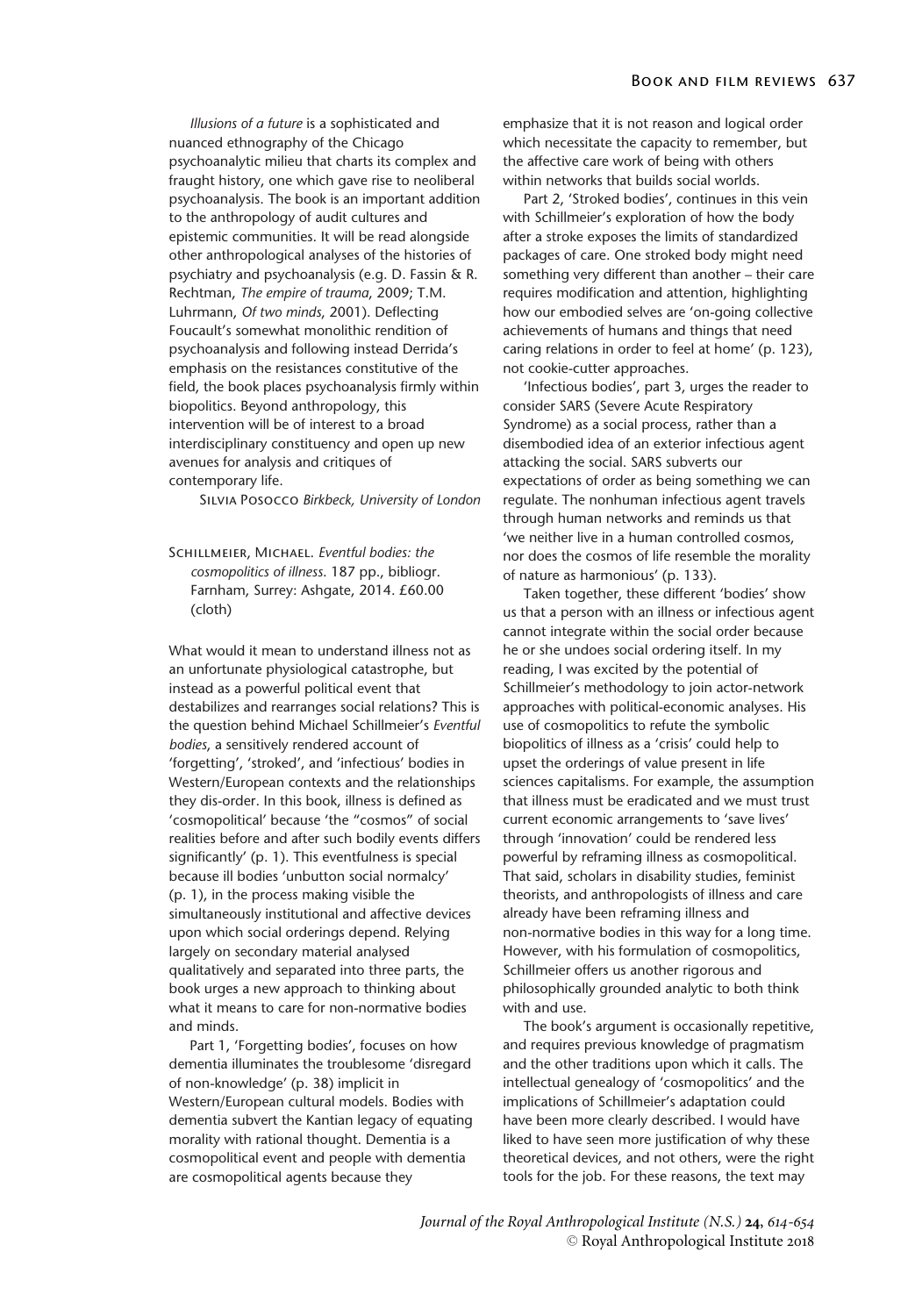have limited teaching utility unless for a very specialized graduate student audience. The third section of the book also did come across as somewhat 'tacked on' at the end – an appendage to prove that the author understands that it is not only humans who can have agency. The abrupt shift from ill bodies to infectious agents felt, to use a pertinent term, disembodied. Where does the human end and the nonhuman begin? If infections like SARS have agency, might the processes of cell death in dementia and blood blockages in stroke have cosmopolitical agency  $\frac{1}{2}$ 

These limitations aside, the book makes a meaningful contribution. Schillmeier creates space for a deeper look at how different 'bodies' disrupt homogenized categorizations of experience, reinvigorating processual accounts of the social. Further, he provides an analytical pathway out of 'suffering slot' anthropology (J. Robbins, 'Beyond the suffering subject', *JRAI* **19: 3**, 2013) by honouring those bodies for the cosmopolitical work that they do, rather than creating endless volumes on how we should feel 'pity' for them.

Marlee McGuire *University of British Columbia*

Scubla, Lucien (trans. M.B. Debevoise). *Giving life, giving death: psychoanalysis, anthropology, philosophy*. xiv, 367 pp., figs, bibliogr. East Lansing: Michigan State Univ. Press, 2016. \$29.95 (paper)

Lucien Scubla's impressive *Giving life, giving death* is a rich, complex piece of scholarship. Its explicit theme is the way in which maternity – women's unique ability to create new life – has been dealt with, or, rather, has often been strikingly neglected, in anthropological (and other) theorization: 'Even though everyone knows that women bring children into the world and that men do not, not only the human sciences but modern Western thought as a whole, to which these sciences give expression, are determined to ignore this female prerogative and the original asymmetry of the sexes' (p. x). Scubla's detailed analysis of the anthropological, psychoanalytic, and structuralist thought surrounding (and often ignoring) this 'fundamental and primary asymmetry' (p. 110) extends to a more general exploration of the significance of our interpretation of the relationship between nature and culture for our understanding of human lives and their social structures.

The specific topics discussed in this broad, deep study range from family and ritual to

violence and death, to classical scholarly concepts such as the Oedipus complex, as well as to various related matters that need to be addressed not only by cultural anthropologists, but also by basically everyone within the humanities and social sciences. The works critically examined include modern classics by Freud, Girard, Lacan, and Lévi-Strauss, as well as texts by theorists who are best known in France, such as Francoise Héritier and Alain Testart. It should be noted that the relatively large number of individual scholars and ideas commented on, often in great detail, leads to some compromises with the discussion's clarity and coherence; Scubla constantly moves from considering one figure to interpreting another in a way that occasionally blurs the narrative. In brief, the argument's structure could have been a bit more clearly organized. It also would have been helpful to have had a proper concluding chapter that summarized the central findings.

Readers may agree with Scubla that it is 'futile to deny the existence of a distinctively human nature and to set the given against the constructed' (p. 16). It is, precisely, a 'given' basic biological fact about our 'nature' that women bring children into the world (p. 54) – it is not just a social construct, as he repeatedly reminds us (p. 101). Thus, when criticizing (with good reason) naïve constructionism, Scubla is in the end engaged in something like philosophical anthropology based on his interpretations of anthropology's empirical data. A key question in this philosophical endeavour is how exactly the relation between nature and culture ought to be conceptualized as a factor shaping human lives. Clearly, culture, whatever it is and means, is a product of human nature – but we should not forget that, conversely, what human nature is and means for us is conditioned by culture. In order to investigate such philosophical issues more deeply, Scubla could have explored in some detail themes now only relatively quickly touched upon: for example, the distinction between relativism and evolutionism in anthropology or the question of whether culturally universal traits are either nomologically necessary or historically contingent (pp. 98-9).

While the 'opposition of nature to culture' may seem to have been 'naïvely adopted by professors of philosophy' and may have become 'one of the intellectual reflexes of all decent people, or more exactly of all half-educated people' (p. 157), this is only a partial truth. There have certainly been major figures in twentiethand twenty-first-century philosophy who have *not* naïvely adopted any such dogma. For example,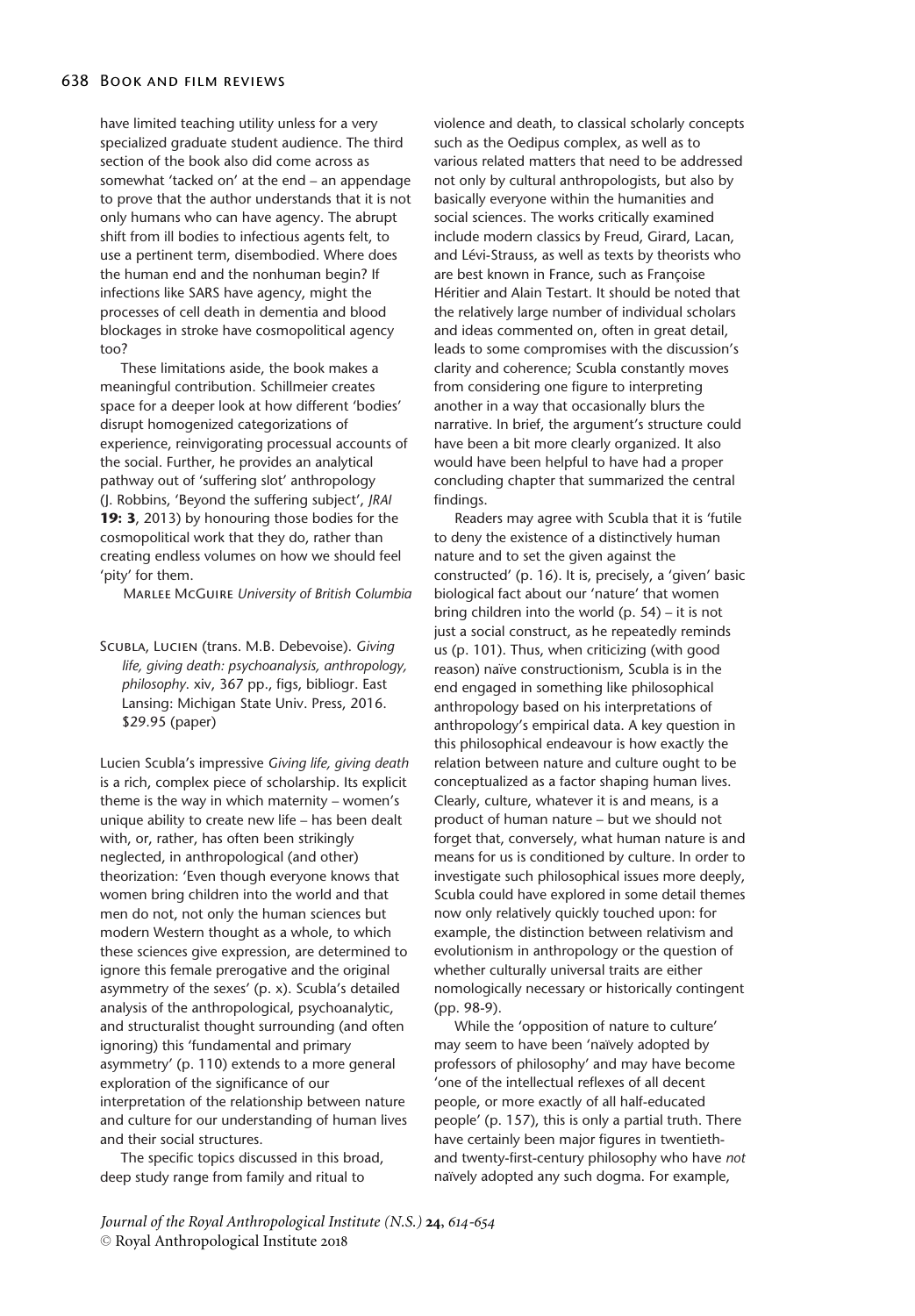the American pragmatists never endorsed it, but instead developed philosophical anthropologies to overcome it. This philosophical orientation is neglected: the non-reductive naturalisms or naturalized culturalisms proposed by philosophers like John Dewey would have added a valuable perspective on the ideas and arguments Scubla explores. Nonetheless, he is certainly right to remind us that the prevalence of the natureculture dualism has not only scientific but also political and religious background influences (p. 161) – and that it has contributed to what he takes to be a widespread neglect of the fundamental difference between the sexes (p. 164).

Given how vitally important the conceptualization of the nature-culture relationship is for the understanding of the nature, methodology, and very aims of all the human sciences – and more generally any inquiry into human life – it would have been interesting to learn what Scubla might have had to say about those philosophers who have explicitly denied any fundamental dichotomy between nature and culture. At any rate, this book is to be warmly recommended to anyone interested in serious inquiry into the nature of humanity.

Sami Pihlstrom¨ *University of Helsinki*

Tapias, Maria. *Embodied protests: emotions and women's health in Bolivia*. 160 pp., map, illus., bibliogr. Urbana: Univ. of Illinois Press, 2015. £20.99 (paper)

In this short ethnographic book, Maria Tapias focuses on the multi-layered effects of a neoliberal agenda enacted throughout the 1990s in Bolivia. This research could be taken as an exemplar of the impact of neoliberalism in other Andean countries (one aspect being the dollarization of the economy). Through an ethnographic focus on Punata, a town close to Cochabamba, Tapias explores the effects of failing economic policies on the shaping of gender and womanhood. One of the central questions she addresses is why, in conditions of economic hardship and recession, certain working-class communities tend to do better than expected. The answer is that women perform a wealth of emotional labour in conditions of economic scarcity and distress, thus understanding this reveals how various types of socialities and reciprocal relations may (or may not) mitigate economic hardship.

The possibility of surviving financial instability depends on a delicate crafting of social selves, and the constant recalibration of the self within mutual expectations. Classic forms of support

such as *compadrazgo* (the relationship between godparents) may still be at play, but everyday anxieties about generating a decent livelihood take their toll on, and acquire a language through, women's bodies and their affliction. Tensions between co-operative emotional ties and (un)reciprocal emotional relations highlight how emotional labour is critical to understanding the containment of economic hardship as well as households' fragmentations and the emergence of wider ethnic and racial conflicts. Where other analyses of precarity have dwelt on social behaviour (e.g. alcoholism), Tapias focuses on illness through the lens of kinship, which is here foregrounded as the exchange of fluids, substances, foods, and, ultimately, 'emotions', so as to highlight how economic hardship affects bodily conditions and relations. There is indeed a bodily fluidity to an economy of hardship and loss.

In anthropology, we have known for a number of years that precariousness can be studied as a translocal phenomenon and as an effect of late capitalist formations. Thus the analysis of the embodiment of emotions and the relationality in which they are enmeshed in Punata could be read as one more example in a conversation about the differences and resonances in an anthropology of insecurity. Ethnographically speaking, Tapias examines different moments, emotional outbursts, repressions, and ongoing tensions that are (or are not) translated into a local language of sicknesses. Debility as well as the recognition of a character's strength become the bedrock on which to build an understanding of why, while experiencing economic hardship, certain people are more adversely affected than others. It is not merely psychological resilience, but rather the capacity for relationality and sharing one's anxieties that provide a more informative spectrum on the *affectus economicus*. *Salir adelante* (to succeed/pull it off) is not only an individual but also an (un)reciprocal affair – it always has a social cost in a wider social network.

Thus, under the conditions of economic instability, the ability to share suffering with others is what makes for precarity's differential impact. Women's capacity to deal with emotions, debility, and loss – especially in market relations – can never be fully described by referring to their individual agency, but rather must include the constant bodily (re)crafting of reciprocal relations. Women may search for respite, undertake pilgrimages together, or seek saintly protection, while also asking that their economic endeavours be blessed. Hence, there is always a tension between the personal orientation for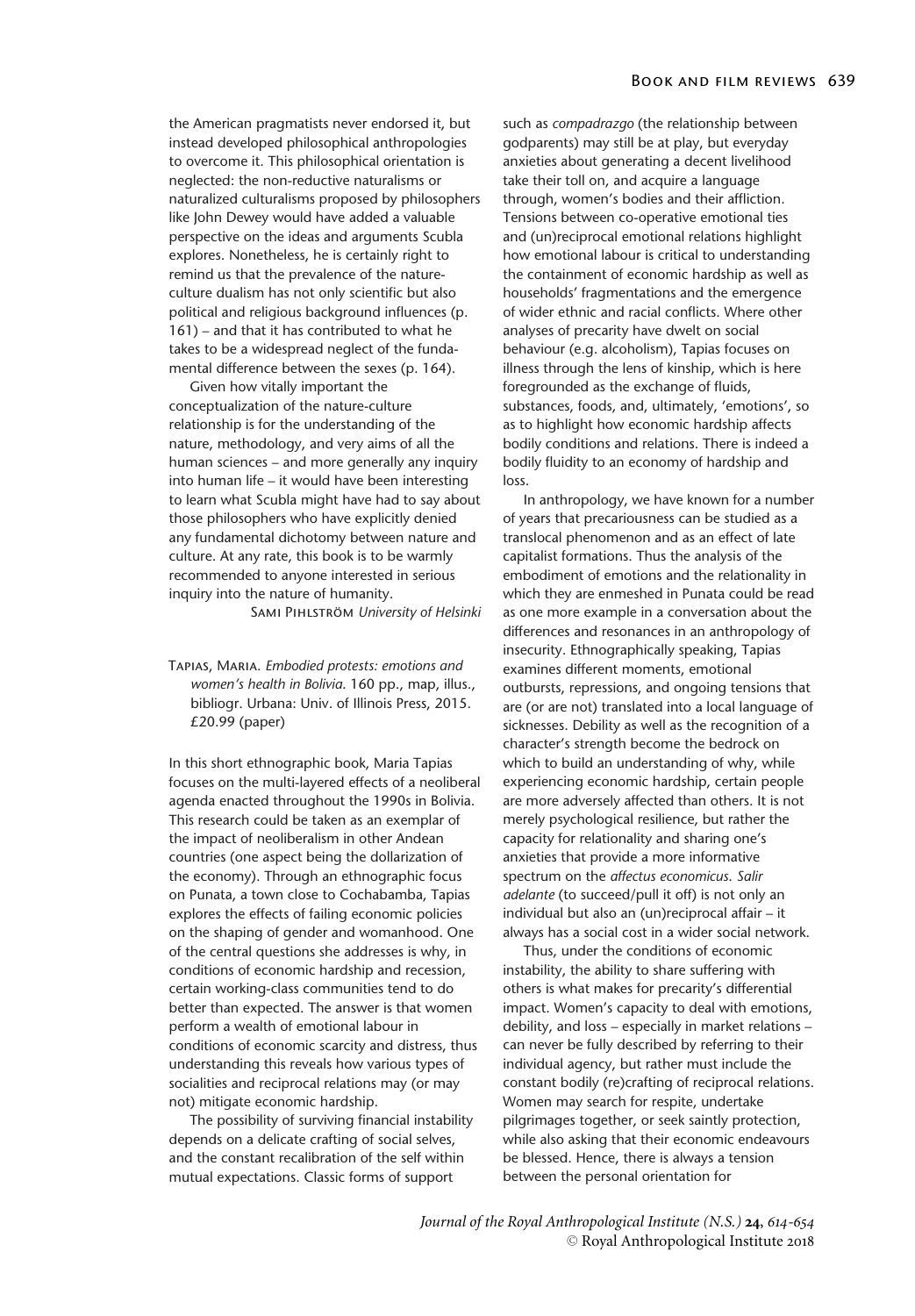improvement and self-advancement and a collectively understood network of reciprocity. The ongoing mastery and negotiation of social suffering shape females' (un)successful capacity to deal with the local effects of neoliberal policies. The concealment of, and secrecy about, emotions, not only in Bolivia, but also in transnational Bolivian migrant itineraries in Spain, is the angle that Tapias opens up to ethnographic inquiry.

The strength of *Embodied protests* is its ethnographic richness. Emotions can be charged, they can be transformed, and they have an effect on the *oikonomia* (household management) and on kin's lives. Perhaps if the author could have embraced the wealth of gendered studies on affects, affective labour, and the political economy of dispossession, we could see how this Bolivian material speaks to a wider debate on the transmission of affects and an anthropology of precarity – but that would have been a different narrative. This is a book of interest to students of gender and Latin America, medical anthropology, and kinship and the market.

Valentina Napolitano *University of Toronto*

#### **Formations of knowledge**

Gledhill, John (ed.). *World anthropologies in practice: situated perspectives, global knowledge*. xxiii, 233 pp., figs, bibliogrs. London: Bloomsbury, 2016. £64.99 (cloth)

The present volume serves as a benchmark for the recognition and coalescence of a multiplicity of anthropological traditions. In his editor's introduction, John Gledhill reviews disciplinary decentralization over recent decades within, perhaps paradoxically, an organizational framework of expanding regional and international collaboration. He cites João de Pina-Cabral on the resulting intellectual cross-fertilization that breaks down boundaries and generates welcome elements of a more unified world anthropology (in the singular). Preliminary commentaries and the substantive chapters build on previous collections that compare historically dominant approaches (F. Barth, R. Parkin, A. Gingrich & S. Silverman, *One discipline, four ways*, 2010) and demonstrate the complementarity of a wider diversity of anthropological perspectives (A. Boˇskovic*, Other people's anthropologies,* 2008; G.L. Ribeiro & A. Escobar, *World anthropologies*, 2006).

Case studies were selected from over a thousand papers presented at the 2013 Congress of the International Union of Anthropological and Ethnological Sciences. The World Council of Anthropological Associations – which has spearheaded the 'world anthropologies' movement – played a prominent role in the programme, as did the Association of Social Anthropology, host of the Congress in Manchester, England. This publication is No. 52 in the ASA monograph series. The impossibility of a fully representative sampling of chapters led to selections 'that reflect particular concerns and vantage points but also address some cross-cutting themes and engage with contemporary issues' (p. 3). Beyond their loose grouping in four sections – crisis, mobility, cultural politics, and public issues – attentive readers can find serendipitous points of overlap and resonance that merit attention. Much of the collection's value derives from implicit comparisons and contrasts encountered through localized perspectives on globalization processes, pertaining simultaneously to the perspectives of the anthropologists themselves.

The first chapters cover labour struggles against neoliberal hegemony. Susana Narotzky (chap. 2) contextualizes the disenchantment generated by failed promises that had justified and supported the integration of the Spanish steel industry into the European Economic Community. Malikka Shakya's (chap. 3) double focus on unionized resistance by garment workers in Nepal and mine workers in South Africa reveals how different strategies derive from the trajectories of distinctive colonial pasts as well as current conditions.

Chapters pursuing a topic in two or more countries are among the most compelling. Maria Kastrinou and Robert Layton (chap. 9) show how both the Anangu in Australia and the Druze in Syria draw on reincarnation beliefs to establish claims to autonomous identity and rights as minority groups in nation-states. Within a framework of universal human rights, Shalina Mehta (chap. 8) addresses inflections of minority rights for Muslim women in India (her own country) and in Iran. Carmen Silvia Rial (chap. 5) identifies varying career paths of Brazilian football players, most of whom came from humble backgrounds, depending on whether they joined teams in African or Asian rather than European countries (where stars often had personal managers acting as cultural brokers) or the United States.

Two chapters emphasize confrontations implicating ethnicity, race, and/or class within a single country. Peter Redfield and Steven Robins (chap. 10) highlight inequities in South African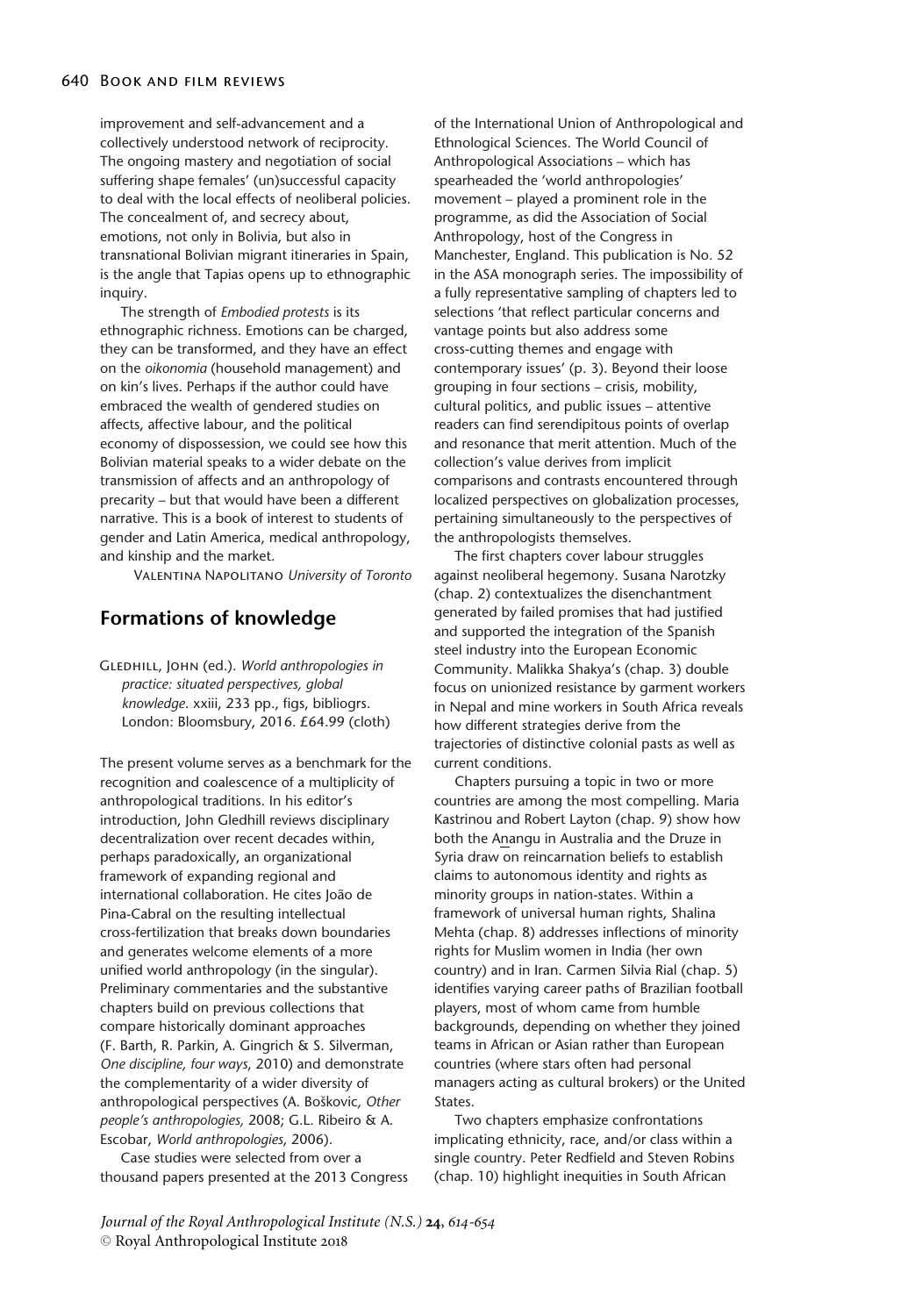sanitation infrastructure development, where, instead of flush toilets, alternatives offered in poor neighbourhoods exacerbated social status distinctions. Paul Chambers, Napisa Waitoolkiat, and Srisompob Jitpiromsri (chap. 11) model possible forms of conflict resolution over terrorism and counter-terrorism in southern Thailand, where, in a strongly nationalist Buddhist country, the regional majority population is Muslim and Malay.

Cristina Amescua Chávez's (chap. 6) account of Mexican immigrants' adaptations of their holiday rituals and cuisine in Atlanta, Georgia, is one of three exploring manifestations of 'intangible culture'. Pan Shouyong (chap. 7) distinguishes several initiatives promoting local identities within an ambitious national programme to create new community museums throughout China. Hiroki Takakura (chap. 12) was called on to carry out disaster salvage anthropology in an area devastated by the Japanese earthquake and tsunami of 2011; local groups welcomed his folk culture heritage survey, which contributed to their personal and community rehabilitation. Winnie Lem (chap. 4) reinforces themes developed in the other contributions. Touching on the study of Chinese labour migration, she cautions scholars to resist co-optation by neoliberal paradigms in their analyses and interventions.

Current events will confirm the timeliness of the collection as a whole. To mention a few: the challenge to Spanish national interests by Catalonian separatism; the violent expulsion of the Rohingya from Myanmar; even broader attacks and displacements in Syria; and the intensifying environmental hazards and disasters in many parts of the world. In such situations, the problems people must overcome in generating power from below – to shape discourse as well as institutional change – also pertain to the work of anthropologists.

Jim Weil *Science Museum of Minnesota*

Roddick, Andrew P. & Ann B. Stahl (eds). *Knowledge in motion: constellations of learning across time and place*. viii, 309 pp., maps, illus., tables, plates, bibliogrs. Tucson: Univ. of Arizona Press, 2016. £59.95 (cloth)

Sometimes the usefulness of a book only comes to reveal itself over time. Initially circumspect about the contents of this volume, I have found myself turning to it repeatedly over the past year to explicate or reframe various questions I have been grappling with in my own research. Perhaps this is to be expected for a book on education theory and anthropology: the volume has much knowledge to impart, and we have much to learn.

This edited volume deals with the archaeological and anthropological implications of Jean Lave and Etienne Wenger's *Situated learning* (1991), which aims to examine how knowledge is perpetuated and exchanged through 'communities of practice'. The introductory chapter by Roddick and Stahl provides an excellent overview of Lave and Wenger's work and develops, in an anthropological context, Wenger's argument in his individual work, *Communities of practice* (1998). Importantly, their view of the utility of these educational theorists to the study of the manufacture of things and practices is not content to remain within the constructivist framework of much theorizing in archaeology and anthropology, but also usefully incorporates recent developments in actor-network theory. The ANT approach is, however, balanced against a focus on power and scale in most of the contributions in the volume.

Notable contributions include Olivier Gosselain's (chap. 1) discussion of African potting practices in the Niger River Area, which usefully employs an ethnographic informant's metaphor of knowledge as a 'beanstalk' that grows in several directions (p. 61). From this, Gosselain argues for a relational, but directional, approach to understanding potting traditions. Patricia Crown's (chap. 2) and Barbara Mills's (chap. 8) contributions also discuss pottery, both in the prehistoric Southwest of the United States. Mills also argues for a relational network approach to the practice of cuisine, while Crown intriguingly discusses the role of secrecy in the circumscribing and transmission of knowledge and technique amongst potters. Elliott Blair's chapter 3 examines how communities of consumption cohere with material patterns derived from analytical scientific techniques. His analysis of glass bead manufacture and distribution in seventeenthcentury mission sites in Spanish Florida identifies key patterns in how beads of differing manufacture were used and consumed.

The volume offers a welcome intersection between education and anthropology, a topic that appears to be a growing area of interdisciplinary research (e.g. T. Ingold, *Anthropology and/as education*, 2017). Lave and Wenger's work has evident utility to anthropological research, but is now well established in educational circles. One wonders how a new generation of educational theorists, such as Elizabeth Ellsworth (*Places of learning*,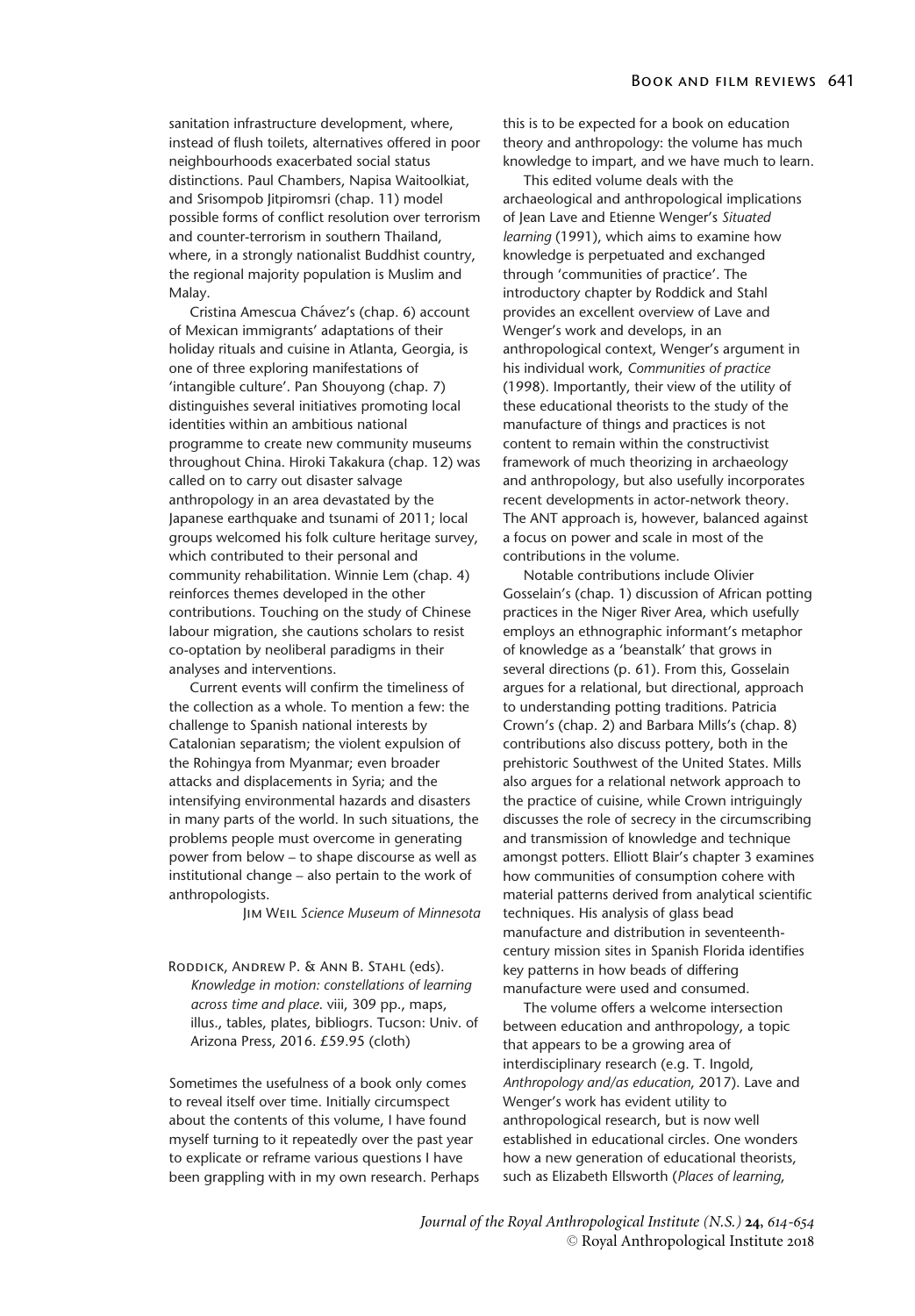#### 642 Book and film reviews

2005) and Anna Hickey-Moody and Tara Page (*Arts, pedagogy and cultural resistance*, 2015), influenced by the work of Gilles Deleuze, Elizabeth Grosz, and Judith Butler, might come to affect anthropological research. Also what of older educational theorists, such as John Dewey and Elliott Eisner? The intersection between education and anthropology is evidently of the moment, and has the potential to bear much fruit. This book paves the way for important new interdisciplinary directions.

> Andrew Meirion Jones *University of Southampton*

#### **The medium is the message**

Edwards, Elizabeth & Christopher Morton (eds). *Photographs, museums, collections: between art and information*. xiv, 267 pp., figs, plates, bibliogrs. London: Bloomsbury, 2015. £24.99 (paper)

With this highly enjoyable volume, Elizabeth Edwards and Christopher Morton have opened a new field of inquiry: the history of photographic collections in museums. This history is currently lacking, as the editors explain in their introduction, owing to the particular status that photographs enjoy in museums. Part of larger mixed assemblages, photographs sit low in the hierarchy of museological values, and museums have not always treated their photographic collections with the same methodological rigour as other objects. Consequently, the histories of photographic collections have not been acknowledged. As the editors point out, in its thirty years of existence, the *Journal of the History of Collections* has not published a single paper on the collecting of photographs.

The history of photography in museum collections is not as straightforward a subject as one might think. Photographs have been collected as images, but as objects of knowledge they have also had a role supporting other collections in museums. This double function has complicated the histories of their collection, as photographs have often been archived for their role as 'evidence'. The entanglement of these histories – or double histories, as the editors call them – has been clouded even further by the fact that photographs' 'originality' has always been in question. Since photographs can be reproduced, they have been exchanged, copied, cropped, mounted in various incarnations, resulting in their multiple appearances in different assemblages. The curation of photographs should thus be

understood as part of a wider institutional context and as part of the divergent histories of images and objects in institutions.

The thirteen essays that this volume presents are based on a wide variety of institutional collections, comprising science museums and art galleries across a wide geographical distribution, and are presented in clearly delineated sections. In the first section, on the history of collections, chapter 3 by Casey Riley on the Isabella Stewart Gardner Museum in Boston describes how its founder, Gardner, was preoccupied with her legacy. Ordering the photographer Thomas Marr to document the visual and spatial arrangements of this fine-art museum in a range of photo albums, Gardner ensured the maintenance of her bequest according to her wishes. The albums, initially exhibited in the museum, entered its archives in 1979, acting not only as a record of the institution's past, but also as a prospectus for its future preservation.

As we learn from various essays in the section 'Curatorial practices', photographs' social lives indeed are intertwined deeply with collections' histories and futures. Damarice Amao (chap. 13) writes about the Surrealist photographer Eli Lotar, best known for his series *Slaughterhouses of La Villette*, arguing that the photographer's status in the history of photography was contested as his career was considered inconsistent. However, when the Musée National d'Art Moderne, Centre Pompidou, acquired the artist's personal archive, including negatives, correspondence, and notebooks, it dedicated a 1993 solo exhibition to the artist and thereby canonized him as a significant photographer. Moreover, archiving approximately 6,000 negatives led the museum to rethink its curatorial role and it came to value, for the first time, the negative as an art object, thus rethinking the category of art itself.

Most essays in the volume carefully address the photograph as image and object, even if that double quality of the photograph has impeded its collection. In chapter 8, on Charles Darwin's correspondence, the authors Geoffrey Belknap and Sophie Defrance demonstrate that photographs served a dual purpose in his work. Darwin collected and exchanged photographs with academic colleagues, assembling and accumulating scientific evidence, as well as exchanging his portraits with them, thereby establishing a community of academic supporters. Yet whilst Darwin's letters have entered his archive, the photographs never were and are lost.

Photographs used to illustrate scientific theory often were classified with other evidence, rather than as part of photographic collections. As the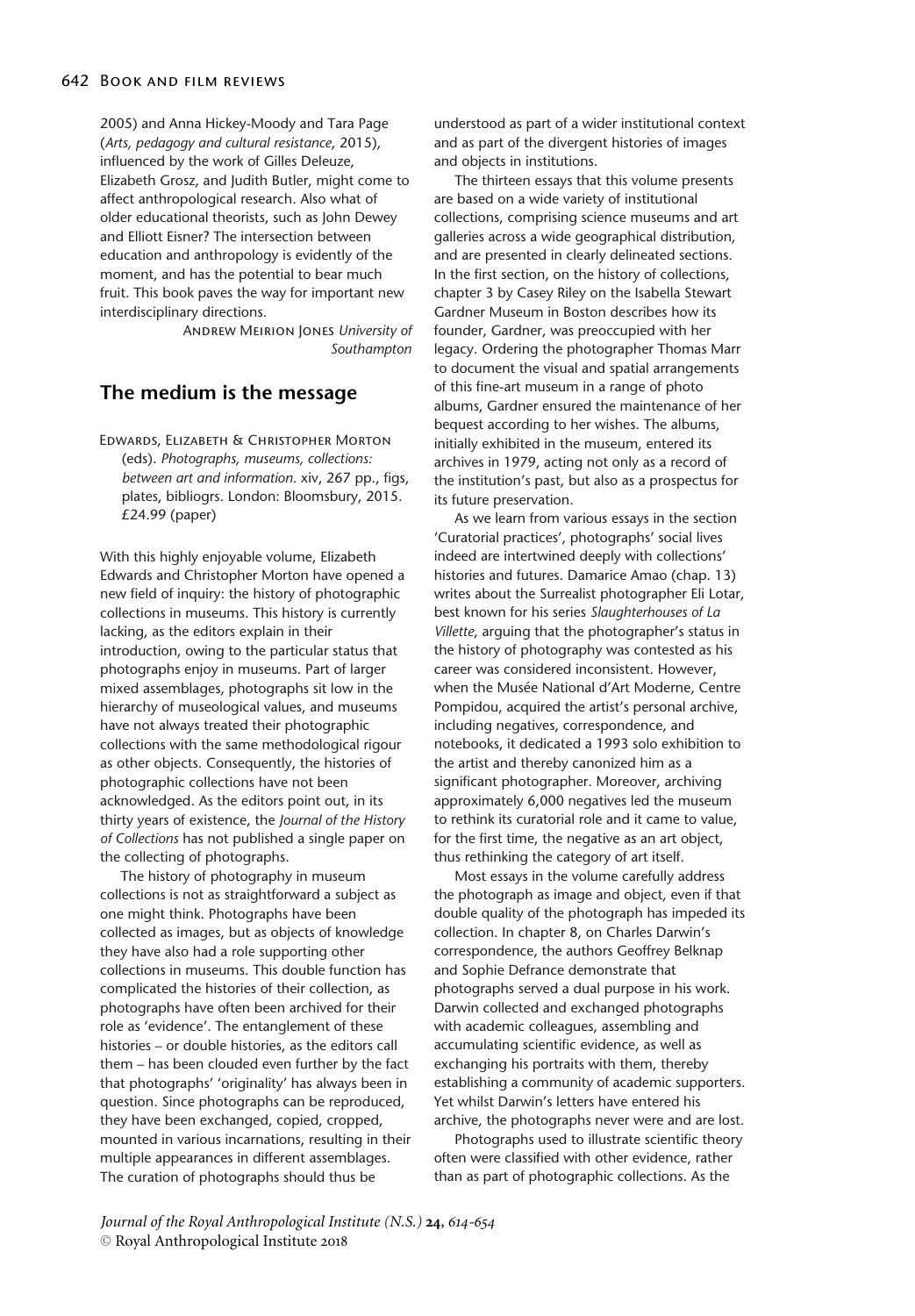editors note, 'the majority of photograph collections do not have a clearly articulated and recognized history of collecting anchoring them to a long cultural tradition' (p. 18). Especially now that many photographic collections are digitized, sometimes for no other reason than they can be, the loss of their materiality will make it even harder to document their institutional histories. We can only hope that with so many histories yet to be documented, this volume will serve to encourage researchers to write these histories before they are effaced.

Ferdinand de Jong *University of East Anglia*

Friedman, May & Silvia Schultermandl (eds). *Click and kin: transnational identity and quick media*. viii, 248 pp., map, bibliogrs. Toronto: Univ. Press, 2016. £27.95 (paper)

This volume makes a bold promise that is of obvious appeal to the anthropological reader: to examine how the twin vectors of rapidly expanding transnationalism and social media use conjoin to affect people's experiences and negotiations of kinship across a range of different cultural contexts. In setting out their approach, editors Friedman and Schultermandl chiefly speak of kinship as a problem of identity, describing it as an 'unfolding series of dialogues, instead of a taken-for-granted and narrowly defined focus on family' (p. 8). They posit that the essays presented in their collection indicate how the increasingly mediated experience of transnationalism is having a destabilizing effect on views of identity as absolute and whole; against which they foreground the ways that family and individual identity is continually changing.

The lively collection of essays in the volume certainly demonstrate a fascinating diversity of different on-line contexts within which notions of kinship can be understood and applied. Chapters 1, 2, and 9, by Enriquez, Zarpour, and Ng respectively, are particular noteworthy in their approach to themes of migration, providing emotive and at times poignant accounts of the struggles in making sense of ideas of ancestry and belonging that are precipitated by extended periods spent in a third country.

Many chapters in this volume are written in an extremely personal, reflective, and autoethnographic style, which sees the authors explore their own changing identities, family relations, and experiences of migration. In this sense, many of the accounts of changing identity and kinship portrayed in this collection arguably represent constructions of kinship as they are

experienced by highly mobile, erudite, and literate persons. It is reassuring, then, to see the editors balance these accounts with contributions that demonstrate transnational kinship as eminently constraining, such as Enriquez's chapter on how undocumented young Mexican adults in the United States experience having a clear family connection with Mexico impressed upon them by their relatives, despite holding little desire to return to their place of origin.

The editors' aspirations for alternative ways of thinking through kinship is, of course, most welcome. However, by defining kinship as chiefly an issue of identity, they perhaps inadvertently limit the scope for such alternative views, as kinship is rendered primarily a problem of self-definition. Anthropological readers, many of whom are likely to consider kinship to be a foundational domain of their discipline, may well find themselves desiring more acknowledgement of some of the key anthropological debates surrounding kinship which have occurred in recent decades. These have helped to throw wide open the possibilities of how kinship is conceptualized. Given the interdisciplinary nature of the volume and its contributors, this omission can largely be forgiven. Nonetheless, one wonders whether the work of scholars who have questioned the validity of kinship as a concept altogether (D.M. Schneider, *A critique of the study of kinship,* 1984), or proposed alternative ways of understanding it such as relatedness (J. Carsten, *After kinship,* 2004) might have helped to further facilitate the analysis of the fascinating and varied accounts of relationships presented in the volume. There seems to be particular potential for such discussion, given that many of the individual contributions (such as Obermayr and Atay's respective chapters 4 and 6 on same-sex relationships, and McKee's chapter 7 on Korean adoptees in America) are exactly the kinds of examples of non-conventional kinship forms that have been instrumental in pushing forward such debates.

A further point of interest is the editors' decision to avoid established and widely used definitions such as 'social media' or 'digital media' to delineate the communication technologies under study, instead introducing the notion of 'quick media', which they describe as a term for cheap and ubiquitous communications platforms. Friedman and Schultermandl argue that quick media differ from other technologies (such as email) by having simplified interfaces, as well as greater portability and transferability, but also rely on two persons using the same platform. As such, they claim quick media have 'tremendous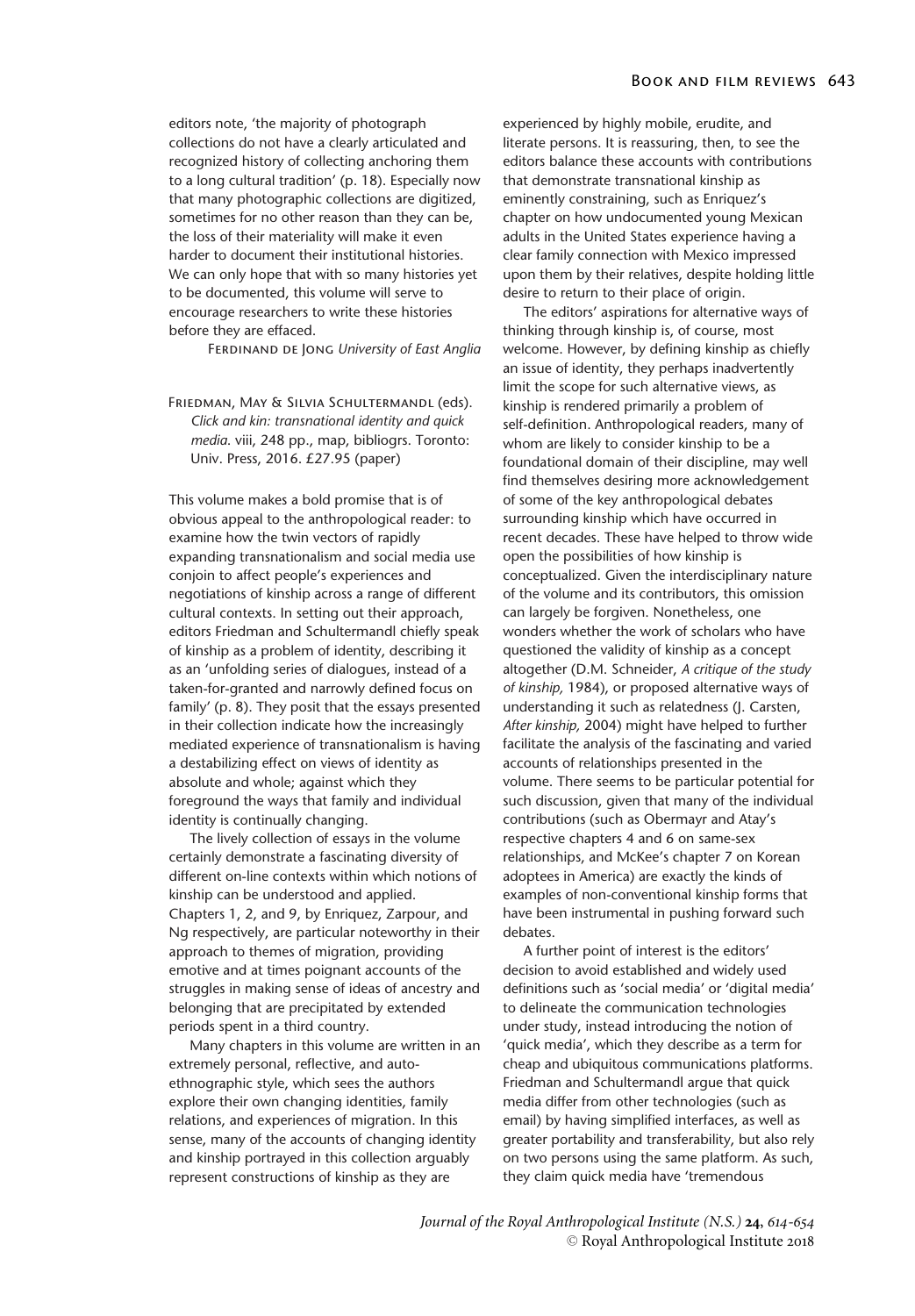#### 644 Book and film reviews

potential with respect to the self-definition of kinship' (p. 10). One of the interesting aspects of the concept is its foregrounding of the temporal aspect of mediated relations. Indeed, part of this volume's contribution may well be in helping to provoke future discussions of how media's temporal qualities coincide with the distinct trajectories of kinship in the contemporary world. Tom McDonald *The University of Hong Kong*

Shankar, Shalini. *Advertising diversity: ad agencies and the creation of Asian American consumers*. 314 pp., tables, illus., bibliogr. Durham, N.C.: Duke Univ. Press, 2015. £21.99 (paper)

Reflecting on her research, Shalini Shankar observes that definitions and values regarding 'normal' ethnoracial representations had changed since her study began in 2008, and would continue to change after its publication. She might not have expected these to change quite as much as they have in such a short space of time. Writing during Obama's presidency, she notes that: 'In an era that the popular press has heralded and liberal academics have critiqued as "post-racial", the importance of race is thought to be declining' (p. 41). I read that line seven months into a new administration, in the wake of Charlottesville, and just as the chair of the UN's Committee on the Elimination of Racial Discrimination called on the US Government 'to investigate thoroughly the phenomenon of racial discrimination targeting, in particular, people of African descent, ethnic or ethno-religious minorities, and migrants'. The current situation makes a thoughtful book about race in America all the more welcome.

Although Shankar focuses on Asian American advertising, her main title, *Advertising diversity*, suggests a broader outlook. Thus, the book explores the processes, relationships, and negotiations that lead to particular representations of race and ethnicity within commercially motivated communications. Readers interested in other categories of difference should find much of interest in her examination of 'ethnoracial assemblages' (p. 13) arising from constantly evolving, complex interactions between clients, agency personnel, actors, census and marketing data, speech, language and imagery, media, and consumers.

The book is organized into six chapters with titles referencing stages in advertising campaign development: the pitch, account planning, creative, account services, production and media, and audience testing. Each chapter begins with a vignette drawn from extended observations of one Asian American agency's work on a campaign targeting Chinese, Korean, and Asian Indian segments of the American market. Chapters then draw more broadly on fieldwork undertaken in New York, Chicago, Los Angeles, and San Francisco with large multinational agencies as well as smaller Asian American specialists. The agency material is supplemented by observations from industry events and the author's 'ethnotextual' (p. 31) analysis of advertisements that were discussed with her participants.

Shankar distinguishes between general market and 'multicultural' advertising, the latter referring not to the inclusion of multiple cultures in ads, but to the targeting of particular racial and ethnic groups – mainly African American, Latino, and Asian American – through content and media choices.

Although Asian Americans are by far the smallest of these minorities, representing around 5 per cent of the US population, Shankar traces their growing value to advertisers as a 'model minority' and as 'model consumers'. The book examines how agencies used US Census data to make the business case for targeting Asian American audiences in particular areas, and how Asian American agency staff constructed value for clients through their embodied, 'intuitive' expertise and distinctive social capital as well as their data-driven market knowledge.

Shankar explores the process of 'transcreation' (p. 35), an emic term encountered in several Asian American agencies that emphasizes that brand values designed for the general market are not simply *translated* for an Asian American audience, but involve *creation*, the tailoring of those values through in-culture and in-language advertising signs that will increase Asian American consumer identification with them. This process is vividly illustrated in the chapters on creative and account services, and in the discussion of casting issues in the production and media chapter.

*Advertising diversity* should speak to readers interested in race and how it is performed and represented in organizational and commercial contexts. Representations are well served by various images of Asian advertising, although I would have welcomed better-quality reproductions and/or URLs so readers could examine this material in more detail. Other books may offer deeper, more comprehensive ethnographic accounts of advertising agency practice within and beyond the United States; there is relatively little here on the pitching process, for example, and I found the treatment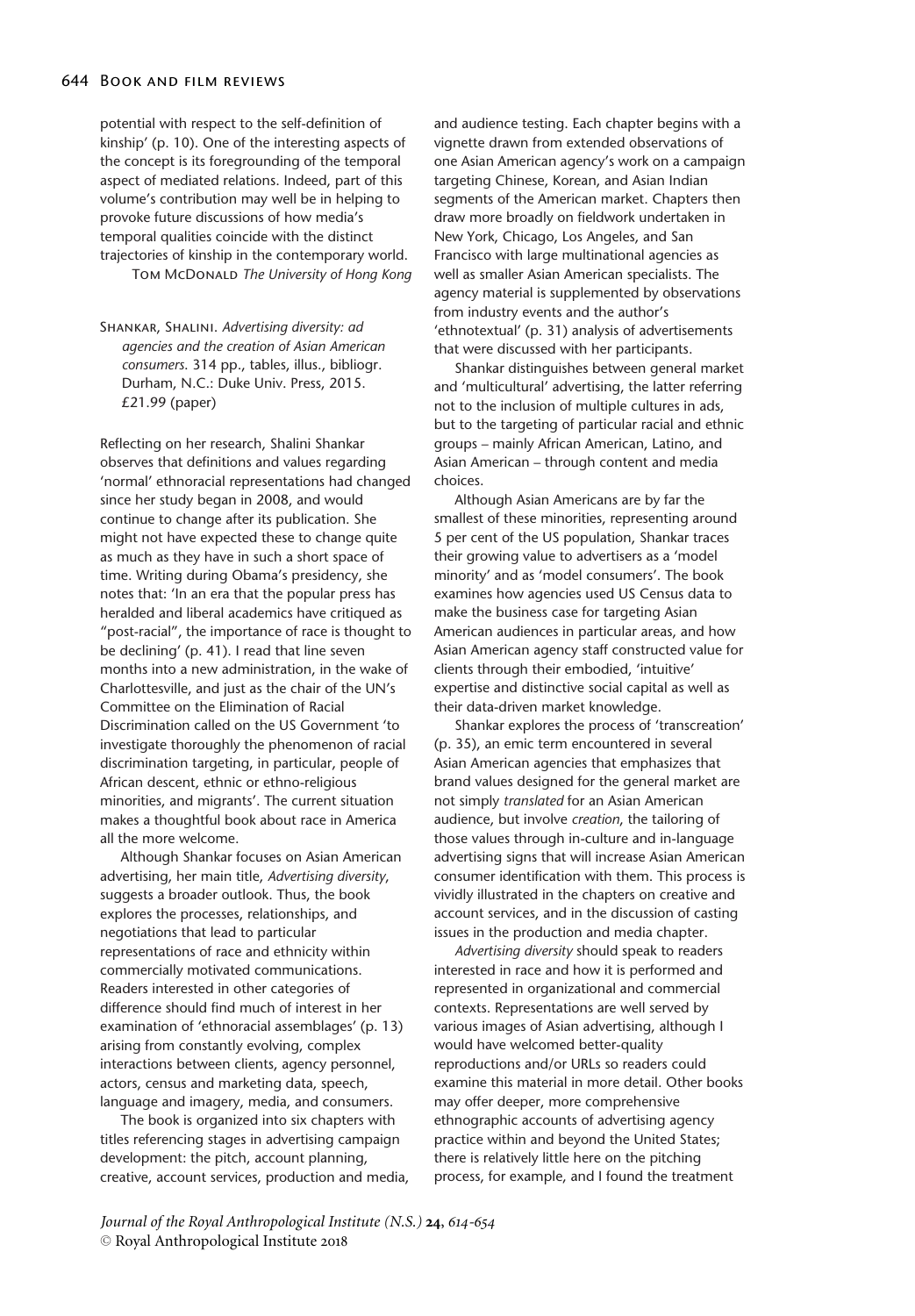of account planning relatively narrow. Nonetheless, Shankar offers some fascinating insights into advertising industry practices and relationships, particularly from the perspective of smaller, 'niche' agencies constantly compelled to argue the value of the market segments they serve. In this context, I was fascinated by this book's focus on telephone/conference calls rather than face-to-face meetings with clients, as this did not seem so pronounced in other accounts. Shankar notes that various meetings were 'above my security grade' (p. 33), and that she only managed to meet one client during an agency visit, but I could not help wondering whether the limited face-to-face contact she observed might in itself be a performance of the value clients placed on their Asian American markets and agencies.

Stephanie O'Donohoe *University of Edinburgh Business School*

## **Modernity and China**

Engebretsen, Elisabeth L. & William F. Schroeder (eds). *Queer/Tongzhi China: new perspectives on research, activism and media cultures*. xiii, 274 pp., maps, bibliogrs. Copenhagen: NIAS Press, 2015. £32.00 (paper)

*Tongzhi* (comrade), the egalitarian honorific in socialist China, has in recent years become a self-affirming term for Chinese LGBT people. This usage is meant to replace both the more commonly used term *tongxinglian* (homosexual), which carries the stigma of both medical abnormality and moral deviance, and other negative, derogatory connotations used in a variety of local dialects. This new usage of *tongzhi* sometimes also serves as the Chinese translation of the English term 'queer', which, since the 1990s, has been reclaimed by LGBT activists and scholars as an empowering expression, although alternative translations of queer such as *Ku'er* (cool kids) also exist in Chinese.

*Queer/Tongzhi China*, edited by Elisabeth L. Engebretsen and Willam F. Schroeder, is a collection of essays, reports, and interviews on the current state of *tongzhi* communities in China. The contributors include activists, film-makers, and academic scholars from Europe, the United States, and China. Despite the uneven quality of individual contributions, together the essays raise serious questions about the translation between queer and *tongzhi*, both at the level of language and of social movement, while providing a

complex picture of queer politics in contemporary China.

In this volume, the central questions that non-native anthropologists ask are as follows. Could Western-style queer activism, based on the politics of coming out, be used effectively in China? If Chinese *tongzhi* cannot come out as their Western counterparts do, is there queer activism in China? Where does the difference between China and the West lie?

Schroeder (chap. 4) argues that scholars should pay attention to the historical context in which different activities, strategies, and social organizations came into being, and avoid imposing Western standards of political activism on organizations in China. Based on his participatory observation, and taking into consideration the tight state control in China, where involvement in political movements could lead to criminal prosecution, he argues that even weekend recreational activities organized by a *tongzhi* social group bear the political potential to bring about a better future. While its members might insist on non-confrontational strategies and non-political positions, this social group makes a political difference through persistently creating alternative affective ties. In a thoughtful piece on her research on *lala* (lesbian, bisexual, and transgender women) life in Shanghai, Kam (chap. 10) observes that the meaning of marriage is very different from that in her native Hong Kong: 'The social expectation of marriage is much higher in China than in Hong Kong. Marriage effectively controls everyone and defines their social positions' (p. 187). These different social norms, Kam argues, 'give rise to different forms of activism' (p. 187). Engebretsen (chap. 6) uses three concrete examples of grassroots activism – a social gathering to celebrate the Stonewall anniversary in Beijing in 1996, Shanghai Pride in 2009, and a pride parade in Changsha in 2013 – to demonstrate how 'guerrilla'-style activism (as some Chinese queer activists describe it) has worked since the 1990s.

Huang (chap. 7) examines the nuanced differences between Chinese *lalas* who identified themselves as T and the transgender identity, and argues that Chinese *mianzi* (face) culture makes it possible for a T-*lala* to maintain a masculine masquerade without changing her inner self. *Mianzi* culture also requires her to maintain a flexible gendered appearance among her family members and in her work environment. After learning that the women she knew in the end decided not to transition, Huang contends that a T-*lala* should not be identified as transgender simply because of the Western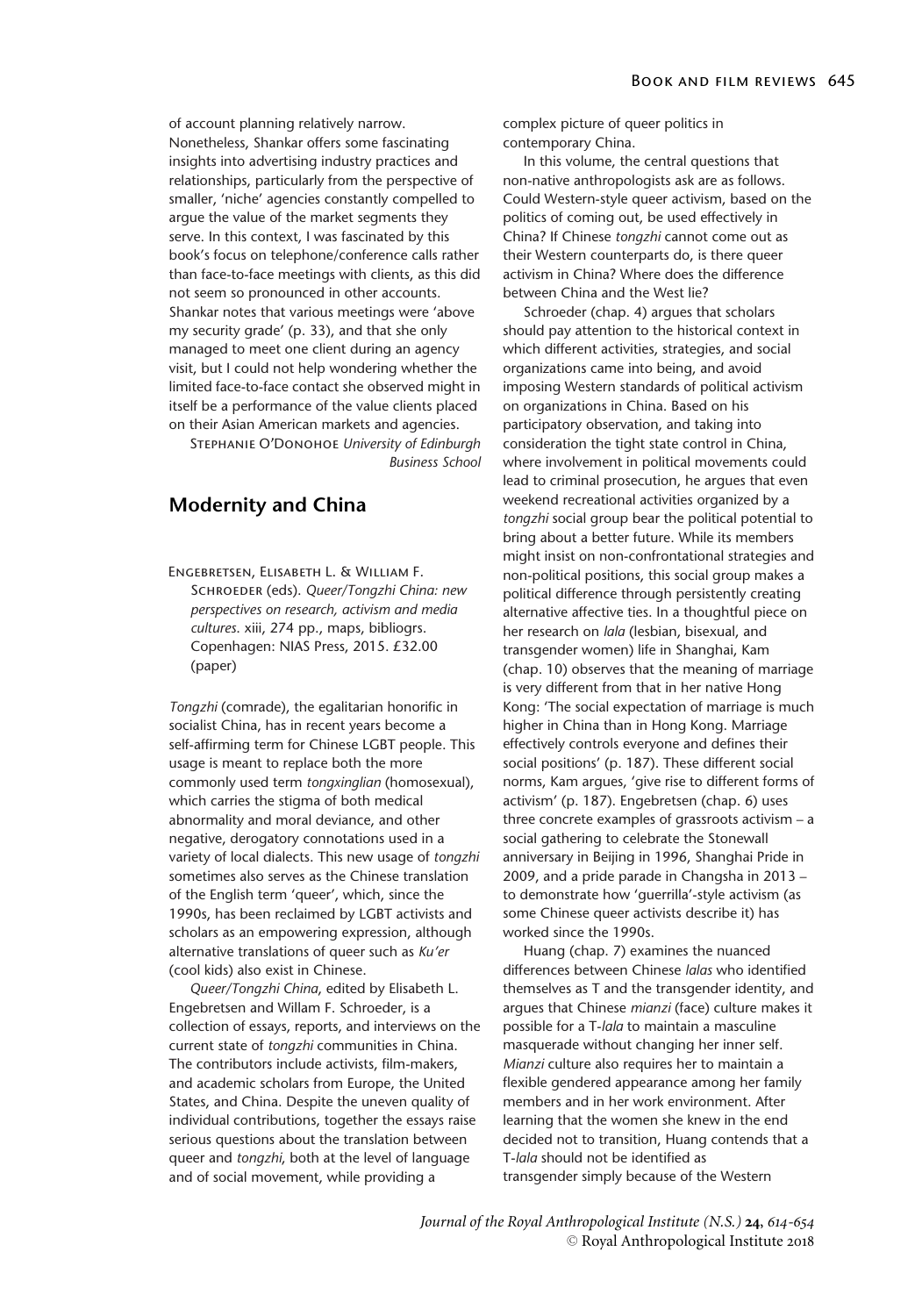category, or for the benefit of queer activism. The *lala* community is much better off without making the distinction between T and transgender.

The chapters by activists and scholars based in China in this book present valuable and concrete accounts of how the flexible strategies have worked in publicizing LGBT issues and building up Chinese *tongzhi* communities. Deklerck and Wei (chap. 2) report on their own experience of creating 'Queer Comrade, China's only independent, long-running LGBT webcast' (p. 19), following the principle of focusing on positive LGBT images and insisting on approaches that avoid confrontation with the state authorities. Fan (chap. 5) explains how queer film-makers and film festival organizers circumvent government censorship. Fan's interview with Cui Zi'en in chapter 13 offers a valuable guide for understanding Cui's pioneering queer work in both film and literature. Using the example of the Chengdu Gay Care Organization, Wei Wei (chap. 11) describes how a grassroots queer community helped to raise HIV/AIDS awareness and prevention through working with international health groups.

Altogether, the collection is a resourceful guide for scholars interested in queer politics in contemporary China.

Wenqing Kang *Cleveland State University*

Hansen, Mette Halskov. *Educating the Chinese individual: life in a rural boarding school*. 222 pp., bibliogr. Seattle: Univ. of Washington Press, 2015. £35.84 (cloth)

Chinese education in the post-reform era has drawn much attention from the global community, yet relatively little fieldwork-based research has examined educational life within non-elite, mainstream rural high schools. Based on long-term fieldwork in a rural boarding school, *Educating the Chinese individual* presents a sophisticated ethnographic account of students' and teachers' lived experiences and how these are tied to broader processes during China's rapid social transformations. Mette Halskov Hansen explores educational discourses and practices related to the role of the individual, centring on one state school in Zhejiang province. Her central argument is that life in this rural boarding school reflects a particular type of individualization in contemporary China, namely, as her concluding chapter terms it, 'authoritarian individualization'. Essentially, the party-state promotes the rise of the individual in some spheres while retaining tight control over the individual in other spheres:

the neosocialist individual who strives for success in the neoliberal economy while at the same time submitting to the authority of the state.

The chapters in this book reflect different research methodologies such as participant observation, textual studies, and interviews. Thus they present three perspectives on the processes of individualization within the context of this rural high school: '[T]he pre-sanctioned and official state vision and ideology of the individual; how individualization and unsanctioned views of the individual are in practice and implicitly taught; how individuals themselves respond to, and help create, processes of societal individualization' (p. 12). These chapters demonstrate how 'groups of people, such as administrators, teachers, students, and parents, ideally strive together toward the common goal of producing learned, competent, moral, and nationalist citizens' (p. 129).

The first chapter focuses on discipline and agency in the boarding school, through exploring how the physical environment, daily organization, and disciplinary techniques of the institution together create an educational space for producing an individual who adheres to rules and focuses on the one-and-only legitimate task: to study. Yet in this second-rate rural school in the rich coastal province of Zhejiang, rules and regulations are not strictly implemented, and students' agency also manifests in various ways: for example, by expanding individual space through new technologies and on-line communities.

Chapter 2 examines how ideals of the educated person and moral citizenship are taught, mainly in two courses, Language and Literature and Thought and Politics. The official curriculum promotes the ideal of the neosocialist individual who can act innovatively to thrive in the market economy while at the same time endorsing party-state rule and uniting in Chinese patriotism. Chapter 3 takes a close look at school organizational practices and student life, with a focus on exploring the tension between hierarchy and democracy through the examples of the cadre system and the student association. Both are typical institutions within contemporary Chinese schools that train students to become neosocialist citizens, and both are caught up in the dilemma of representing students' interests while also monitoring and disciplining students on behalf of the school authorities.

Chapter 4 examines the state school's fixation on personal achievement as an important part of cultivating neosocialist individuals. It does so through the example of how such schools utilize 'pep rallies' to counter any waning motivation among these students, who are under intense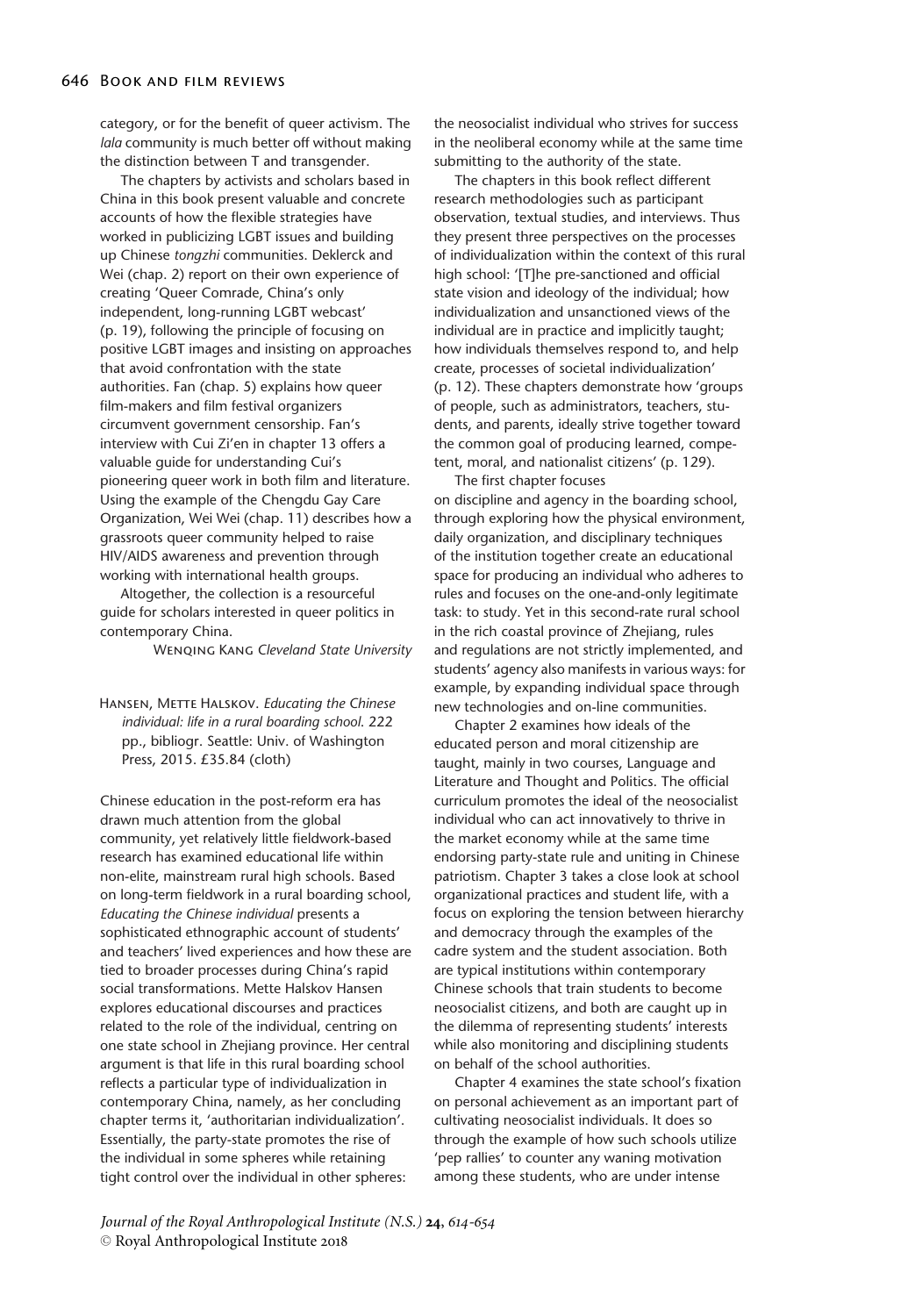educational pressure. The ideal individual envisioned in motivational speeches at these rallies takes full responsibility for his or her life and family, controls his or her emotions, strives for success, but leaves broader social structures and power relations unquestioned. Presenting the perspectives of young teachers, who themselves also grew up in post-reform China, chapter 5 portrays their experiences of struggling with 'the requirement of promoting to the upcoming generation the intertwined ideals of individual decision making and collective political loyalty' (p. 154), as well as with the construction of a compressed generation gap in which students are seen to be becoming increasingly selfish.

At times I would have wished to have seen more about what kind of 'individual' the school is making in relation to the 'collective' in different dimensions: for example, the complicated relationships between the individual/student and the family, as well as students' own, perhaps ambivalent, beliefs and feelings about the state and the nation. Nonetheless, Hansen's beautifully written ethnography provides a convincing account of life in a rural high school community in twenty-first-century China. This work shows the value of in-depth ethnographic analyses of schools in understanding Chinese social transformation and illuminates the role of education in nation-states' projects of moulding the ideal citizen more broadly. It is an excellent resource for scholars and students in anthropology of education and China studies. Jing Xu *University of Washington*

#### Jankowiak, William R. & Robert L. Moore. *Family life in China*. x, 219 pp., bibliogr. Cambridge: Polity, 2016. £15.99 (paper)

Producing a book on family life in contemporary China can be particularly challenging given the rapid changes that have taken place in the last century, and in light of the country's regional and ethnic variations. William R. Jankowiak and Robert L. Moore, two accomplished anthropologists, take up this challenge in *Family life in China*, a volume in Polity's 'China Today' series.

Providing an ethnographic and historical overview on the Chinese family, Jankowiak and Moore define it as 'an ever-changing and relatively adaptable institution' (p. 3). They focus on how the family has altered, sometimes dramatically, in response to wider social changes, and try to provide open-ended answers to the question: 'What role does the memory of the

traditional Confucian family play in the lives of Chinese today?' (p. 3).

Before illustrating the transformations in Chinese family life, the authors outline the fundamental principles that shape the ideal Confucian family (chap. 1). By describing the marriage arrangements in Cao Xueqin's famous Qing Dynasty (1644-1912) novel, *The dream of red mansions*, they conclude that the key principles are 'patrilineality, virilocality, patriarchy, and deference to elders' (p. 4). However, the Chinese family is an umbrella concept that has to recognize and incorporate variations from region to region, and from one ethnic group to another. Although many alterations in the contemporary family echo a world-wide trend in which extended families are replaced by nuclear families, in China this trend is definitely a consequence of industrialization and urbanization (p. 8). Moreover, it is important to note that the social transformation of the Chinese family has been significantly shaped by the state, especially after the establishment of the People's Republic of China in 1949. It was after this point that a flood of new ideas (especially Marxism), initially introduced into China from 1919 onwards, came to have a rapid and extensive impact on every part of the country (pp. 179-81). This explains why the volume focuses most of its analysis on the changes after 1949.

The book's main chapters examine different aspects of, and alterations in, the Chinese household. Chapter 2 focuses on the core of family: kinship and its transformations. The authors introduce two alternative models of the contemporary family's social organization: the corporative model, which views the family primarily as 'an economic entity composed of rational, self-interested members'; and the private-life model, which emphasizes the 'subjective or internal life of the individual' (pp. 20-4). Both patterns are helpful for understanding the reconfiguration of Chinese kinship principles. However, the latter model provides a more measured understanding of how the Chinese family, as a structural unit, is also the arena in which ongoing cultural and psychological transformations are encountered.

Chapter 3 shifts the discussion to the different responses to changes in courtship and marriage practices among three ethnic groups: the Uyghurs, Tibetans, and the Mosuo. Chapter 4 analyses transformations of courtship and marriage in general; while chapter 5 discusses the rise of the affection-based marriage, and how the trend towards 'romantic relationships' undermines Confucian principles. Parenting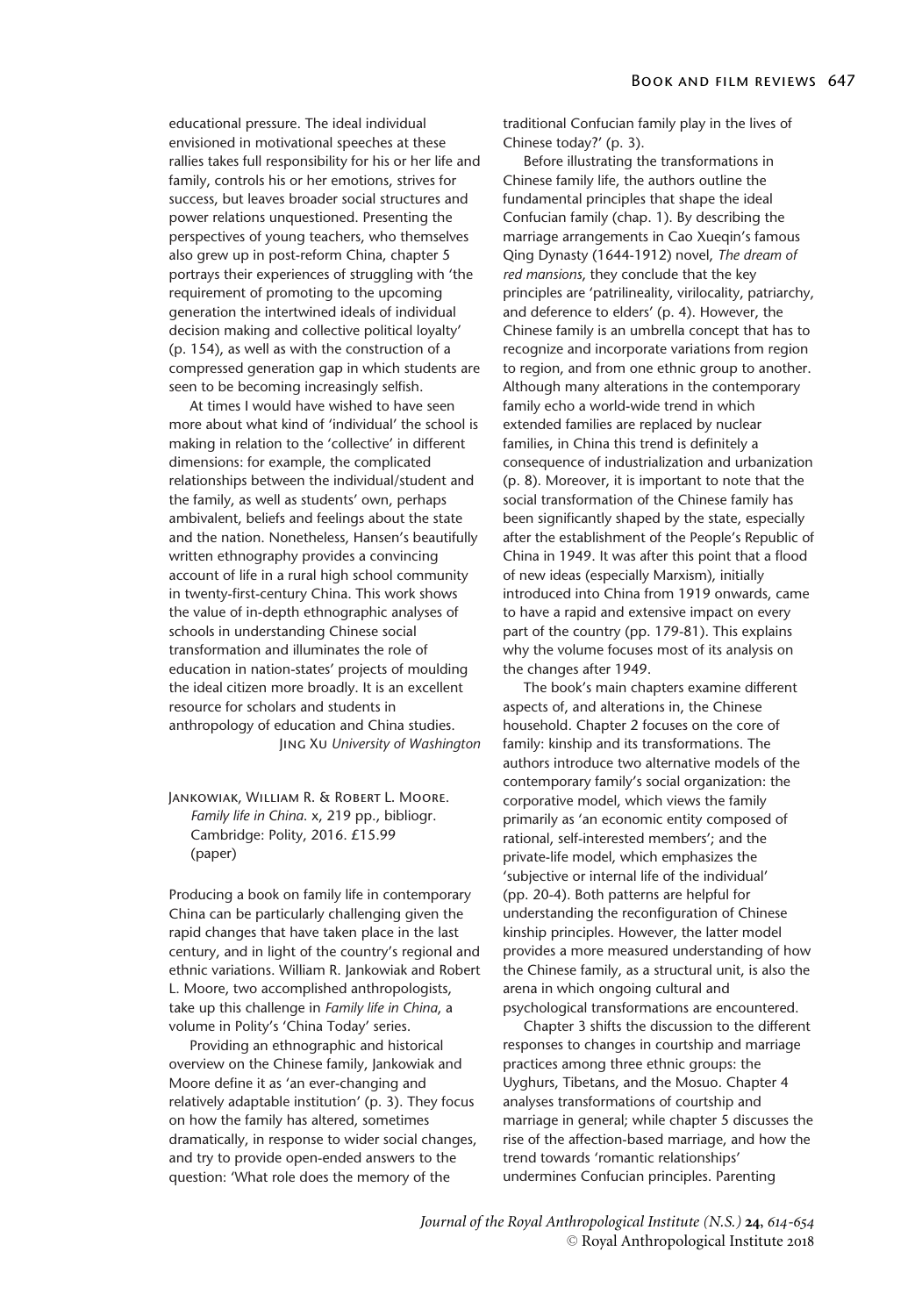philosophy and its modifications are the main topics of chapter 6. Chapter 7 considers intergenerational relationships. In the concluding chapter, building on the diverse cases discussed in the book, the authors point to some common trends embedded within the transformations taking place, including a preference for more individualistic, affection-based and reciprocal relationships among family members, with women's power being enhanced in almost all family structures, and new definitions of filial piety springing up. These trends show not only changes in traditional values, but also how Confucian ideals continue to influence family life in a more nuanced way.

Providing syntheses of both academic literature and their own fieldwork data, the authors give vivid and rich accounts throughout the chapters, providing a useful analysis of the relevant literature and the various theories on this topic. I would have liked to have seen the authors offering more detail on why some texts on the Chinese family reach very similar conclusions, while other works come to extremely different assumptions. Such a discussion would help readers better understand the complexity of the changes that the family in China continues to experience. Nonetheless, *Family life in China* presents a dynamic and historical view of the family, making it a good addition to any anthropology course's kinship reading list. I also would recommend it for introductory courses on Chinese culture and for non-academic audiences who do not have a deep knowledge of the topic. Yun Tang *Southwest Minzu University*

Zang, Xiaowei. *Ethnicity in China*. xxviii, 236 pp., map, table, bibliogr. Cambridge: Polity, 2015. £15.99 (paper)

The notion that the People's Republic of China (PRC) is a multi-ethnic country is only slowly establishing itself beyond Chinese-focused scholarship. In fact, more than 100 million people in the PRC are today officially classified as 'minority *minzu*' (*shaoshu minzu*). In its early Communist association, *minzu* was a close relative of the Soviet 'nationality', but recently it has been increasingly translated as 'ethnic group' in an attempt to do away with this connotation. Xiaowei Zang's book is a study of China's policy towards its minority *minzu* since the 1950s. It begins with a chronological table, followed by a preface and seven chapters.

In the first chapter, the author provides basic information about the Minzu Classification Project in the 1950s and the resulting categorization of China's population into a Han 'majority' and fifty-five 'minorities'. In chapter 2, Zang focuses on the question of ethnic inequality. He analyses the policies that target the development of minority regions, and the individual-orientated affirmative action policies, concluding that neither have been successful in decreasing the income disparity between the Han and the members of minority *minzu*. Chapter 3 is devoted to the question of what the Chinese Communist Party (CCP) has done to 'preserve' minority cultures. The essentialized and bureaucratized notion of culture that Zang employs here includes, among others, literature, customs, sports, and religion. While Zang focuses critically on whether the government has done enough to preserve what it defines as minority cultures, the reader might also wish to see a more analytical discussion both of the process of distilling culture from ethnic groups and of the power structures in which this process is embedded.

The next chapter outlines the CCP's policy on regional autonomy for minority *minzu* and offers an overview of the opinions in and outside China on how successful the policy has been. It also highlights the tensions inherent in the dual power system in China, where government-formulated policies always remain subordinate to the interests of the Communist Party. In chapter 5, Zang discusses the political, social, and economic differences *between* the minorities, and *within* each of them, demonstrating further that the seemingly universal minority policy is applied in a highly flexible way depending on the government's assessment of these differences. In chapter 6, he focuses on two conflict-ridden regions, Tibet and Xinjiang, and asks why their rapid economic development has failed to do away with ethnic discontent and separatist tendencies. In the last chapter, the author analyses China's minority policy against the backdrop of international debates on minority rights and transnational governance.

Zang's particular focus in *Ethnicity in China* is on the impact of the Confucian ideology of cultural amalgamation (*ronghe*) on minority policy. He locates major tensions in this policy in the juncture where the underlying ideal of amalgamation meets both with the related unwillingness on the part of the central government to implement group-based rights for China's minorities and with its fixation on economic development as a universal remedy for ethnic tensions. Regrettably, Zang does not contravene the perspective of the Chinese state in representing ethnicity in China; rather he focuses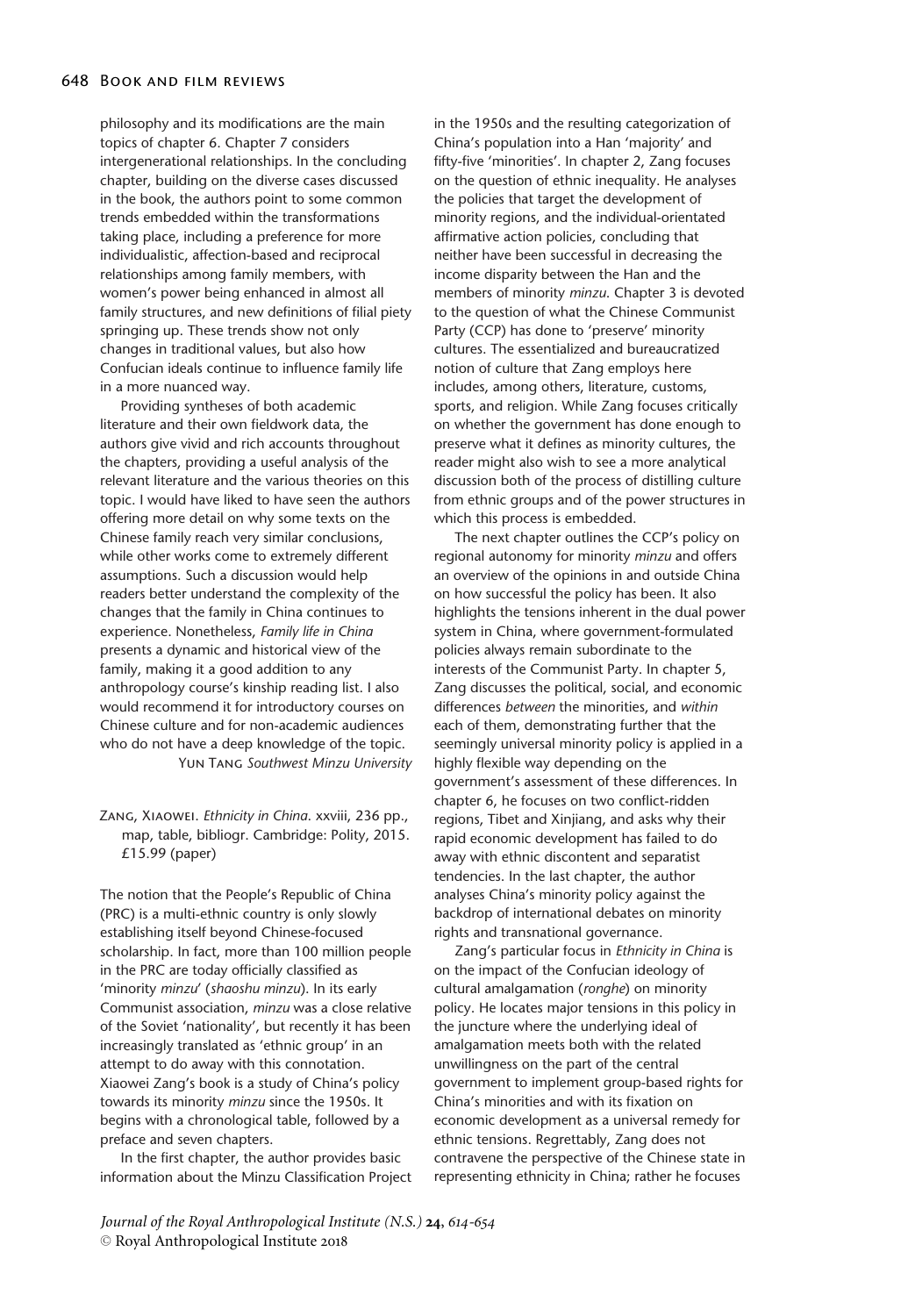exclusively on *minzu*, a categorization which is only a part of much more complex processes of ethnicity. Also it appears that the author, with his discussion of ethnicity as a set of objective markers such as ethnic costumes, food, festivals, and 'unique facial features', is oblivious of the debates on ethnicity which have engaged scholars in the fields of, among others, social anthropology and social psychology since at least the late 1960s.

*Ethnicity in China*, Xiaowei Zang writes, is addressed to 'the ordinary citizens in the West' (p. 110). As such, it should perhaps not be blamed for providing little new information for the students of ethnicity in China or for the sometimes lack of depth in its argument. Still, one could contend that the epistemological categories with which Zang works – for example, those of 'minority cultures' and 'ethnicity', which appear to be taken directly from official jargon – should nevertheless be critically contextualized. This would help highlight the historical contingency of power relations which they reflect and reinforce. Engaging with processes of ethnicity historically and beyond the PRC's scope of vision would do more justice to the book's title and to the dynamic topographies of ethnicity in China.

**AGNIESZKA JONIAK-LÜTHI LMU Munich** 

## **Settled strangers**

Leichtman, Mara A. *Shi'i cosmopolitanisms in Africa: Lebanese migration and religious conversion in Senegal*. xvii, 294 pp., maps, tables, illus., bibliogr. Bloomington: Indiana Univ. Press, 2015. £22.99 (paper)

Exploring the spread of Shi'ism in Senegal, Mara Leichtman's book is a vital intervention in debates on Islam, as well as on migration, mobility, and cosmopolitanism in general. *Shi'i cosmopolitanisms in Africa* takes Shi'i Islam as its subject, situating its deliberations around Shi'ism in a Sunni-majority context. Discussing cosmopolitanism as a 'heuristic concept' and a 'contested category of practice' (p. 5), Leichtman critically reflects on renderings of Islam as inherently counter-cosmopolitan. She probes into 'the process of becoming Shi'i in Senegal' (p. xi) and transnational Shi'i influences through the examination of two communities and their distinctive historical trajectories: the Lebanese diaspora and Senegalese Sunni 'converts' to Shi'i Islam. Leichtman scrutinizes Lebanese migrants' cosmopolitan practices and the Shi'i community in Senegal as 'grounded in the local' (p. 6),

revealing not only how localization and globalization, but also the religious and the secular, are closely intertwined.

This study of 'south-south migration', prefaced by an introduction, is composed of two sections. The book's first half, 'The making of a Lebanese community in Senegal', is concerned with a four-generation-long history of Lebanese migration to Senegal and traces this group's gradual change from being a migrant community to becoming an ethnic group. Drawing on Peter van der Veer's concept of colonial cosmopolitanism (in S. Vertovec & R. Cohen, eds, *Conceiving cosmopolitanism*, 2002: 165-80), chapters 1 and 2 discuss how the Lebanese were 'defined as much by others as by self-definition' (p. 40) under French rule (1880s to 1960) and in the post-independence era. *Politique de races* was intrinsic to French colonial policy, accompanied by 'the colonization of consciousness' (cf. J. Comaroff & J.L. Comaroff, *Of revelation and revolution*, 1991), and Leichtman recounts how it materialized in confessional divisions, roughly splitting Islam into African *Islam noir* and Arab Islam. Further, she details how the self-identification of the Lebanese has revolved around hybridity, multiple citizenships, and 'belonging' to more than two nations – that is, Senegal, Lebanon, and France. Many of them thus have called themselves Afro-Libanais or Senegalese of Lebanese origin. Through the story of the Lebanese Shaykh 'Abdul Mun'am al-Zayn, chapter 3 examines confessional coexistence and 'religious fluidity' (p. 99) in Senegal, as well as Shi'a Islam's global connections more broadly. 'What happens when religion migrates?' (p. 140), asks Leichtman in part 1's closing chapter, which explicates the relationship between migration, religion, and politics by addressing '(trans)nationalism' among members of the Lebanese diaspora who have never visited Lebanon.

Part 2, 'Senegalese conversion to Shi'i Islam', is 'an ethnography of a religious movement' (p. 145), and an analysis of the interactions between the Lebanese and Senegalese Muslims, which demonstrates how the immigration of the former group affected the host society. Chapter 5 explores the attempts to establish Shi'i Islam as autochthonous to Senegal. This happens, for example, through its vernacularization, which encompasses 'the intellectual process by which Shi'i Islam is adjusted and interpreted against Sufi ideology and Senegalese culture' (p. 164). Chapter 6 deals with individual narratives and nuanced accounts of proselytization. Leichtman defines conversion as 'a change in religion over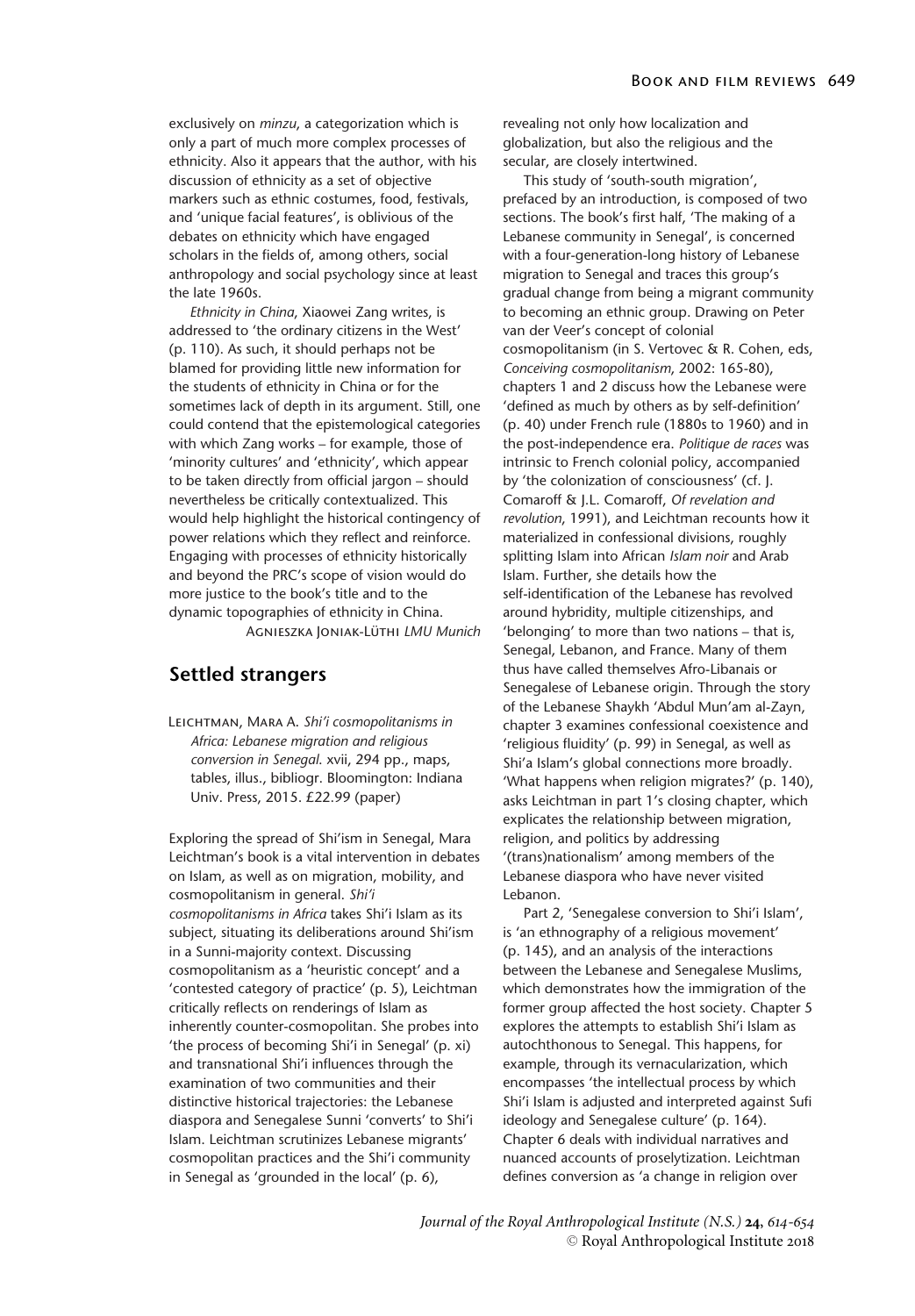time, involving a transformation of one's religious culture resulting from multiple factors including social networks with other believers, a discovery of key religious texts, and a response to a particular location in both time and place' (p. 168).

She locates the conversion stories in a broader social context and describes how 'cosmopolitan Islam' is mobilized in making autochthony claims. This is driven by myriad motives and equally varied perceptions of Shi'i Islam, denoted as, for example, 'an active' or 'peaceful' Islam, or 'an Islam of opportunities abroad', or one that grants women more rights than the Sufi orders. Chapter 7 elaborates further on autochthony and the construction of Shi'i minority identity. Recognizing fundamental Shi'i practices as native to Senegal is to prove their indigeneity and aims at adjusting Shi'i Islam to a local environment instead of integrating it into a global movement.

Leichtman's book brings to the fore the interplay between cosmopolitanism and Islam, offering extensive insights into the emergence of 'a universalising while differentiating identity that supersedes previous colonial categories of "race" (for Lebanese) and "ethnicity" (for indigenous Africans)' (p. 236). Her examination of Shi'ism in an African context is a welcome addition to migration studies and the growing body of research on Muslim cosmopolitanism(s), resonating with Doreen Massey's astute observation that 'the local is always already a product in part of "global" forces' (*Social division of labour*, 1995: 184). This contribution comes at an important time – one of mass migration, the 'refugee crisis', and anti-Muslim rhetoric – in which the questions about religious coexistence and Islamophobia seem more apposite than ever. Katarzyna Puzon *Humboldt University*

Mannik, Lynda (ed.). *Migration by boat: discourses of trauma, exclusion, and survival*. viii, 279 pp., maps, tables, illus., bibliogrs. Oxford, New York: Berghahn Books, 2016. £92.00 (cloth)

Seven women from West Africa drowned trying to reach Spain in a small vessel the day this review was written. Forced out by war, conflict, poverty, and a lack of opportunities in their countries, thousands of people – just like these women – are ready to risk their lives in small, overloaded vessels that are quite often old and in poor condition. *Migration by boat* is a very timely edited collection which contributes to making visible the men, women, and children who have travelled this way

and have been excluded on arrival or have disappeared in the sea.

Although people have been migrating by boat for centuries, the legality of such migration has proved increasingly contentious since the Second World War. Indeed, migration itself has become politically contested. The 1980s marked a shift towards increasingly hard-line policies against migrants, with media representations fuelling fears of invasion and using a language of securitization that frames migrants as a threat. The possibilities of legally entering the European Union, but also Australia, the United States, and rich countries world-wide, have dramatically decreased; this has not, however, deterred people from attempting to cross borders. On the contrary, they take more and more risks to try to traverse national boundaries, and are ready to pay an ever-increasing price in the hope of success.

This volume tackles the dominant discourses on migration by boat through analyses of fiction, visual arts, and other media. In bringing together articles by an international group of scholars, one of its major strengths is its cross-cultural scope as it offers the possibility of exploring similarities and singularities in the representations of migrants in different places. The contributors discuss the multiple ways in which stereotypical representations of migration by boat marginalize the people involved and even depict their endeavour as an irrational act (see especially Horsti, chap. 4). They explore how the oscillation between securitization and humanitarianism, which lies at the core of the contemporary politics of migration, and the dialectic in place between hostility and hospitality (Salerno, chap. 7) shape how arrivals are conveyed in the media and in cultural productions. At the same time, the volume offers a set of analyses of how productions of social memory in museums, memorial sites, and through films, performances, and literature give voice to the people involved in migration by sea, thereby challenging the dehumanizing policies and contributing to transforming or, at least, qualifying public perceptions. The authors share a common concern for action and belief in the possibility of changing reality. In this sense, they all engage in a welcome discussion that extends beyond academia proper.

The different chapters provide a reflection about the labels employed to name and categorize people who migrate by boat (refugee, asylum seeker, migrant, illegal migrant, etc.). There is also careful examination of the water-related metaphors that tend to be used in the media about arrivals by boat (i.e. flow, flood, wave, etc.) and when describing the effects they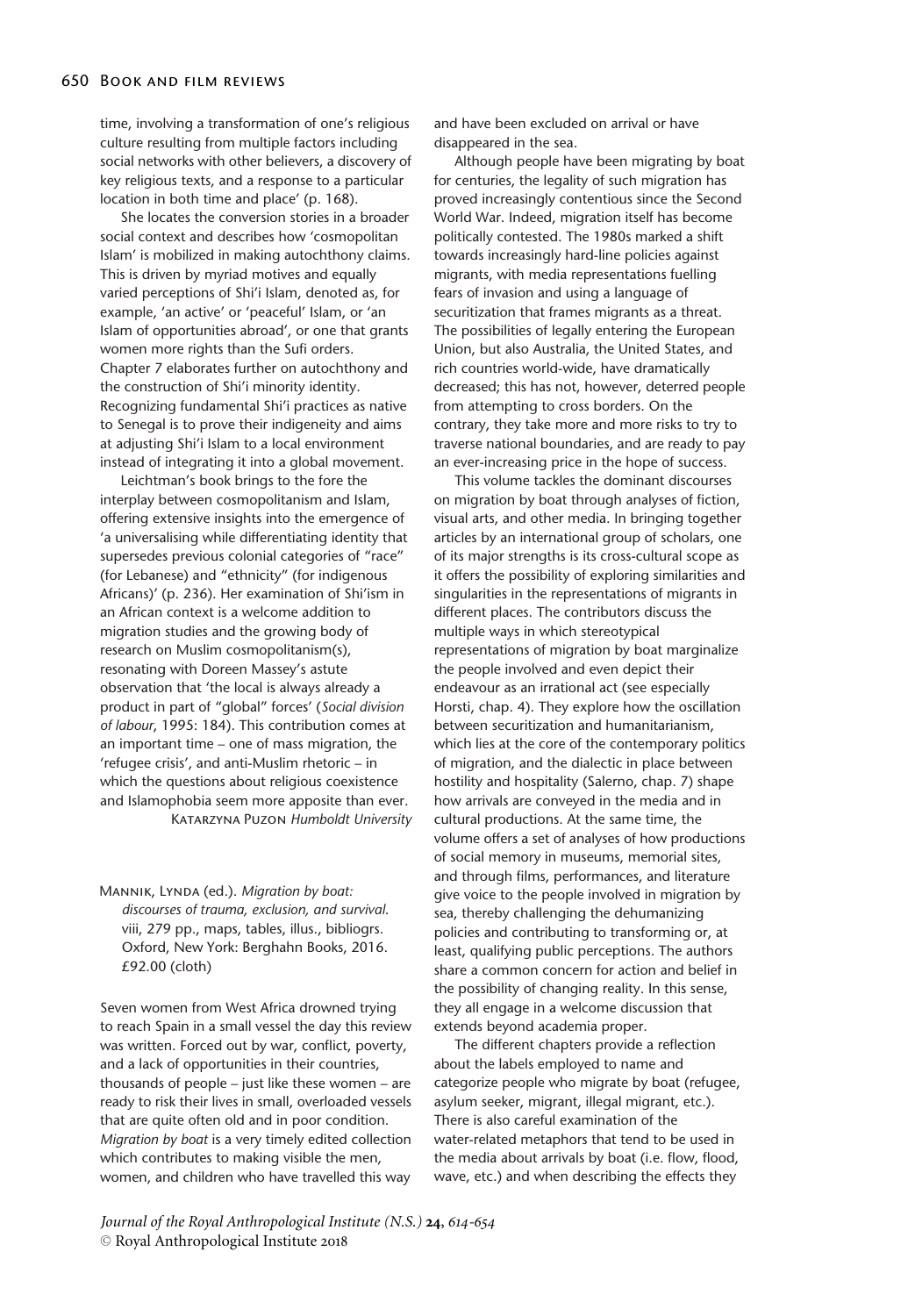have on places of arrival (i.e. swamped, washed away, inundated, etc.): terms that channel fear and anxiety (Mannik, chap. 9).

The volume is organized into four sections. The chapters in the first, 'Embedded memories for public consumption', examine how migration by boat is remembered through literature and museum exhibitions. Those in the second section, 'The artist and the illegal migrant', explore the capacity of different artistic productions (fiction, art installations, monuments, and performance pieces) to provide an understanding of the contemporary border regimes in Europe and Australia as well as the experiences of irregular arrivals by boat. The third section, 'Media, politics, and representation', focuses on media representations and the ways in which they shape public opinion. The last set of chapters in 'Stories of smuggling, trauma, and rescue' provide an interesting counterpoint to the stereotypes and representations already examined by focusing on the experiences not only of those who migrate by boat and their so-called 'smugglers' – displaying a subtle analysis that adds complexity to the varied relationships between people-smugglers and refugees (Hoffman, chap. 11) – but also of the inhabitants of the places of arrival.

As a whole, this collection constitutes an insightful examination of the contradictions between representations and lived experiences of migration by boat. The volume will be of particular interest to scholars working on migration and borders, but, by providing ample case studies of historical and contemporary representations of migration by boat, it also will appeal to academics interested in media and communication studies.

Carolina Kobelinsky *CNRS*

Oonk, Gijsbert. *Settled strangers: Asian business elites in East Africa (1800-2000)*. xix, 270 pp., maps, tables, illus., bibliogr. London: Sage Publications, 2013. £47.00 (cloth)

The success of South Asian traders in East Africa has been attributed to their reliance on familial networks and 'middlemen minority' status (E. Bonacich, 'A theory of middleman minorities', *American Sociological Review* **38: 5**, 1973). This book takes a fresh look at the question of South Asian entrepreneurial success from an original angle. A historian who has conducted long-term research on the major Gujarati trading elite families in East Africa, Gijsbert Oonk examined Zanzibari archives dating between 1875 and 1912, and found that they included 1,627

bankruptcy cases. This, he argues, indicates that for every success story, there were numerous failures, with traders returning home to India. Success was not a given: those traders who grew and prospered did so against the odds. Despite this, Oonk shows, familial success led to heroic family myths about the original founders, who were said to have braved the oceans in small fishing dhows.

The book reveals several other interesting features of this particular migration story. First, we learn that the initial migration was to Zanzibar, which had a Muslim ruler, and only later did traders move into other parts of East Africa. Initially, they followed the trade winds, going home across the Indian Ocean every year, before they finally settled in Africa. Second, we are told that Hindu merchants were reluctant to bring their wives, and this might explain the disproportionate success of Muslim Gujarati traders, especially Bora Ismailis, who brought their womenfolk over early on. A third point of interest revealed by the author is that whereas initially India was the focal centre of family businesses, over time disillusionment set in, and it came to be regarded as a backward and corrupt place unconducive to business, while mercantile interests thrived elsewhere – whether in London, Dubai, or Singapore. A final significant point is that following the end of British colonial rule, there were major political attempts by East African Asians to claim their rightful place in the newly independent East African countries as nation-builders, but these attempts invariably failed. Many South Asians were deprived of their property and businesses, even before their expulsion from Uganda by Idi Amin. Their contribution to their adopted countries is still ignored in school books and in national rhetoric. In the Ugandan case, they were asked to leave within six weeks, stripped of all their property and wealth.

The signs were already on the wall before the end of colonization, however, and the big mercantile families had begun to establish businesses and to buy property in London, or elsewhere, while making sure they possessed multiple passports. They and their businesses became truly international. During their stay in East Africa, the author argues, Hindus in particular (mainly Lohanas) abandoned many of their restrictive customs, including vegetarianism and strict caste endogamy. They adopted Western dress, particularly in business dealings, and supported schools modelled on British public schools, which led to further education at British universities.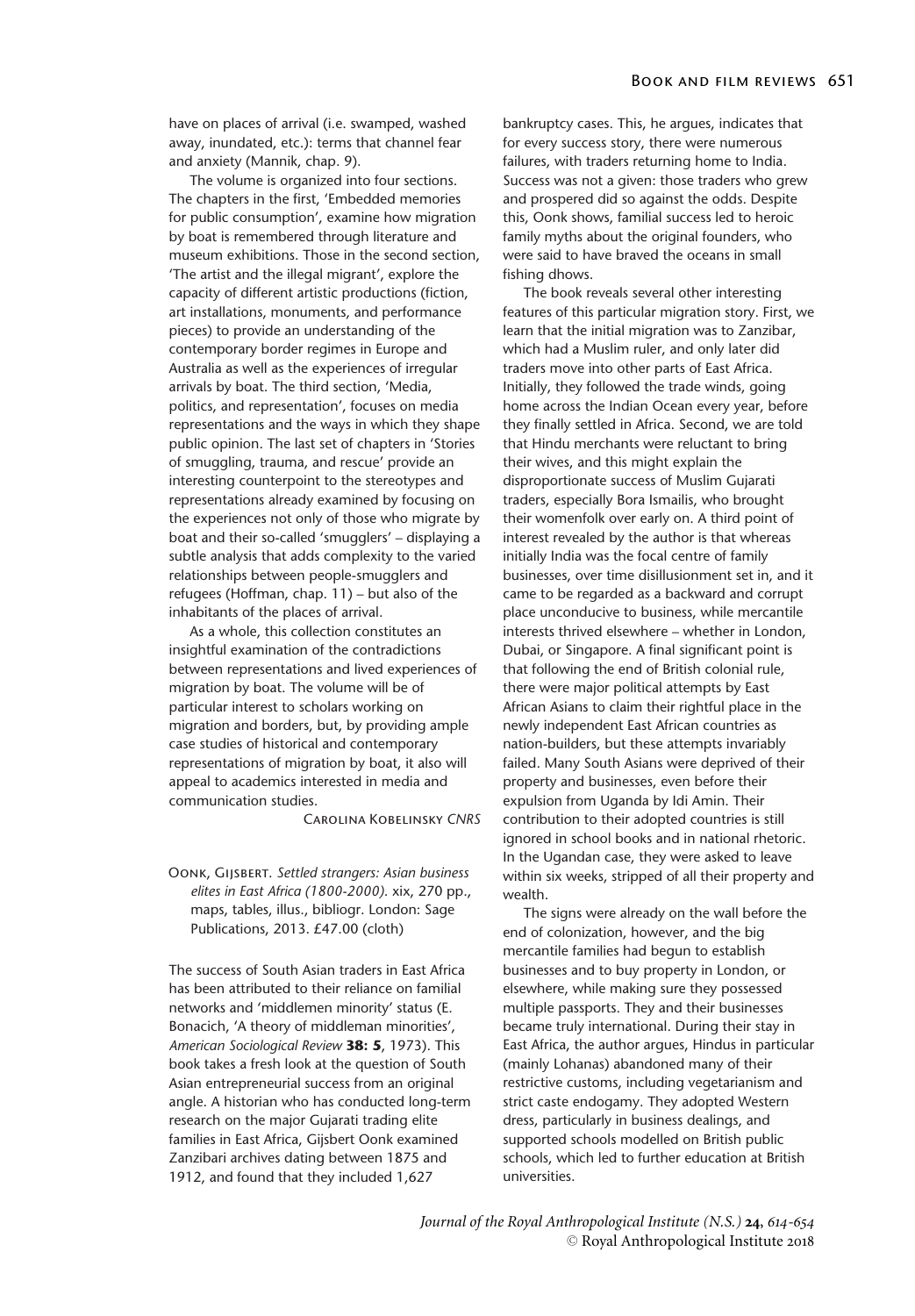Ethnographically and historically, the book thus presents a fascinating, novel picture of the large and successful East African Asian mercantile families. Theoretically, I found it less satisfactory. First, although the author speaks of 'diaspora' and points to the absence of a myth of return in this particular case, in fact the mercantile elite were a tiny minority within the East African diaspora, which numbered in the tens, and even (in the case of Kenya) hundreds, of thousands. We learn little about the fate of the rest, nor of their continued links to India. Diaspora theory itself has also moved on with the contributions of Hall and Gilroy to this debate. Second, I missed works on 'twice migrants' in the United Kingdom – apart from Parminder Bhachu's excellent study *Twice migrants* (1985), which is mentioned. There are other works on Patels, Lohanas, and Oswalds, and, certainly, anthropological monographs on East African Asians or Asians elsewhere on the continent that are noteworthy by their absence. There is also a rather rudimentary understanding of so-called 'ethnic entrepreneurship'. The author mentions the reliance on credit and trust in the expansion of businesses, but this has been theorized more fully in my own work, for example, and is frequently associated with the debate on ethnic enclave economies. Finally, considering Aihwa Ong's *Flexible citizenship* (1999) and her discussion of the use of multiple passports in diasporic trading families would have added a further dimension to the analysis. The book also suffers from repetition and often reads more like a thesis than an integrated monograph. Nonetheless, for those working on diaspora trading networks and the history of East Africa, it is an important resource.

Pnina Werbner *Keele University*

Salazar, Noel B. & Kiran Jayaram (eds). *Keywords of mobility: critical engagements*. 188 pp., bibliogrs. Oxford, New York: Berghahn Books, 2016. £78.00 (cloth)

As the world of mobility changes, so do the words that describe it. Four decades ago, Raymond Williams's *Keywords* (1976) did not include 'mobility'. This fascinating new volume now unpacks the term through eight keywords: capital, cosmopolitanism, freedom, gender, immobility, infrastructure, motility, and regime. A succinct summary of mobility studies by Noel B. Salazar introduces the volume and its approach: not an all-encompassing list, but a set of keywords that 'offers a coherent critical perspective on mobility' (p. 7). Each single-authored chapter

then reviews a keyword's genealogy, reflects on its use via mobility, and provides, rather sparsely spread, ethnographic illustration.

In the first chapter, Kiran Jayaram analyses 'capital' in relation to mobility, while also looking at mobility as a form of capital in and of itself. Urging scholars to ask whether capital is a precursor or a product of movement, Jayaram suggests that it be defined as a 'process whereby a person or thing moves with the intention of generating profit' (p. 27). That people's capacity to do so is unequally distributed becomes clear in Hege Høyer Leivestad's chapter 7 on 'motility': the potential to move. Motility is more than 'measuring' capacities here and includes experiences of waiting, fears of mobility, and the role of the 'not-yet' of anticipated movement. This way, the author suggests, we can explore the limitations to aspiration, and it may be here – between *actual* and *potential* mobility – that motility's importance becomes obvious: not everyone who wants to move also has the capacity to do so.

With origins in ancient ideas of world citizenship, 'cosmopolitanism' connotes a mobile and hybrid world. Malasree Neepa Acharya (chap. 2) suggests that to explore its inherent tensions, ethnographies must look at its movers and bottom-up 'agents of change', such as elites and diaspora entrepreneurs. Cosmopolitanism's Eurocentric assumptions coexist with the cosmopolitan ghetto and subalterns, making it oscillate between universalism and diversity. Following Latour, the author proposes that reconciling these poles requires the universal recognition of a 'plurality of Otherness' (p. 47), rather than universal patterns of sameness. Next is chapter 3, in which Bartholomew Dean divides 'freedom' into two usages: people's freedom to be mobile, and the question of what people gain from moving (or staying). Despite its merits, the chapter's complexity hints at a tension in this volume between the style of a keyword entry and a chapter's theoretical aim. Amid countless cross-references, and a writing style that makes it difficult to comprehend the key argument, the reader frequently loses orientation.

Alice Elliot (chap. 4) then differentiates between 'gender' as *classification* (of two sexes), and gender as a relational concept or negotiated *process*. Gender certainly affects mobility, but how does mobility affect gender? Elliot argues that mobility does not only shape gender and social hierarchies; it is a form of gender in its own right. As moving people cultivate particular gendered selves through mobility, 'exterior movement and interior transformation' correlate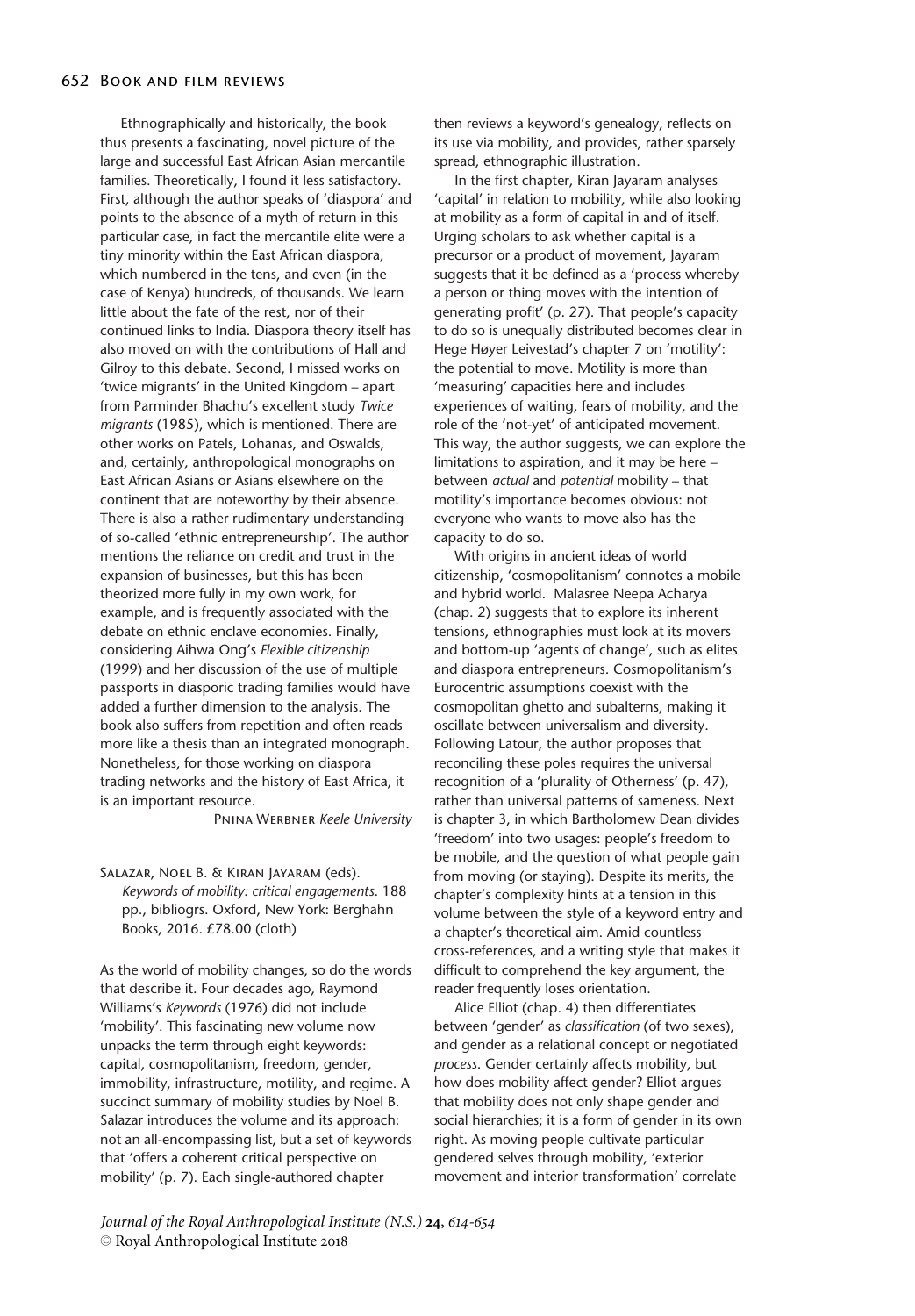(p. 85). 'Immobility' also can transform, as Nichola Khan's chapter 5 shows. She touches upon liminality, capitalism and the restrictions of labour migration, and discusses the psychological aspects of immobility, before underlining the hope for change, resistance, and emotions that immobility can inspire. Asking what lies between mobility and immobility, Khan bypasses this bipolar division, thinking 'through theory ethnographically' to unearth transformative immobility among people (p. 109).

In Mari Korpela's chapter 6, 'infrastructure' is the 'framework within which people can, or cannot, move' (p. 113). Pertaining to both agency and structure, infrastructures facilitate movements and form part of unequal regimes, often as an 'invisible background' (p. 127). Despite a growing diversity of mobility infrastructures, the state still has much power to control, enable, or prevent people's transnational mobility. Some infrastructures underpin the 'regime', as Beth Baker's chapter 8 discusses: it enacts power, in part, through 'producing or limiting actors' mobilities; a rationalized system for the regulation of movement (p. 153). Exploring the case of undocumented youth in the United States, she demonstrates how people can subvert regimes they are governed by. To Baker, regimes of (im)mobility are always regimes of inequality.

The volume closes with two afterwords, one by Brenda Chalfin, who echoes the editors in saying that anthropology '"does" keywords differently' through a sustained encounter with ethnographic evidence (p. 172). Although the volume is a major success in that respect, one feels that its authors struggled to fulfil the ambitious aim of providing genealogy, summary, *and* ethnographic comparison simultaneously. This collection should inspire new questions about the relationship between ethnographic writing and the 'keywordization' of highly specialized fields.

Andreas Hackl *University of Edinburgh*

Wekker, Gloria. *White innocence: paradoxes of colonialism and race*. xiii, 226 pp., illus., bibliogr. Durham, N.C.: Duke Univ. Press, 2016. £17.99 (paper)

Gloria Wekker's *White innocence* is a study of the 'paradoxes of colonialism and race' in the Netherlands. It is also part and parcel of current social struggles in Dutch society – especially relating to Dutch citizens' engagement with the questions of race, racism, and hegemonic

whiteness. This well-written book examines racism and the construction of whiteness in a country in which race has long been misunderstood and anti-racism has been marginalized as 'missing the point'. Taking a critical discourse and autoethnographic approach, Wekker concentrates not only on the Netherlands, but also on the production of knowledge, especially in academia. A well-known specialist in gender studies as well as on race and ethnicity, Wekker scrutinizes the Dutch taboo against speaking about race, zooming in on the affective and political afterlife of Dutch colonialism – a topic that has for too long been neglected in the mainstream social sciences in the Netherlands.

As Wekker points out, many white Dutch claim not only ignorance, but also *innocence*; and she argues that there is a 'rather general consensus' that race as a concept does not matter in the Netherlands (p. 80) – leading to a situation in which white racism is seen as something of the past or as located elsewhere. While she makes many valid points, more attention could have been paid to those scholars who have developed critical perspectives on what has been called the 'culturalization of citizenship' and racism's normalization (cf. M. Balkenhol, *Tracing slavery*, 2016; J.W. Duyvendak, P. Geschiere & E. Tonkens, eds, *The culturalization of citizenship*, 2016 – to name but two).

Nonetheless, I agree with Wekker when she points out that many scholars have remained attached to a non-racial view, presenting Europe as an exceptional space where race does not matter (cf. F. El-Tayeb, *European Others*, 2012). Moreover, she correctly contends that social research in the fields of ethnicity and integration in the Netherlands has suffered from a lack of reflexive analysis and therefore from a form of analytic naturalization (cf. P. Mepschen, *Everyday autochthony*, 2016), and sets out to understand why this is the case. Her book explores the paradox that race seems to be everywhere in the Netherlands – aggressively so – while it is simultaneously denied and evaded. She relies strongly on Said's notion of the 'cultural archive' (*Culture and imperialism,* 1993) and claims that 'a racial grammar, a deep structure of inequality in thought and affect based on race, was installed in nineteenth-century imperial populations and that it is from this deep reservoir, the cultural archive, that . . . a sense of self has been formed and fabricated' (p. 2).

Of central importance in the book is the concept of 'white innocence'. Adopting the role of a 'scavenger theorist' – borrowed from queer